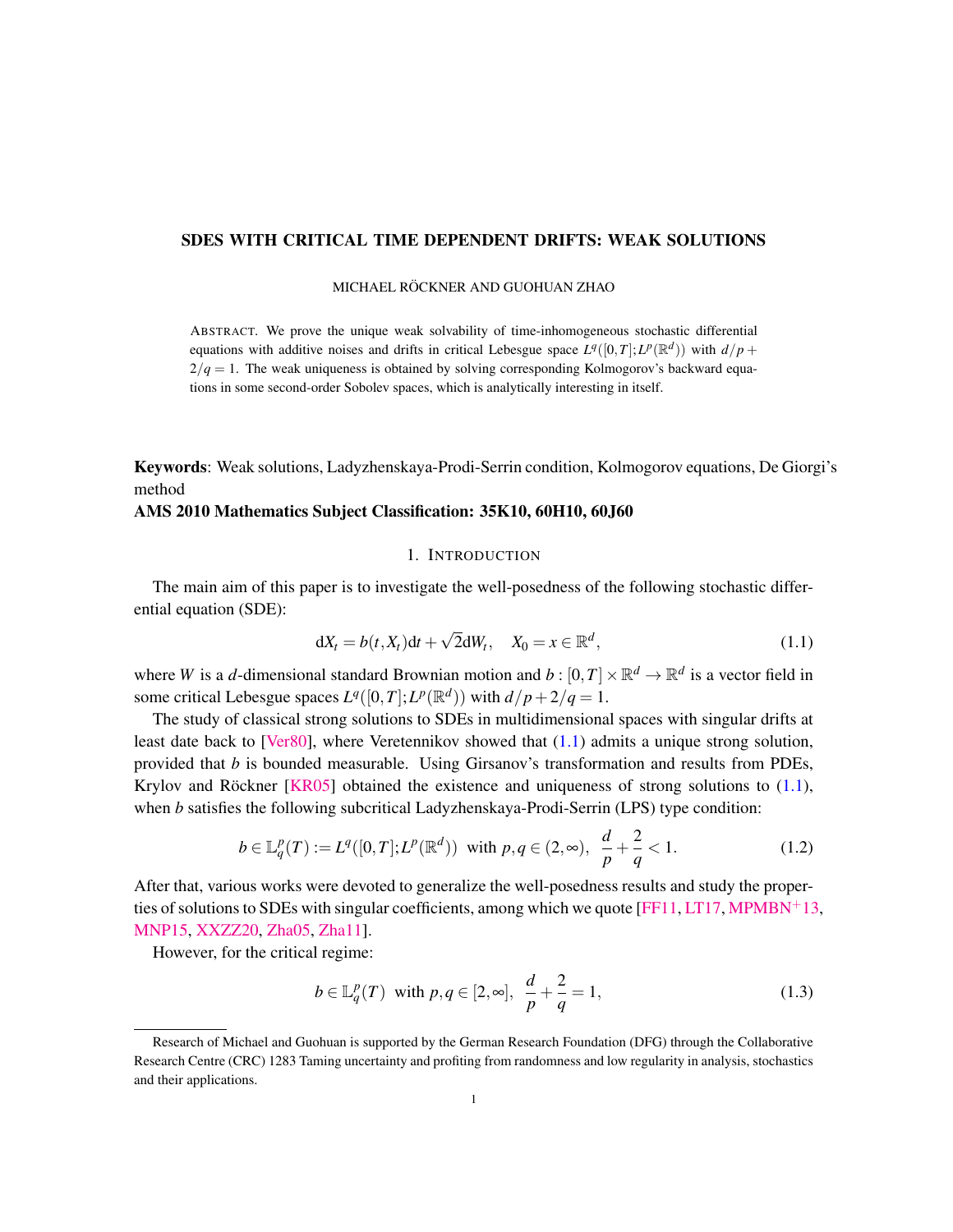it has been a long-standing problem whether SDE [\(1.1\)](#page-0-0) is well-posed or not in the strong sense under the critical condition [\(1.3\)](#page-0-1). Beck et al [\[BFGM19\]](#page-26-2) showed that if *b* satisfies (1.3) with  $p > d$  or  $p = d$  and  $||b||_{\mathbb{L}^d_\infty(T)}$  is sufficiently small, [\(1.1\)](#page-0-0) has at least one strong solution starting from a diffusive random variable in a certain class. In [\[Nam20\]](#page-27-7), Nam proved that [\(1.1\)](#page-0-0) admits a unique strong solution for each  $x \in \mathbb{R}^d$  when the Lebesgue-type  $L^q$  integrability in the time variable is replaced by a stronger Lorentz-type  $L^{q,1}$  integrability condition:

$$
b \in L^{q,1}([0,T];L^p(\mathbb{R}^d))
$$
 with  $p,q \in (2,\infty), \frac{d}{p} + \frac{2}{q} = 1.$ 

But the endpoint cases  $(p,q) = (d, \infty)$  and  $(p,q) = (\infty, 2)$  are excluded in [\[Nam20\]](#page-27-7). Very recently, Krylov made significant progress in his works [\[Kry20d\]](#page-26-3), where the strong well-posedness is proved in the case that  $b(t, x) = b(x) \in L^d(\mathbb{R}^d)$  with  $d \ge 3$ . His approach is based on his earlier work with Veretennikov [\[VK76\]](#page-27-8) about the Wiener chaos expansion for strong solutions of  $(1.1)$ , and also some new estimates presented in [\[Kry20b,](#page-26-4) [Kry20c\]](#page-26-5).

Surprisingly, to the authors' best knowledge, there is no complete answer even for the unique *weak* solvability of [\(1.1\)](#page-0-0) at the Lebesgue-critical regime [\(1.3\)](#page-0-1). There are few works on this subject, among them, we mention that Wei et al [\[WLW17\]](#page-27-9) studied the weak well-posedness of  $(1.1)$  when  $b \in C_q^0([0,T]; L^p(\mathbb{R}^d))$  with  $p, q < \infty$ . Recently, Kinzebulatov and Semenov [[KS19\]](#page-27-10) not only proved the weak existence of solutions to  $(1.1)$ , but also constructed a corresponding Feller process when  $b(t, x) = b(x)$  is form-bounded, which includes the case that *b* is in the weak  $L^d$  space and  $||b||_{L^{d, \infty}}$  is small enough (see also [\[KS20\]](#page-27-11)). Almost simultaneously, Xia et al [\[XXZZ20\]](#page-27-4) proved the weak well-posedness of [\(1.1\)](#page-0-0) when  $b \in C([0, T]; L^d(\mathbb{R}^d))$ . However, the borderline case  $b \in \mathbb{L}_{\infty}^d(T)$  is much more delicate and cannot be solved by the arguments used in [\[KS19\]](#page-27-10) or [\[XXZZ20\]](#page-27-4). In [\[ZZ20\]](#page-28-0), Zhang and the second named author of this paper studied  $(1.1)$  at the supercritical regime, and they proved that if *b*, div $b \in \mathbb{L}_q^p(T)$  with  $p, q \in [2, \infty]$  and  $\frac{d}{p} + \frac{2}{q} < 2$ , then SDE [\(1.1\)](#page-0-0) has at least one weak (martingale) solution. We also mention that in a series of very recent works [\[Kry20a,](#page-26-6) [Kry20b,](#page-26-4) [Kry20e,](#page-27-12) [Kry20f\]](#page-27-13), when  $b \in L^{d+1}(\mathbb{R}^{d+1})$  or  $b \in L^d(\mathbb{R}^d)$ , Krylov not only constricted the strong Markov processes associated with  $(1.1)$ , but also studied many properties of these processes, such as Harnack's inequality, higher summability of Green's functions, and so on.

Now let us state the main motivations of this paper. The significance of the LPS condition [\(1.2\)](#page-0-2) and [\(1.3\)](#page-0-1) named after the authors who posed these conditions to prove global well-posedness of 3D Navier-Stokes equations and smoothness of solutions. For the regularity theory of Navier-Stokes equations, the endpoint case  $(p,q) = (3,\infty)$ , which triggered a lot of papers, is extremely difficult, and was finally solved by Escauriaza, Seregin and Šverák in [ESŠ03] (see also [\[DD09\]](#page-26-8) and [\[GKP13\]](#page-26-9)). As presented in [\[Zha16\]](#page-27-14) and [\[Zha19\]](#page-28-1), by letting *b* in [\(1.1\)](#page-0-0) be a solution to the Navier-Stokes equation (which is a divergence free vector field), the stochastic equation  $(1.1)$  can be related with the Navier-Stokes equation through Constantin and Iyer's representation (see [\[CI08\]](#page-26-10) and [\[Zha10\]](#page-27-15)). This deep connection between singular SDEs and Navier-Stokes equations is our first motivation to study [\(1.1\)](#page-0-0) under the critical condition [\(1.3\)](#page-0-1), especially for the borderline case  $(p,q) = (d, \infty)$ . Our work is also motivated by the following interesting example: Let

$$
b(x) = -\lambda x/|x|^2
$$
,  $x \in \mathbb{R}^3$  and  $\lambda > 0$ .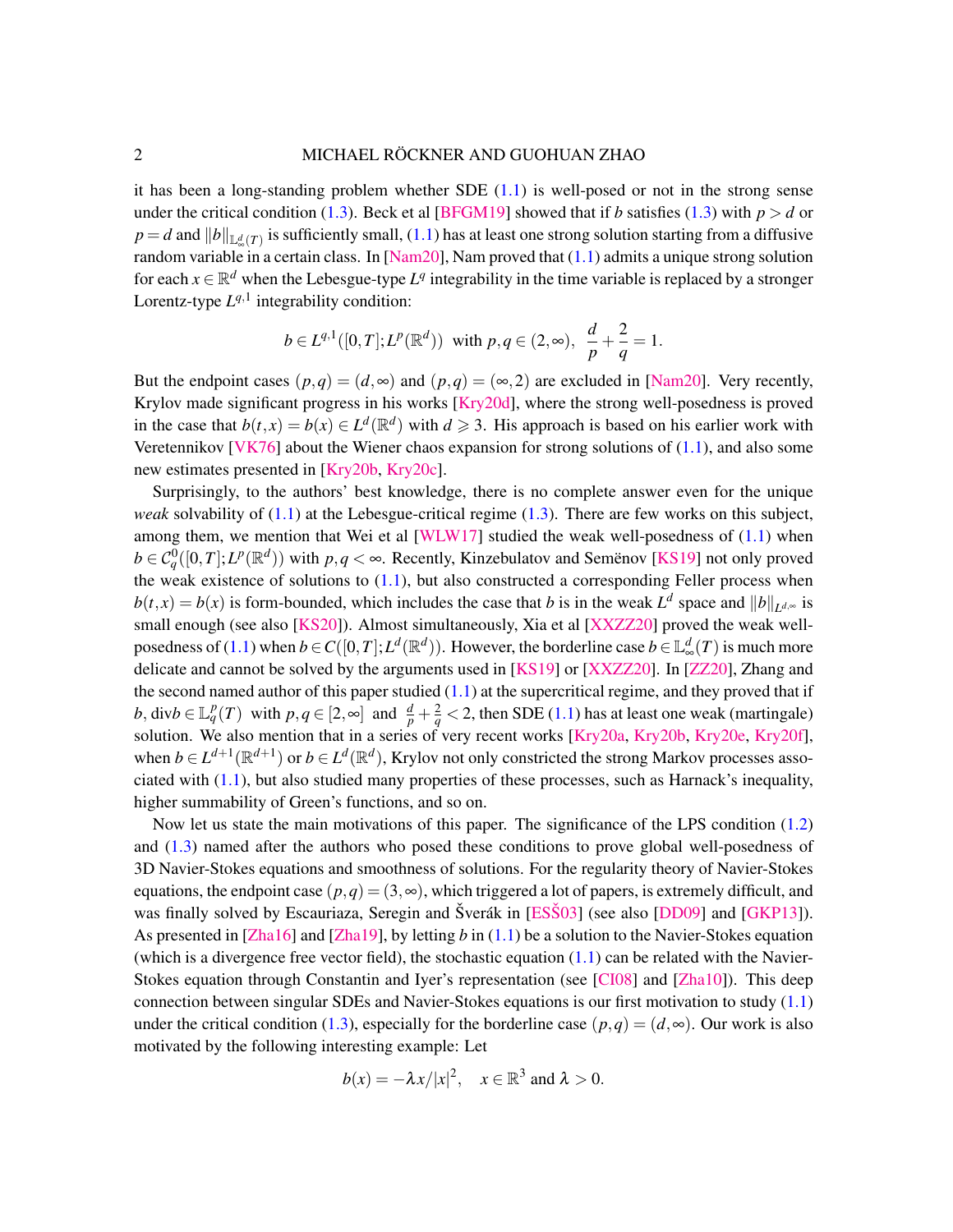## SDEs WITH CRITICAL DRIFTS 3

Obviously,  $b \notin L^3_{loc}(\mathbb{R}^3)$  but  $b \in L^{3,\infty}(\mathbb{R}^3)$  (= weak  $L^3(\mathbb{R}^3)$  space). It was discussed in [\[BFGM19\]](#page-26-2) and [\[ZZ20\]](#page-28-0) that [\(1.1\)](#page-0-0) has no weak solution if  $\lambda$  is large. However, when  $\lambda$  is sufficiently small, it was shown by Kinzebulatov and Semënov in  $[KS19]$  $[KS19]$  (see also  $[KS20]$ ) that  $(1.1)$  has at least one weak solution. In this paper, we will also give the weak uniqueness for this example.

Denote the localized  $\mathbb{L}_q^p(T)$  (weak  $\mathbb{L}_q^p(T)$ ) space by  $\widetilde{\mathbb{L}}_q^p(T)$   $(\widetilde{\mathbb{L}}_q^{p,\infty}(T))$  (see Section [2](#page-3-0) for the precise definitions). Our main result is

<span id="page-2-0"></span>**Theorem 1.1.** Assume  $d \geq 3$  and that b satisfies one of the following two assumptions:

*(a) b* = *b*<sub>0</sub> + *b*<sub>1</sub>*, where b*<sub>1</sub> ∈  $\mathbb{L}_{q_1}^{p_1}(T)$  *with*  $d/p_1 + 2/q_1 = 1$  *and*  $p_1 ∈ (d, ∞)$ *, and*  $b_0 ∈ \widetilde{\mathbb{L}}_{\infty}^{d,∞}(T)$  *with*  $||b_0||_{\tilde{\mathbb{L}}_{\infty}^{d,\infty}(T)} \leq \varepsilon$ , for some constant  $\varepsilon > 0$  only depending on d,  $p_1, q_1$ ;

*(b)*  $b \in \widetilde{\mathbb{L}}_{\infty}^{d, \infty}(T)$  *and*  $\text{div}b \in \widetilde{\mathbb{L}}_{\infty}^{p_2}(T)$  *with*  $p_2 \in (d/2, \infty)$ *.* 

*Then there is a unique weak solution to* [\(1.1\)](#page-0-0) *such that the following Krylov type estimate is valid:*

$$
\mathbf{E}\left(\int_0^T f(t,X_t)\mathrm{d}t\right) \leq C\|f\|_{\widetilde{\mathbb{L}}_{q_3}^{p_3}(T)}, \quad \text{for any } p_3, q_3 \in (1,\infty) \text{ with } \frac{d}{p_3} + \frac{2}{q_3} < 2. \tag{1.4}
$$

*Here C is a constant, which does not depend on f .*

## Remark 1.2.

- *(1)* If  $b \in C([0,T];L^d)$ , then for any  $\varepsilon > 0$ , there exist two functions  $b_0$  and  $b_1$  such that  $\|b_0\|_{\mathbb{L}^d_\infty(T)} <$  $\varepsilon$  and  $b_1 \in \mathbb{L}^d_\infty(T) \cap L^\infty([0,T] \times \mathbb{R}^d)$ . Therefore, any functions in  $C([0,T];L^d)$  satisfies con-*dition (a) in Theorem [1.1](#page-2-0) for arbitrary*  $\varepsilon > 0$ *.*
- *(2)* As shown in [\[Zha19,](#page-28-1) Theorem 5.1]*, for any*  $p \in (d/2, d)$ *, there exists a divergence free vector field*  $b \in L^p + L^{\infty}$  *such that weak uniqueness of* [\(1.1\)](#page-0-0) *fails. So our condition (b) is optimal when b is divergence free.*
- *(3) Our result also can be extended to SDEs driven by multiplicative noises:*

 $dX_t = b(t, X_t)dt + \sigma(t, X_t)dW_t, \quad X_0 = x \in \mathbb{R}^d,$ 

*provided that a* :=  $\frac{1}{2}$ 2 σσ*<sup>t</sup> is uniformly elliptic and uniformly continuous in x with respect to t, and b,*∂<sub>*j</sub>a<sup>i <i>j*</sup> meet the same conditions as b in Theorem [1.1.](#page-2-0)</sub>

*(4) Let*  $d = 3$ ,  $\lambda \in \mathbb{R}$ ,

$$
b(x) = \left(\frac{\lambda x_1 x_3}{(x_1^2 + x_2^2)|x|}, \frac{\lambda x_2 x_3}{(x_1^2 + x_2^2)|x|}, \frac{-\lambda}{|x|}\right).
$$

*We note that in this case*  $b \in L^{3,\infty}(\mathbb{R}^3)$  *and*  $\text{div}b \equiv 0$ *. So our result implies that equation* [\(1.1\)](#page-0-0) *has a unique weak solution for any*  $\lambda \in \mathbb{R}$ . This and the example before Theorem *[1.1](#page-2-0)*  $(b(x) = -\lambda x/|x|^2)$  show that the integrability (or singularity) of the drift is not the only *discrimination for the well-posedness of* [\(1.1\)](#page-0-0)*. The structure of the vector field also affects it.*

Now let us explain the approach used in this paper. Take  $T > 0$ ,  $f \in C_c^{\infty}(\mathbb{R}^{d+1})$  and consider the equation

<span id="page-2-1"></span>
$$
\partial_t u - \Delta u - b \cdot \nabla u = f \text{ in } (0, T) \times \mathbb{R}^d, \quad u(0) = 0. \tag{1.5}
$$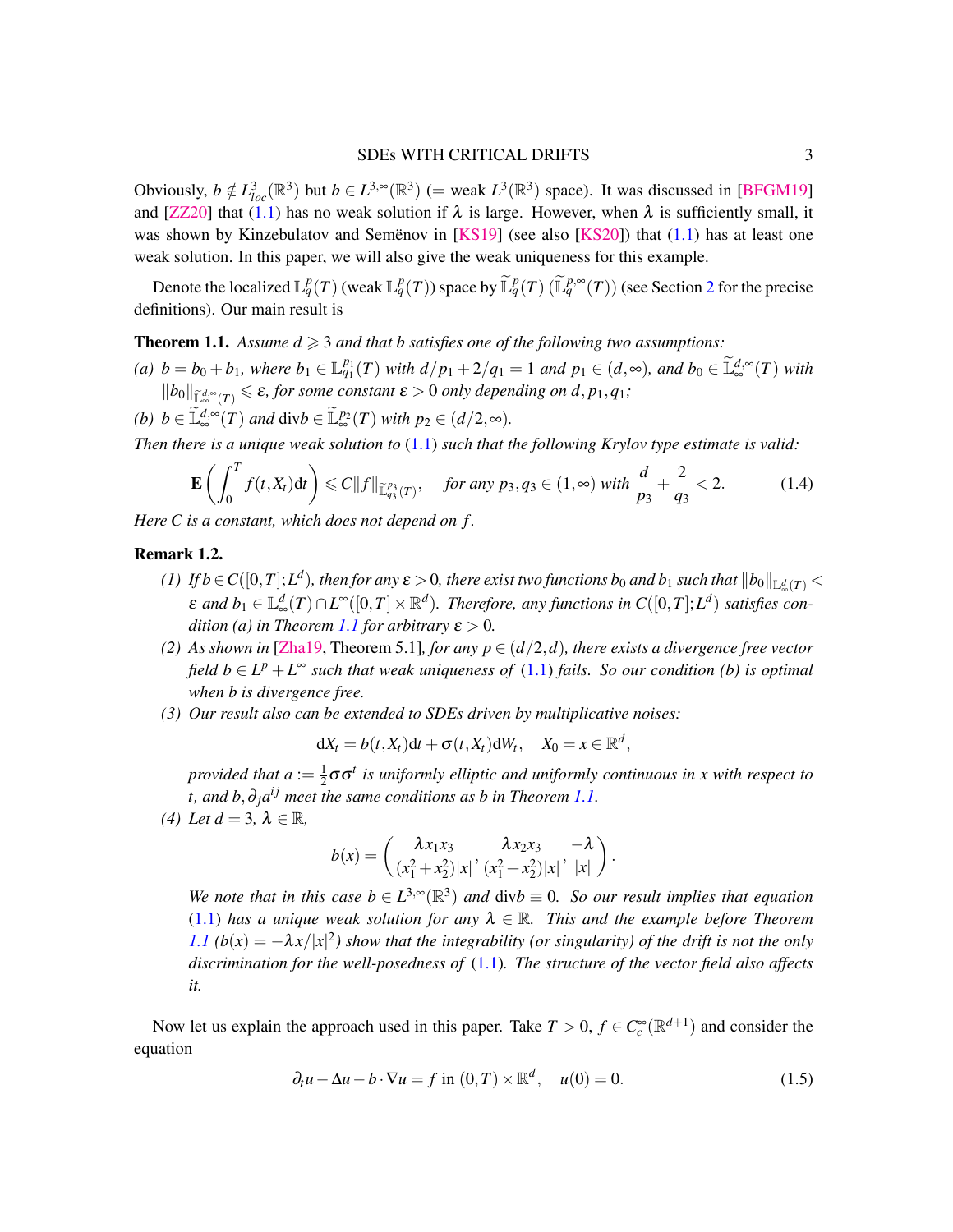The existence of weak solutions to  $(1.1)$  follows from a standard tightness argument and a global maximum principle for weak solutions to  $(1.5)$ . For uniqueness, under the same conditions as in Theorem [1.1,](#page-2-0) we shall find a uniformly bounded and sufficiently regular solution  $u$  to the above parabolic equation so that a generalized Itô formula can be applied to any weak solution of  $(1.1)$  $(1.1)$  and the function  $u(T - t, x)$  to obtain

$$
u(0, X_T) - u(T, x) = -\int_0^T f(t, X_t) dt + \sqrt{2} \int_0^T \nabla u(t, X_t) \cdot dW_t.
$$

Then by taking expectations of both sides, we obtain

$$
\mathbf{E} \int_0^T f(t, X_t) \mathrm{d}t = u(T, x),
$$

which is enough to guarantee the uniqueness of  $X$  in law. Under condition (a) in Theorem [1.1,](#page-2-0) the solvability of [\(1.5\)](#page-2-1) in some second-order Sobolev spaces are proved in Theorem [3.1](#page-9-0) by a perturbation argument, together with a parabolic type Sobolev inequality. Like the regularity theory for 3D Navier-Stokes equations, the endpoint case  $b \in \mathbb{L}_{\infty}^d(T)$  (without the smallness condition on  $\|b\|_{\mathbb{L}_{\infty}^d(T)}$ ) is more delicate and we have no answer to the full borderline case without an additional assumption on *b*. However, when div $b \in \tilde{\mathbb{L}}_{\infty}^{\frac{d}{2}+\delta}$  ( $\delta > 0$ ), by means of De Giorgi's method, we can show that any bounded weak solution of  $(1.5)$  is indeed Hölder continuous. After that, we use another interpola-tion inequality of Nirenberg [\(2.2\)](#page-5-0) involving Hölder norms to show that  $b \cdot \nabla u \in \tilde{\mathbb{L}}_{q_3}^{p_3}(T)$  with some  $p_3, q_3 \in (1, \infty)$  and  $d/p_3 + 2/q_3 < 2$ . This yields that the bounded weak solution *u* to [\(1.5\)](#page-2-1) is indeed in  $\widetilde{\mathbb{H}}_{q_3}^{2,p_3}(T)$  (see Theorem [3.2\)](#page-10-0), which is regular enough to apply the generalized Itô's formula. The above mentioned analytic results seem also to be new, and are thus of independent interest.

We close this section by emphasizing again that whether  $(1.1)$  admits a unique strong solution under critical LPS condition [\(1.3\)](#page-0-1) is a challenging question. One of the obstacles is that Zvonkin's type of changing variables (cf. [\[Zvo74\]](#page-28-2)), which works very well for the subcritical case seems very hard to be applied under condition [\(1.3\)](#page-0-1) and might be even not possible. A possible way to overcome this is using similar arguments as in [\[Kry20d\]](#page-26-3), but one needs to overcome many difficulties due to the fact that we are in the time-inhomogeneous case. In our forthcoming work [\[RZ21\]](#page-27-16), for the nonendpoint case, based on a compact criterion for *L* 2 random fields in Wiener spaces and new estimates for some functionals of the solutions to  $(1.1)$ , we construct strong solutions directly without using Yamada-Watanabe principle. Therefore, due to a fundamental result of Cherny [\[Che02\]](#page-26-11), our weak uniqueness results in this paper will also play a role of the strong well-posedness of  $(1.1)$  with critical drift term.

## 2. PRELIMINARY

<span id="page-3-0"></span>In this section, we introduce some notations and present some lemmas, which will be frequently used in this paper.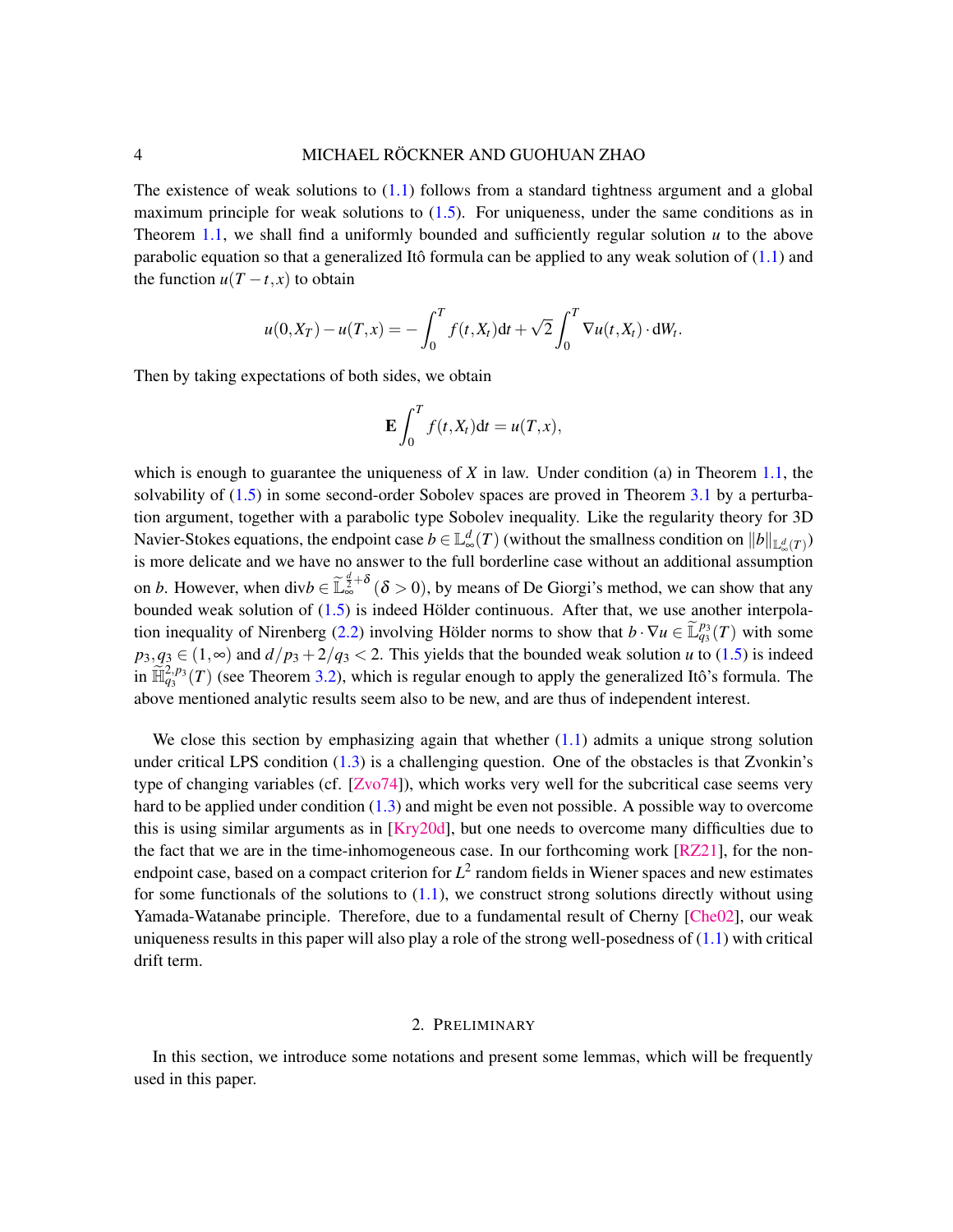Let *D* be an open subset of  $\mathbb{R}^d$ . For any  $p \in [1, \infty]$ , by  $L^{p,\infty}(D)$  we mean the weak  $L^p(D)$  space with finite quasi-norm given by

$$
||f||_{L^{p,\infty}(D)} := \sup_{\lambda > 0} \lambda | \{x \in D : |f(x)| > \lambda \} |^{1/p}.
$$

For any  $r > 0$ , we define

$$
Q_r(t,x) = (t - r^2, t) \times B_r(x), \quad Q_r = Q_r(0,0).
$$

Let *I* be an open interval in  $\mathbb R$  and  $Q = I \times D$ . For any  $p, q \in [1, \infty]$ , by  $\mathbb L_q^p(Q)$  and  $\mathbb L_q^{p, \infty}(Q)$  we mean the space of functions on *Q* with finite norm given by

$$
||u||_{\mathbb{L}_q^p(Q)} := ||||u(t,\cdot)||_{L^p(D)}||_{L^q(I)} \text{ and } ||u||_{\mathbb{L}_q^{p,\infty}(Q)} := ||||u(t,\cdot)||_{L^{p,\infty}(D)}||_{L^q(I)}.
$$

We write  $u \in V(O)$  if

$$
||u||_{V(Q)}^2 := ||u||_{\mathbb{L}^2_{\infty}(Q)}^2 + ||\nabla u||_{\mathbb{L}^2_2(Q)}^2 < \infty,
$$

and  $u \in V^0(Q)$  if  $u \in V(Q)$  and for any  $t \in I$ ,

$$
\lim_{h\to 0}||u(t+h,\cdot)-u(t,\cdot)||_{L^2(D)}=0.
$$

Given a constant  $T > 0$ , *with a little abuse of notations*, for each  $p, q \in [1, \infty]$ , we set

 $\mathbb{L}_q^p(T) := L^q([0,T]; L^p(\mathbb{R}^d))$  and  $\mathbb{L}^p(T) := \mathbb{L}_p^p(T)$ .

For  $p, q \in (1, \infty), s \in \mathbb{R}$ , define

$$
\mathbb{H}_q^{s,p}(T)=L^q([0,T];H^{s,p}(\mathbb{R}^d)),
$$

where  $H^{s,p}$  is the Bessel potential space. The usual energy space is defined as the following way:

$$
V(T) := \Big\{ f \in \mathbb{L}^2_{\infty}(T) \cap L^2([0,T];H^1) : ||f||_{V(T)} := ||f||_{\mathbb{L}^2_{\infty}(T)} + ||\nabla_x f||_{\mathbb{L}^2(T)} < \infty \Big\}.
$$

In this paper, we will also use the localized versions of the above functional spaces. Throughout this paper we fix a cutoff function

<span id="page-4-0"></span>
$$
\chi \in C_c^{\infty}(\mathbb{R}^d;[0,1]) \text{ with } \chi|_{B_1} = 1 \text{ and } \chi|_{B_2^c} = 0. \tag{2.1}
$$

For  $r > 0$  and  $x \in \mathbb{R}^d$ , let  $\chi_r^y(x) := \chi\left(\frac{x-y}{r}\right)$  $\left(\frac{-y}{r}\right)$ . For any  $p, q \in [1, \infty]$ , define

$$
\widetilde{\mathbb{L}}_q^p(T) := \left\{ f \in L^q([0,T]; L^p_{loc}(\mathbb{R}^d)): \|f\|_{\widetilde{\mathbb{L}}_q^p(T)} := \sup_{y \in \mathbb{R}^d} \|f\chi_1^y\|_{\mathbb{L}_q^p(T)} < \infty. \right\}
$$

and set  $\mathbb{L}^p(T) := \widetilde{\mathbb{L}}_p^p(T)$ . Similarly,

$$
\widetilde{\mathbb{L}}_q^{p,\infty}(T):=\left\{f\in L^q([0,T];L^{p,\infty}_{loc}(\mathbb{R}^d)): \|f\|_{\widetilde{\mathbb{L}}_q^{p,\infty}(T)}:=\sup_{y\in\mathbb{R}^d}\|f\chi_1^y\|_{\mathbb{L}_q^{p,\infty}(T)}<\infty.\right\}.
$$

The localized Bessel potential spaces and energy spaces are defined as following:

$$
\widetilde{\mathbb{H}}_q^{s,p}(T):=\left\{f\in L^q([0,T];H_{loc}^{s,p}):||f||_{\widetilde{\mathbb{H}}_q^{s,p}(T)}:=\sup_{y\in\mathbb{R}^d}||f\chi_1^y||_{\mathbb{H}_q^{s,p}(T)}\right\},\,
$$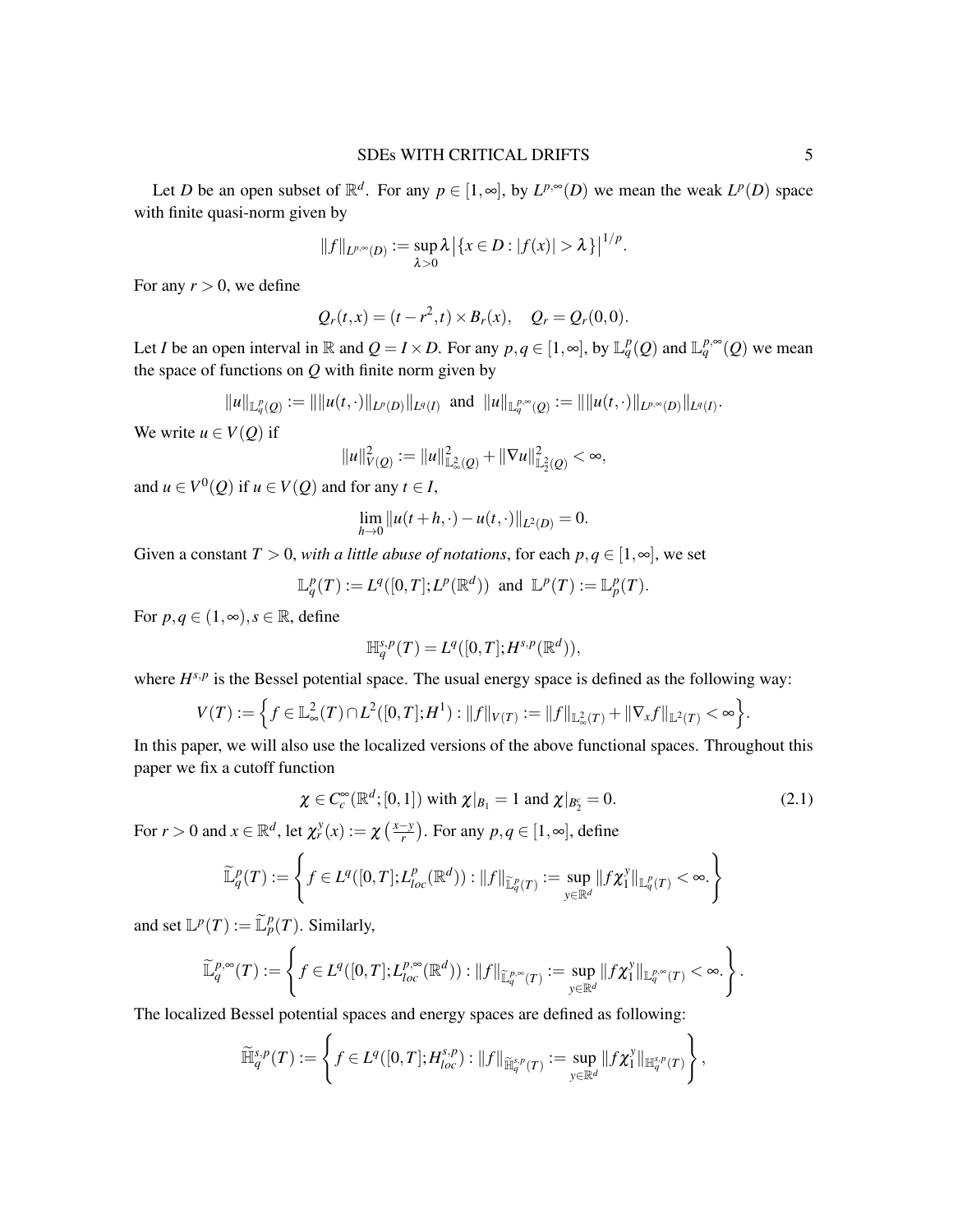# 6 MICHAEL RÖCKNER AND GUOHUAN ZHAO

$$
\widetilde{V}(T) := \left\{ f \in \widetilde{\mathbb{L}}_{\infty}^2(T) \cap \widetilde{\mathbb{H}}_2^{1,2}(T) : ||f||_{\widetilde{V}(T)} := ||f||_{\widetilde{\mathbb{L}}_{\infty}^2(T)} + ||\nabla_x f||_{\widetilde{\mathbb{L}}^2(T)} < \infty \right\},\
$$
\n
$$
\widetilde{V}^0(T) := \left\{ f \in \widetilde{V}(T) : \text{for any } y \in \mathbb{R}^d, t \mapsto f(t)\chi_1^y \right\}
$$
\nis continuous from  $[0, T]$  to  $L^2(\mathbb{R}^d)$ .

The following Nirenberg's interpolation inequality involving Hölder norms and De Giorgi's isoperimetric inequality are well-know (cf. [\[Nir59\]](#page-27-17), [\[KW95,](#page-27-18) Theorem 2] and [\[CV10,](#page-26-12) Lemma 1.4]).

**Lemma 2.1** (Nirenberg's interpolation inequalities). *Suppose*  $d \ge 2$ *, j,m*  $\in \mathbb{N}$ ,  $0 < j < m$ , and  $1 < j$  $p < q < \infty$  *such that* 

$$
\frac{pm}{j} < q \leqslant \frac{p(m-1)}{j-1}, \ \alpha = \frac{jq - mp}{q - p} \ \ and \ \ \theta = \frac{p}{q}.
$$

*Then,*

<span id="page-5-0"></span>
$$
\|\nabla^j u\|_q \leqslant C\|\nabla^m u\|_p^{\theta} \cdot [u]_{\alpha}^{1-\theta}, \quad \forall u \in H^{m,p} \cap C^{\alpha}.
$$
 (2.2)

<span id="page-5-5"></span>**Lemma 2.2** (De Giorgi's isoperimetric inequality). *There exists a constant*  $c_d > 0$  *depending only on d such that the following holds. For any function*  $u : \mathbb{R}^d \to \mathbb{R}$ *, set* 

$$
A_u := \{u \geq 1/2\} \cap B_1, \quad B_u := \{u \leq 0\} \cap B_1, \quad D_u := \{u \in (0, 1/2)\} \cap B_1,
$$

*then*

<span id="page-5-3"></span>
$$
\|\nabla u^+\|_2^2 \geqslant c_d \frac{|A_u|^2 |B_u|^{2-\frac{2}{d}}}{|D_u|}.
$$

The following conclusion is a variants of Theorem 1.1 in [\[Kry01\]](#page-26-13).

**Lemma 2.3.** Let  $p, q \in (1, \infty)$ ,  $\lambda > 0$ . For each  $u \in L^q(\mathbb{R}; H^{2,p}(\mathbb{R}^d)) \cap H^{1,q}(\mathbb{R}; L^p(\mathbb{R}^d))$ , it holds that  $\| \partial_t u \|_{\mathbb{L}^p_q} + \lambda \|\nabla^2 u\|_{\mathbb{L}^p_q} \leqslant C \|\partial_t u - \lambda \Delta u\|_{\mathbb{L}^p_q}$  $(2.3)$ 

*where C only depends on d*, *p*,*q.*

<span id="page-5-4"></span>The following lemma about the  $L^{q}L^{p}$ -maximal regularity estimates will be used several times later. **Lemma 2.4.** *Let*  $p, q \in (1, \infty)$ ,  $\alpha \in \mathbb{R}$ . Assume that  $f \in \widetilde{\mathbb{H}}_q^{\alpha, p}(T)$ , then the following heat equation *admits a unique solution in*  $\widetilde{\mathbb{H}}_q^{2+\alpha,p}(T)$ *:* 

<span id="page-5-2"></span>
$$
\partial_t u - \Delta u = f \quad \text{in } (0, T) \times \mathbb{R}^d, \quad u(0) = 0 \tag{2.4}
$$

*and*

$$
\|\partial_t u\|_{\widetilde{\mathbb{H}}_q^{\alpha,p}(T)} + \|u\|_{\widetilde{\mathbb{H}}_q^{2+\alpha,p}(T)} \leq C \|f\|_{\widetilde{\mathbb{H}}_q^{\alpha,p}(T)},\tag{2.5}
$$

*where*  $C = C(d, p, q, T)$ *. In particular, if*  $f \in \mathbb{H}_q^{\alpha, p}(T)$ *, then* 

<span id="page-5-1"></span>
$$
\|\partial_t u\|_{\mathbb{H}^{\alpha,p}_q(T)} + \|\nabla^2 u\|_{\mathbb{H}^{\alpha,p}_q(T)} \leqslant C_1 \|f\|_{\mathbb{H}^{\alpha,p}_q(T)},\tag{2.6}
$$

*where*  $C_1 = C_1(d, p, q)$ *.*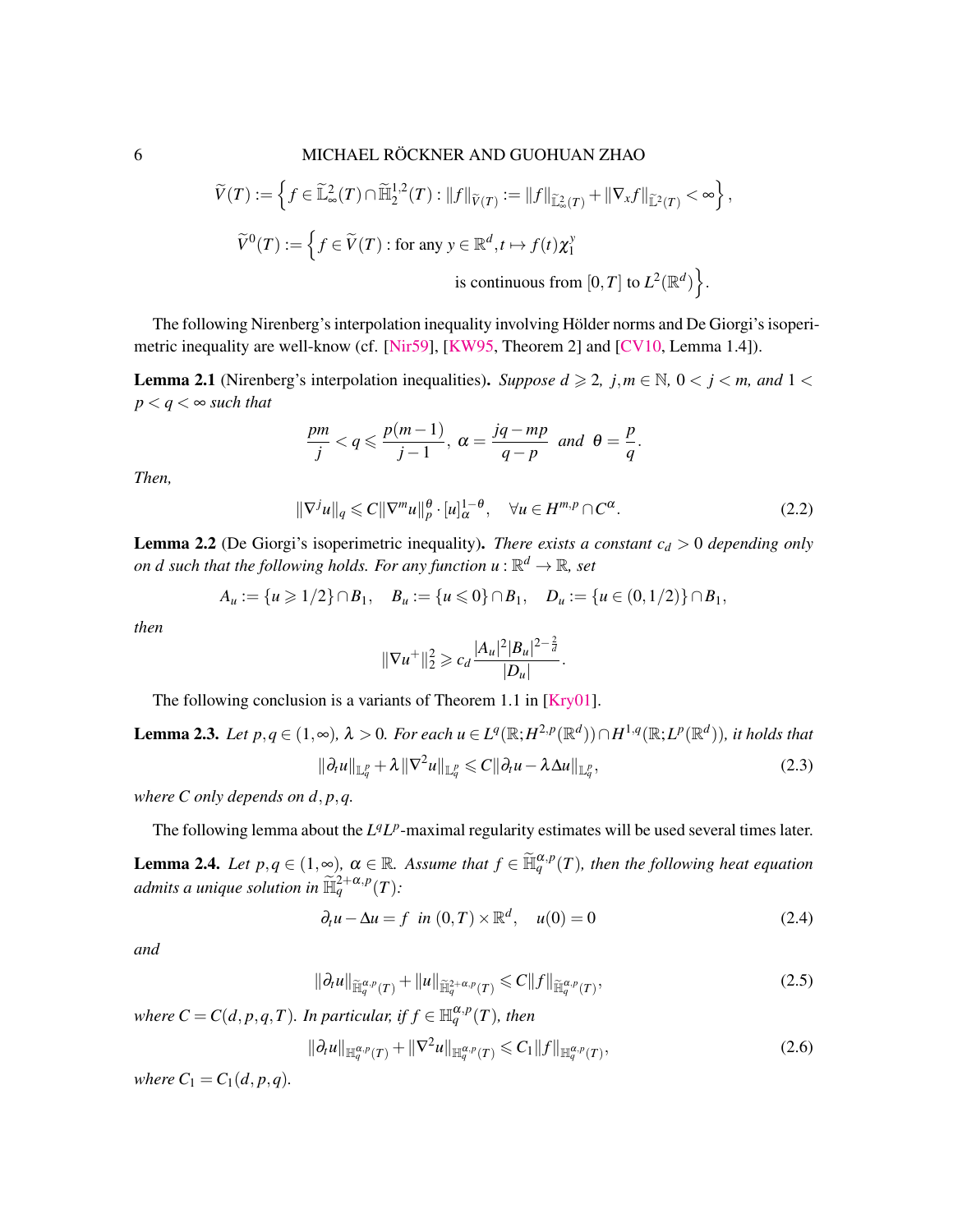*Proof.* The estimate [\(2.6\)](#page-5-1) is a consequence of Theorem 1.1 in [\[Kry01\]](#page-26-13). For any  $y \in \mathbb{R}^d$ , by [\(2.4\)](#page-5-2), we have

$$
\partial_t(u\chi_1^y) - \Delta(u\chi_1^y) = f\chi_1^y - 2\nabla u \cdot \nabla \chi_1^y - u\Delta \chi_1^y.
$$

Thus, due to [\[Kry01,](#page-26-13) Theorem 1.2] and [\[ZZ20,](#page-28-0) Proposition 4.1], for each  $t \in [0, T]$ 

$$
\|\partial_t u\|_{\widetilde{\mathbb{H}}_q^{\alpha, p}(t)} + \|u\|_{\widetilde{\mathbb{H}}_q^{\alpha, p}(t)} \n\leq C \sup_{y \in \mathbb{R}^d} \left( \|\partial_t (u\chi_1^y)\|_{\mathbb{H}_q^{\alpha, p}(t)} + \|u\chi_1^y\|_{\mathbb{H}_q^{2+\alpha, p}(t)} \right) \n\leq C \sup_{y \in \mathbb{R}^d} \left( \|f\chi_1^y\|_{\mathbb{H}_q^{\alpha, p}(t)} + \|\nabla u \cdot \nabla \chi_1^y\|_{\mathbb{H}_q^{\alpha, p}(t)} + \|u\Delta \chi_1^y\|_{\mathbb{H}_q^{\alpha, p}(t)} \right) \n\leq C \|f\|_{\widetilde{\mathbb{H}}_q^{\alpha, p}(t)} + C \sup_{y \in \mathbb{R}^d} \left( \|\nabla (u\chi_2^y) \cdot \nabla \chi_1^y\|_{\mathbb{H}_q^{\alpha, p}(t)} + \| (u\chi_2^y) \Delta \chi_1^y\|_{\mathbb{H}_q^{\alpha, p}(t)} \right) \n\leq C \left( \|f\|_{\widetilde{\mathbb{H}}_q^{\alpha, p}(t)} + \|u\|_{\widetilde{\mathbb{H}}_q^{\alpha+1, p}(t)} \right).
$$

A basic interpolation inequality yields,

$$
\|\partial_t u\|_{\widetilde{\mathbb{H}}_q^{\alpha, p}(t)} + \|u\|_{\widetilde{\mathbb{H}}_q^{2+\alpha, p}(t)} \leqslant C_T \left( \|f\|_{\widetilde{\mathbb{H}}_q^{\alpha, p}(t)} + \|u\|_{\widetilde{\mathbb{H}}_q^{\alpha, p}(t)} \right), \quad \forall t \in [0, T]. \tag{2.7}
$$

Since for any  $t \in [0, T]$ ,

$$
\|u(t)\chi_1^y\|_{H^{\alpha,p}}\leqslant \int_0^t\|\partial_t u(r)\chi_1^y\|_{H^{\alpha,p}}\,dr\leqslant C_T\left(\int_0^t\|\partial_t u(r)\chi_1^y\|_{H^{\alpha,p}}^qdr\right)^{1/q}
$$

together with  $(2.7)$ , we obtain

$$
||u(t)||_{\widetilde{H}^{\alpha,p}} \leq C||f||_{\widetilde{\mathbb{H}}_q^{\alpha,p}(T)} + C\left(\int_0^t ||u(r)||_{\widetilde{H}^{\alpha,p}}^q dr\right)^{1/q}.
$$

By Gronwall's inequality, we obtain

$$
\sup_{t\in[0,T]}\|u(t)\|_{\widetilde{H}^{\alpha,p}}\leqslant C\|f\|_{\widetilde{\mathbb{H}}_{q}^{\alpha,p}(T)},
$$

which together with  $(2.7)$  yields the desired estimate.

Next we attempt to prove a parabolic version of Sobolev inequality, which will play a crucial role in the proof of our main result. This goal can be achieved by using the Mixed Derivative Theorem, which goes back to the work of Sobolevskii's (cf. [\[Sob77\]](#page-27-19)).

Let *X* be a Banach space and let  $A: D(A) \to X$  be a closed, densely defined linear operator with dense range. Then *A* is called sectorial, if

$$
(0, \infty) \subseteq \rho(-A)
$$
 and  $\|\lambda(\lambda + A)^{-1}\|_{\mathcal{L}(X)} \leq C, \lambda > 0,$ 

where  $\rho(-A)$  is the resolvent set of  $-A$ . Set

$$
\Sigma_{\phi} := \{ z \in \mathbb{C} \backslash \{0\} : |\arg z| < \phi \}.
$$

<span id="page-6-0"></span>,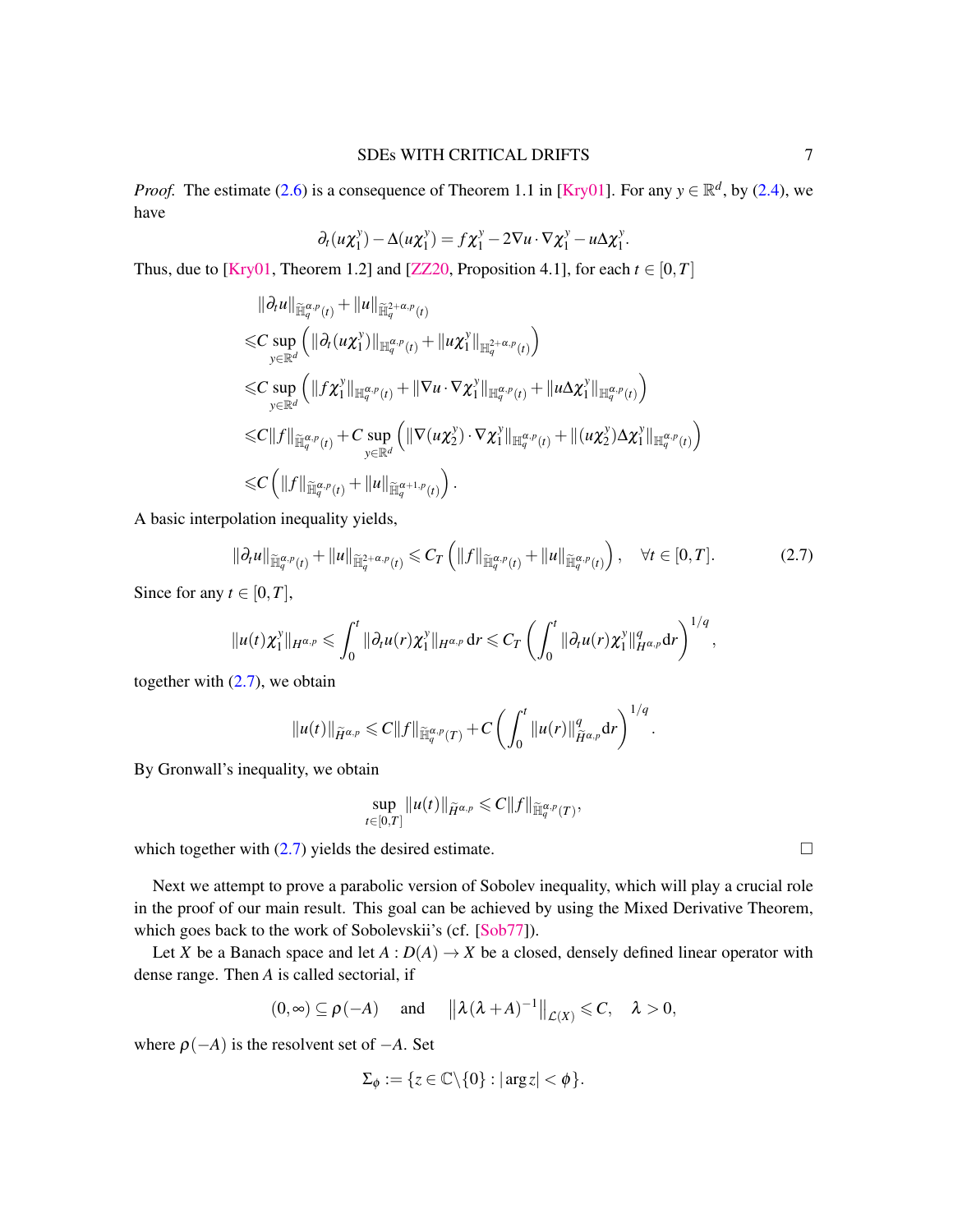We call

$$
\phi_A := \inf \left\{ \phi \in [0, \pi) : \Sigma_{\pi-\phi} \subseteq \rho(-A), \sup_{z \in \Sigma_{\pi-\phi}} \left\| z(z+A)^{-1} \right\|_{\mathcal{L}(X)} < \infty \right\}
$$

the spectral angle of *A*. For all  $\theta \in (0,1)$ , the formulas

$$
A^{\theta}x = \frac{\sin \theta \pi}{\pi} \int_0^{\infty} \lambda^{\theta-1} (\lambda + A)^{-1} Ax \, d\lambda, \quad x \in D(A)
$$
 (2.8)

<span id="page-7-1"></span>
$$
A^{-\theta}x = \frac{\sin \theta \pi}{\pi} \int_0^\infty \lambda^{-\theta} (\lambda + A)^{-1} x \, d\lambda, \quad x \in X
$$
 (2.9)

is valid (see [\[Sob77\]](#page-27-19)).

<span id="page-7-0"></span>Lemma 2.5 (Mixed Derivative Theorem). *Let A and B are two sectorial operators in a Banach space X with spectral angels* φ*<sup>A</sup> and* φ*B, which are commutative and satisfy the parabolicity condition*  $\phi_A + \phi_B < \pi$ . The coercivity estimate

$$
||Ax||_X + \lambda ||Bx||_X \le M||Ax + \lambda Bx||_X, \quad \forall x \in D(A) \cap D(B), \lambda > 0
$$

*implies the estimate*

$$
\left\|A^{(1-\theta)}B^{\theta}x\right\|_{X} \leq C\|Ax+Bx\|_{X}, \quad \forall x \in D(A) \cap D(B), \ \theta \in [0,1].
$$

The above result implies the following important parabolic type Sobolev inequality, which will play a crucial role in our proofs.

**Lemma 2.6.** Let  $p, q \in (1, \infty)$ ,  $r \in (p, \infty)$ ,  $s \in (q, \infty)$ . Assume  $\partial_t u \in \mathbb{L}_q^p(T)$ ,  $u \in \mathbb{H}_q^{2,p}(T)$  and  $u(0) = 0$ . *If*  $1 < d/p + 2/q = d/r + 2/s + 1$ *, then* 

<span id="page-7-3"></span>
$$
\|\nabla u\|_{\mathbb{L}_s^r(T)} \leqslant C_2 \left( \|\partial_t u\|_{\mathbb{L}_q^p(T)} + \|\nabla^2 u\|_{\mathbb{L}_q^p(T)} \right),\tag{2.10}
$$

*where*  $C_2$  *depends on d, p, q, r, s.* 

*Proof.* Let  $X = L^q(\mathbb{R}; L^p(\mathbb{R}^d))$ ,  $A = \partial_t$  and  $B = -\Delta$  in Lemma [2.5.](#page-7-0) It is well-known that

<span id="page-7-2"></span>
$$
\phi_A = \frac{\pi}{2}, \quad \phi_B = 0.
$$

Due to  $(2.3)$ , we have

$$
\|\partial_t u\|_{{\mathbb L}^p_q} + \lambda \|\Delta u\|_{{\mathbb L}^p_q} \leqslant C \|\partial_t u - \lambda \Delta u\|_{{\mathbb L}^p_q},
$$

for all  $\lambda > 0$  and *C* only depends on *d*, *p*, *q*. Thanks to Lemma [2.5,](#page-7-0) we obtain

$$
\|\partial_t^{1-\theta}(-\Delta)^{\theta}u\|_{{\mathbb L}^p_q}\leq C\|\partial_tu-\Delta u\|_{{\mathbb L}^p_q}\leq C\left(\|\partial_tu\|_{{\mathbb L}^p_q}+\|\nabla^2u\|_{{\mathbb L}^p_q}\right),\tag{2.11}
$$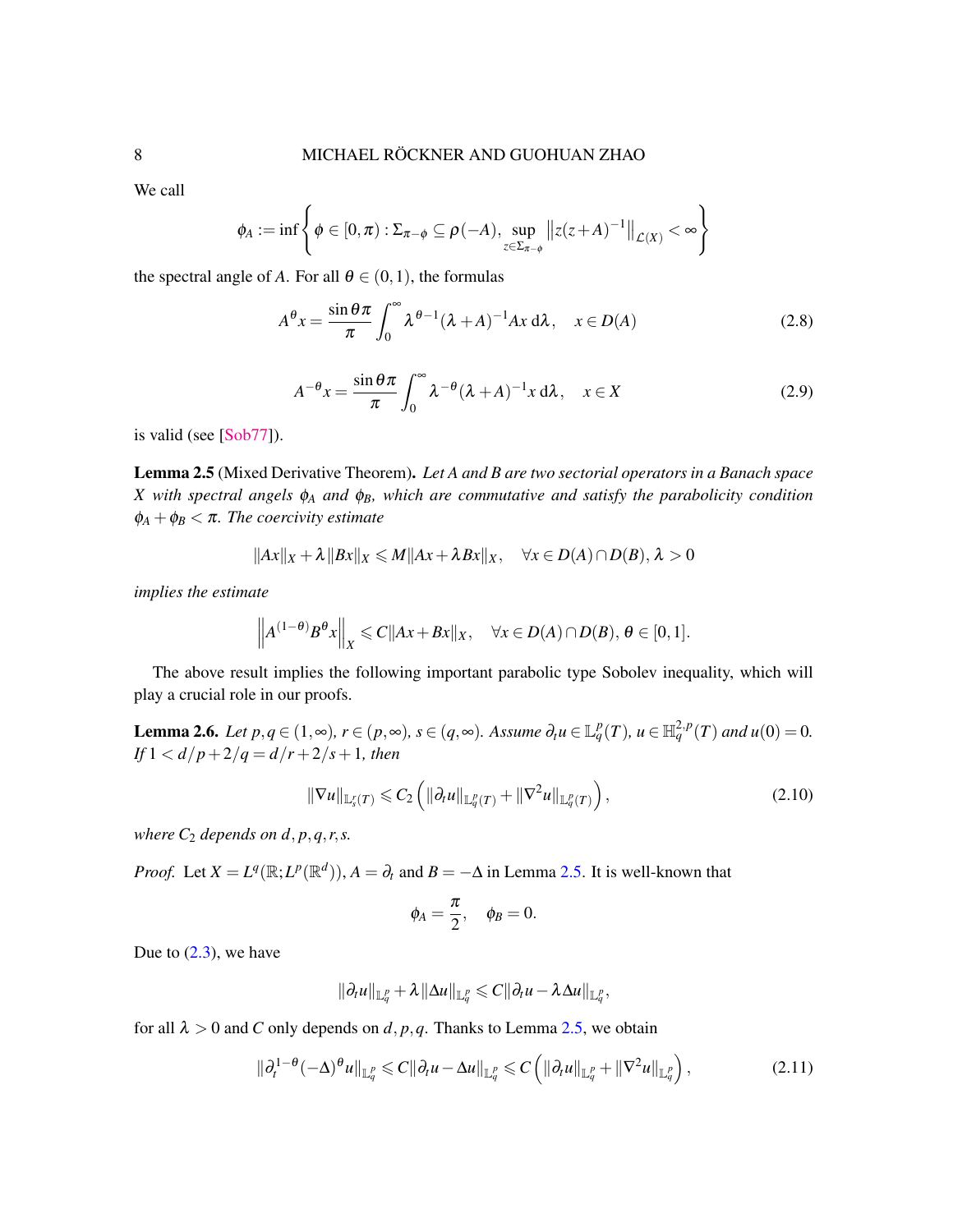for all  $u \in H^{1,q}(\mathbb{R}, L^p) \cap L^q(\mathbb{R}, H^{2,p})$ . By [\(2.9\)](#page-7-1), we have

$$
\partial_t^{-1+\theta} f(t,x) = \frac{\sin(1-\theta)\pi}{\pi} \int_0^\infty \lambda^{-1+\theta} (\lambda + \partial_t)^{-1} f(t,x) d\lambda
$$
  
\n
$$
= \frac{\sin(1-\theta)\pi}{\pi} \int_0^\infty \lambda^{-1+\theta} \int_{-\infty}^t e^{-\lambda(t-s)} f(s,x) ds d\lambda
$$
  
\n
$$
= \frac{\Gamma(\theta)\sin(1-\theta)\pi}{\pi} \int_{-\infty}^t (t-s)^{-\theta} f(s,x) ds =: c_\theta (h_\theta *_t f)(t),
$$
\n(2.12)

where  $h_{\theta}(t) := t^{-\theta} \mathbf{1}_{(0,\infty)}(t)$ . Set

$$
\theta = 1 + \frac{1}{s} - \frac{1}{q} = \frac{1}{2} + \frac{d}{2p} - \frac{d}{2r} \in \left(\frac{1}{2}, 1\right).
$$

Noting that  $h_\theta \in L^{\frac{1}{\theta}, \infty}(\mathbb{R})$ , by a refined version of Young's inequality (cf. [\[BCD11,](#page-26-14) Theorem 1.5]),

$$
\|\partial_t^{-1+\theta}f\|_{L^s(\mathbb{R})}\leqslant C\|h\|_{L^{1/\theta,\infty}(\mathbb{R})}\|f\|_{L^q(\mathbb{R})},\quad\forall f\in L^q(\mathbb{R}),
$$

which together with Sobolev's inequality and the fact that  $\frac{1}{r} = \frac{1}{p} - \frac{\theta - 1/2}{d}$  $\frac{d}{d}$  yield

$$
\|\nabla u\|_{\mathbb{L}_s^r}\leqslant C\|\partial_t^{1-\theta}(-\Delta)^{\frac{1}{2}}u\|_{\mathbb{L}_q^r}\leqslant C\|\partial_t^{1-\theta}(-\Delta)^{\theta}u\|_{\mathbb{L}_q^p}.
$$

Combing this and  $(2.11)$ , we obtain

<span id="page-8-0"></span>
$$
\|\nabla u\|_{\mathbb{L}_s^r} \leqslant C\left(\|\partial_t u\|_{\mathbb{L}_q^p} + \|\nabla^2 u\|_{\mathbb{L}_q^p}\right),\tag{2.13}
$$

where C only depends on  $d, p, q, r, s$ . If  $u \in \mathbb{H}_q^{2,p}(T)$ ,  $\partial_t u \in \mathbb{L}_q^p(T)$  and  $u(0,x) = 0$ , we extend u as

$$
\bar{u}(t,x) := \begin{cases}\n u(t,x) & \text{if } t \in [0,T] \\
-3u(2T-t,x) + 4u(\frac{3T}{2} - \frac{t}{2},x) & \text{if } t \in [T,2T] \\
4u(\frac{3T}{2} - \frac{t}{2},x) & \text{if } t \in [2T,3T] \\
0 & \text{otherwise.} \n\end{cases}
$$

By the definition of  $\bar{u}$ , one sees that

$$
\|\nabla^k u\|_{{\mathbb L}^p_q(T)}\asymp \|\nabla^k \bar u\|_{{\mathbb L}^p_q},\quad \|\partial_t u\|_{{\mathbb L}^p_q(T)}\asymp \|\partial_t \bar u\|_{{\mathbb L}^p_q}.
$$

Therefore, our desired result follows from  $(2.13)$ .

# 3. KOLMOGOROV'S EQUATION

Throughout this paper, Q always means a domain in  $\mathbb{R}^{d+1}$  and  $T > 0$  is a time horizon. In this section, we study the unique solvability of the Kolmogorov equation  $(1.5)$  corresponding to  $(1.1)$  in some suitable  $\widetilde{\mathbb{H}}_{q_3}^{2,p_3}(T)$ -space where *b* satisfies the same assumptions as in Theorem [1.1.](#page-2-0)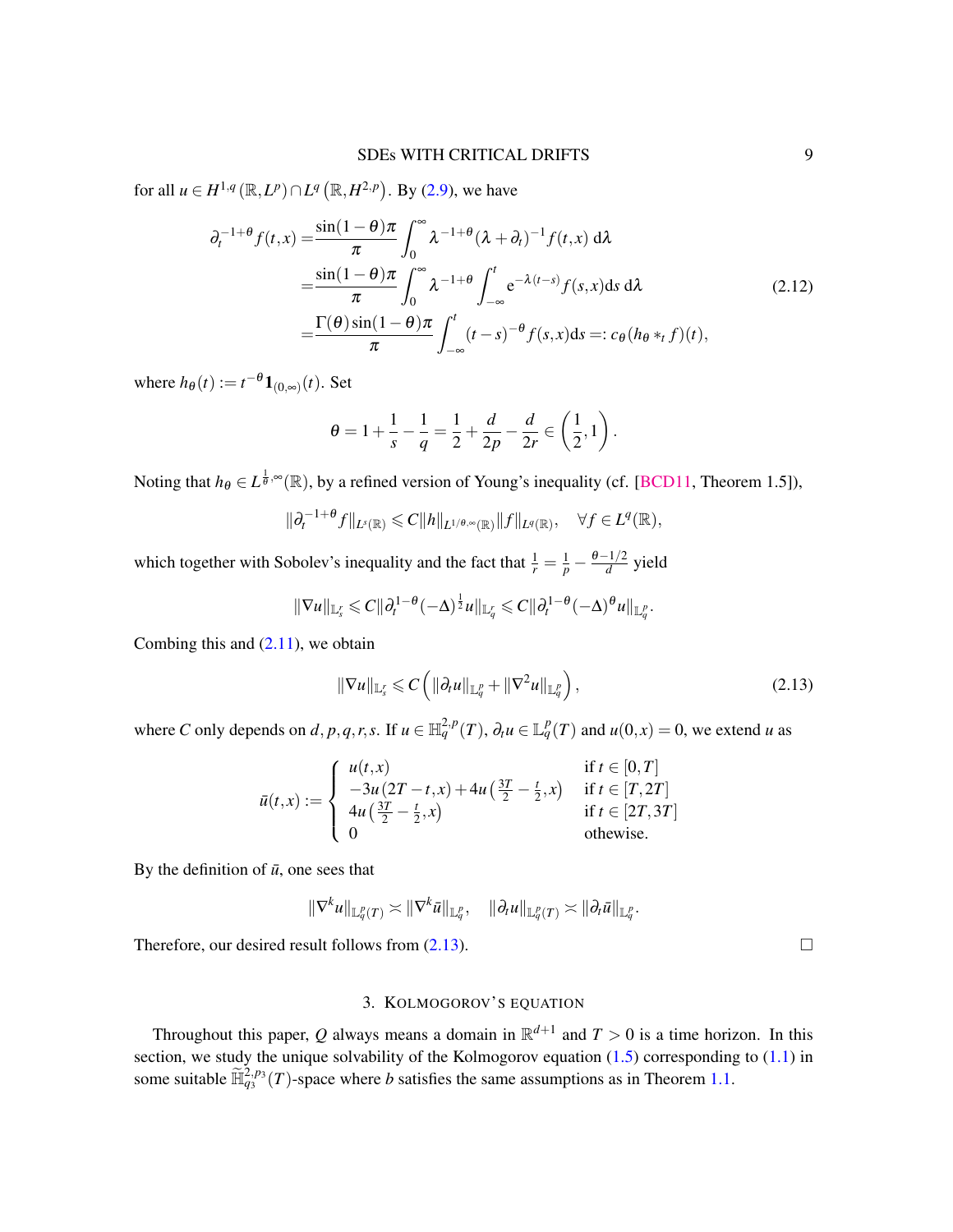## 3.1. Case 1: *b* satisfies condition (a) of Theorem [1.1.](#page-2-0)

The main result in this subsection is

<span id="page-9-0"></span>**Theorem 3.1.** Let  $d \ge 3$ ,  $b = b_0 + b_1$ . Assume  $b_1 \in \mathbb{L}_{q_1}^{p_1}(T)$  with  $\frac{d}{p_1} + \frac{2}{q_1} = 1$  and  $p_1 \in (d, \infty)$ . *Then there for any*  $p_3 \in (1,d)$ ,  $q_3 \in (1,q_1)$  *there is a constant*  $\varepsilon = \varepsilon(d, p_3, q_3) > 0$  *such that for each*  $f \in \widetilde{\mathbb{L}}_{q_3}^{p_3}(T)$ , equation [\(1.5\)](#page-2-1) has a unique solution  $u \in \widetilde{\mathbb{H}}_{q_3}^{2,p_3}(T)$ , provided that  $||b_0||_{\widetilde{\mathbb{L}}_{\infty}^{d, \infty}(T)} \leq \varepsilon$ . *Moreover,*

<span id="page-9-1"></span>
$$
\|\partial_t u\|_{\widetilde{\mathbb{L}}_{q_3}^{p_3}(T)} + \|u\|_{\widetilde{\mathbb{H}}_{q_3}^{2,p_3}(T)} \leq C \|f\|_{\widetilde{\mathbb{L}}_{q_3}^{p_3}(T)},\tag{3.1}
$$

*where C only depends on d,*  $p_i$ *,*  $q_i$ *,*  $\varepsilon$ *, T and*  $b_1$ *.* 

*Proof.* To prove the desired result, it suffices to show [\(3.1\)](#page-9-1) assuming that the solution already exists, since the method of continuity is applicable. We first establish the corresponding estimate in the usual space  $\mathbb{H}_{q_3}^{2,p_3}(T)$ , for any  $p_3 \in (1,d)$ ,  $q_3 \in (1,q_1)$  and some  $\varepsilon = \varepsilon(d, p_3, q_3) > 0$ .

Let  $b_1^N := b_1 \mathbf{1}_{\{|b_1| \le N\}}$ . Rewrite [\(1.5\)](#page-2-1) as

<span id="page-9-2"></span>
$$
\partial_t u - \Delta u = f + b_0 \cdot \nabla u + b_1^N \cdot \nabla u + (b_1 - b_1^N) \cdot \nabla u.
$$

Thanks to Theorem 1.2 of [\[Kry01\]](#page-26-13), for any  $t \in [0, T]$ , we have

$$
\|\partial_t u\|_{\mathbb{L}_{q_3}^{p_3}(t)} + \|\nabla^2 u\|_{\mathbb{L}_{q_3}^{p_3}(t)} + b_0 \cdot \nabla u\|_{\mathbb{L}_{q_3}^{p_3}(t)} + N\|\nabla u\|_{\mathbb{L}_{q_3}^{p_3}(t)} + \|(b_1 - b_1^N) \cdot \nabla u\|_{\mathbb{L}_{q_3}^{p_3}(t)}\big),
$$
\n(3.2)

where  $C_3 = C_3(d, p_3, q_3)$  does not depend on *t*. By [\[Gra08,](#page-26-15) Exercise 1.4.19] and [\[Tar98,](#page-27-20) Remark 5], we get

$$
||b_0 \cdot \nabla u||_{\mathbb{L}_{q_3}^{p_3}(t)} \leq C ||b_0||_{\mathbb{L}_{\infty}^{d, \infty}(t)} ||\nabla u||_{\mathbb{L}_{q_3}^{dp_3/(d-p_3), p_3}(t)} \leq C_4 ||b_0||_{\mathbb{L}_{\infty}^{d, \infty}(t)} ||\nabla^2 u||_{\mathbb{L}_{q_3}^{p_3}(t)},
$$
\n(3.3)

where  $\mathbb{L}_q^{p,r} = L^q(\mathbb{R}_+; L^{q,r}(\mathbb{R}^d))$  ( $L^{p,r}(\mathbb{R}^d)$  is the Lorentz space) and  $C_4 = C_4(d, p_3)$ . Setting  $1/r =$  $1/p_3 - 1/p_1$  and  $1/s = 1/q_3 - 1/q_1$ , by [\(2.10\)](#page-7-3), we have

$$
\begin{split} \|(b_1 - b_1^N) \cdot \nabla u\|_{\mathbb{L}_{q_3}^{p_3}(t)} &\leq \| (b_1 - b_1^N) \|_{\mathbb{L}_{q_1}^{p_1}(T)} \|\nabla u\|_{\mathbb{L}_{q_1}^r(t)} \\ &\leq C_2 \|(b_1 - b_1^N) \|_{\mathbb{L}_{q_1}^{p_1}(T)} \left( \|\partial_t u\|_{\mathbb{L}_{q_3}^{p_3}(t)} + \|\nabla^2 u\|_{\mathbb{L}_{q_3}^{p_3}(t)} \right). \end{split} \tag{3.4}
$$

Let

<span id="page-9-4"></span><span id="page-9-3"></span>
$$
\varepsilon = \varepsilon(d, p_3, q_3) = (4C_3C_4)^{-1} > 0.
$$

Noting that  $q_1 < \infty$ , we can choose *N* sufficiently large so that  $||b_1 - b_1^N||_{\mathbb{L}^{p_1}_{q_1}(T)} \leq (4C_2C_3)^{-1}$ . By [\(3.2\)](#page-9-2)-[\(3.4\)](#page-9-3) and the choice of  $\varepsilon$  and *N*, if  $||b_0|| \le \varepsilon$ , then for each  $t \in [0, T]$ ,

$$
I(t) := \|\partial_t u\|_{\mathbb{L}_{q_3}^{p_3}(t)}^{q_3} + \|\nabla^2 u\|_{\mathbb{L}_{q_3}^{p_3}(t)}^{q_3} \leq C_5 \left( \|f\|_{\mathbb{L}_{q_3}^{p_3}(t)}^{q_3} + N^{q_3} \|\nabla u\|_{\mathbb{L}_{q_3}^{p_3}(t)}^{q_3} \right).
$$
 (3.5)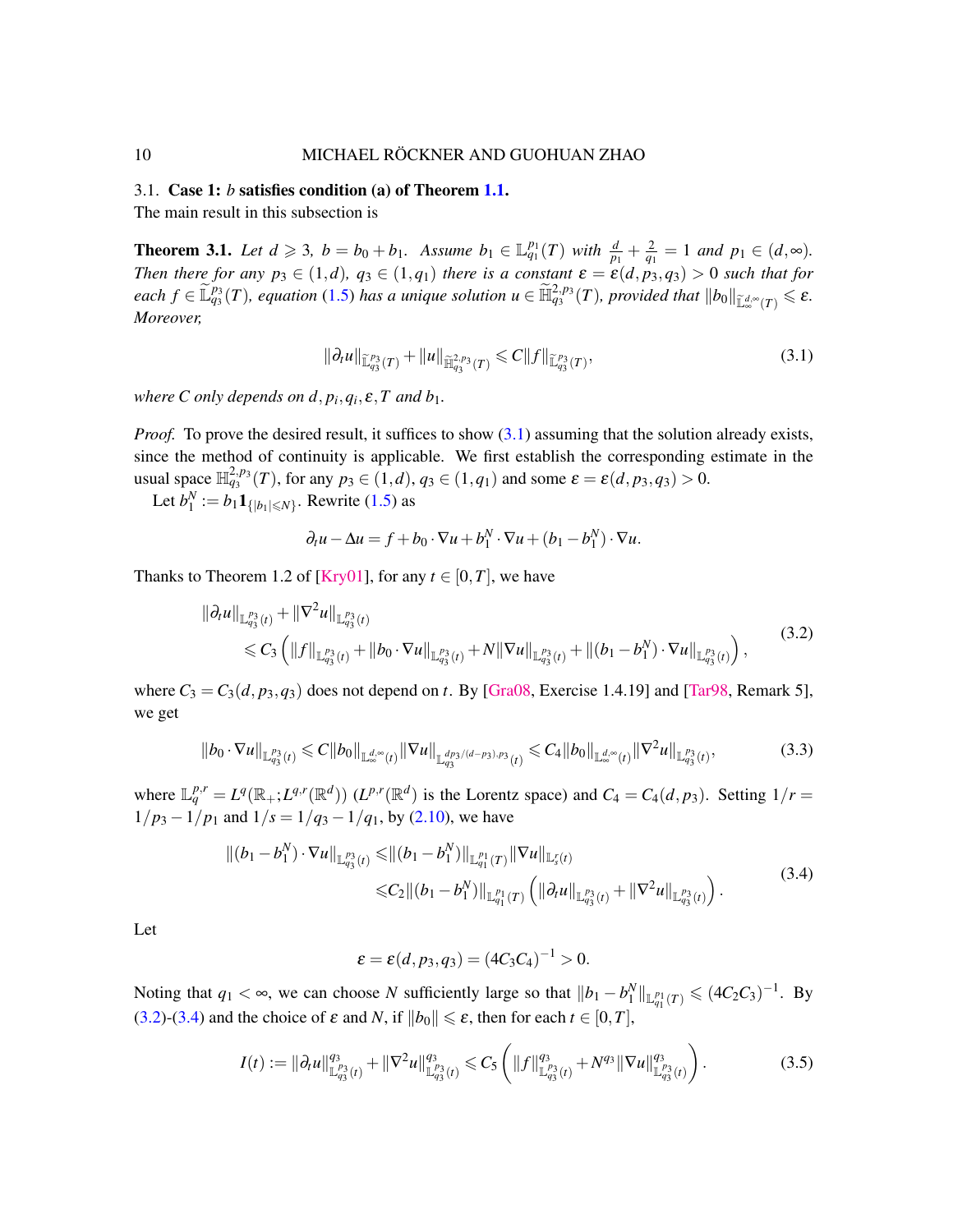Noting that

<span id="page-10-2"></span>
$$
||u||_{\mathbb{L}_{q_3}^{p_3}(t)}^{q_3} = \int_0^t ||u(s, \cdot)||_{L^{p_3}}^{q_3} ds = \int_0^t \left\| \int_0^s \partial_r u(r, \cdot) dr \right\|_{L^{p_3}}^{q_3} ds
$$
  
\n
$$
\leqslant \int_0^t s^{q_3-1} ||\partial_t u||_{\mathbb{L}_{q_3}^{p_3}(s)}^{q_3} ds \leqslant C(T, q_3) \int_0^t I(s) ds,
$$
\n(3.6)

using an interpolation inequality, we obtain

<span id="page-10-1"></span>
$$
\|\nabla u\|_{\mathbb{L}_{q_3}^{p_3}(t)}^{q_3} \leq \delta \|\nabla^2 u\|_{\mathbb{L}_{q_3}^{p_3}(t)}^{q_3} + C_{\delta} \|u\|_{\mathbb{L}_{q_3}^{p_3}(t)}^{q_3}
$$
  

$$
\leq \delta I(t) + C_{\delta} \int_0^t I(s) \, ds, \quad (\forall \delta > 0).
$$
\n
$$
(3.7)
$$

Combing  $(3.5)$  and  $(3.7)$ , we get

$$
I(t) \leq C_5 \delta N^{q_3} I(t) + C ||f||_{\mathbb{L}_{q_3}^{p_3}(T)}^{q_3} + C_\delta N^{q_3} \int_0^t I(s) \mathrm{d}s.
$$

Letting  $\delta = \delta(N)$  be small enough so that  $C_5 \delta N^{q_3} \leq 1/2$ , we get

$$
I(t) \leq C ||f||_{\mathbb{L}_{q_3}^{p_3}(T)}^{q_3} + C \int_0^t I(s) \, \mathrm{d} s, \quad \forall t \in [0, T].
$$

Gronwall's inequality yields  $I(T) \leq C ||f||_{\frac{1}{2}}^{q_3}$  $\frac{q_3}{\mathbb{L}_{q_3}^{p_3}(T)}$ , which together with [\(3.6\)](#page-10-2) implies

<span id="page-10-3"></span>
$$
\|\partial_t u\|_{\mathbb{L}_{q_3}^{p_3}(T)} + \|u\|_{\mathbb{H}_{q_3}^{2,p_3}(T)} \leq C \|f\|_{\mathbb{L}_{q_3}^{p_3}(T)},
$$
\n(3.8)

where  $C = C(d, p_i, q_i, T, \varepsilon, b_1)$ . Our desired estimate [\(3.1\)](#page-9-1) is then obtained by [\(3.8\)](#page-10-3) and an argument similar to the one in the proof for Lemma [2.4.](#page-5-4)

3.2. Case 2:  $b \in \tilde{\mathbb{L}}_{\infty}^{d, \infty}(T)$  and  $\text{div}b \in \tilde{\mathbb{L}}_{\infty}^{p_2}(T)$  with  $p_2 > d/2$ . In this subsection, we will give an analogue of Theorem [3.1,](#page-9-0) where  $b \in \tilde{\mathbb{L}}_{\infty}^{d, \infty}(T)$  and  $\text{div}b \in \tilde{\mathbb{L}}_{\infty}^{p_2}(T)$ . The result is stated as follows:

<span id="page-10-0"></span>**Theorem 3.2.** Let  $d \geq 3$  and assume that  $b \in \tilde{\mathbb{L}}_{\infty}^{d, \infty}(T)$  and  $\text{div}b \in \tilde{\mathbb{L}}_{\infty}^{p_2}(T)$  for some  $p_2 > d/2$ . Then *there are constants*  $p_3 \in (d/2,d)$  *and*  $q_3 \in (2p_3/(2p_3-d),\infty)$  *such that for each*  $f \in \tilde{\mathbb{L}}_{\infty}^{d,\infty}(T)$ *, equation* [\(1.5\)](#page-2-1) has a unique solution  $u \in \widetilde{\mathbb{H}}_{q_3}^{2,p_3}(T)$ . Moreover,

$$
\|\partial_t u\|_{\widetilde{\mathbb{L}}_{q_3}^{p_3}(T)} + \|u\|_{\widetilde{\mathbb{H}}_{q_3}^{2,p_3}(T)} \leqslant C \|f\|_{\widetilde{\mathbb{L}}_{\infty}^{d,\infty}(T)},\tag{3.9}
$$

where C only depends on  $d$ ,  $p_2$ ,  $p_3$ ,  $q_3$ ,  $T ||b||_{\widetilde{\mathbb{L}}_{\infty}^{d, \infty}(T)}$  and  $||\text{div}b||_{\widetilde{\mathbb{L}}_{\infty}^{p_2}(T)}$ .

Unlike the previous case, if  $||b||_{\mathbb{L}^{d, \infty}(T)}$  is large, then  $||b \cdot \nabla u||_{\mathbb{L}^{p_3}(T)}$  may not be controlled by  $\|\partial_t u\|_{\widetilde{\mathbb{L}}_{q_3}^{p_3}(T)} + \|u\|_{\widetilde{\mathbb{H}}_{q_3}^{2,p_3}(T)}$ , so the perturbation argument does not work any more. In order to overcome this difficulty, in this subsection, by means of De Giorgi's method, we first show that any bounded weak solution of  $(1.5)$  is indeed Hölder continuous, provided that b is in some Morrey's type space and div $b \in \widetilde{\mathbb{L}}_{\infty}^{p_2}(T)$ . Then in the light of Nirenberg's inequality [\(2.2\)](#page-5-0), we show that  $\nabla u$  is indeed in  $\widetilde{\mathbb{L}}_{q_3}^r(T)$  with some  $r > d$ , which implies  $b \cdot \nabla u \in \widetilde{\mathbb{L}}_{q_3}^{p_3}(T)$  with some  $p_3 > d/2$  and  $q_3 > 2p_3/(2p_3-d)$ . Our desired result then follows by Lemma [2.4.](#page-5-4)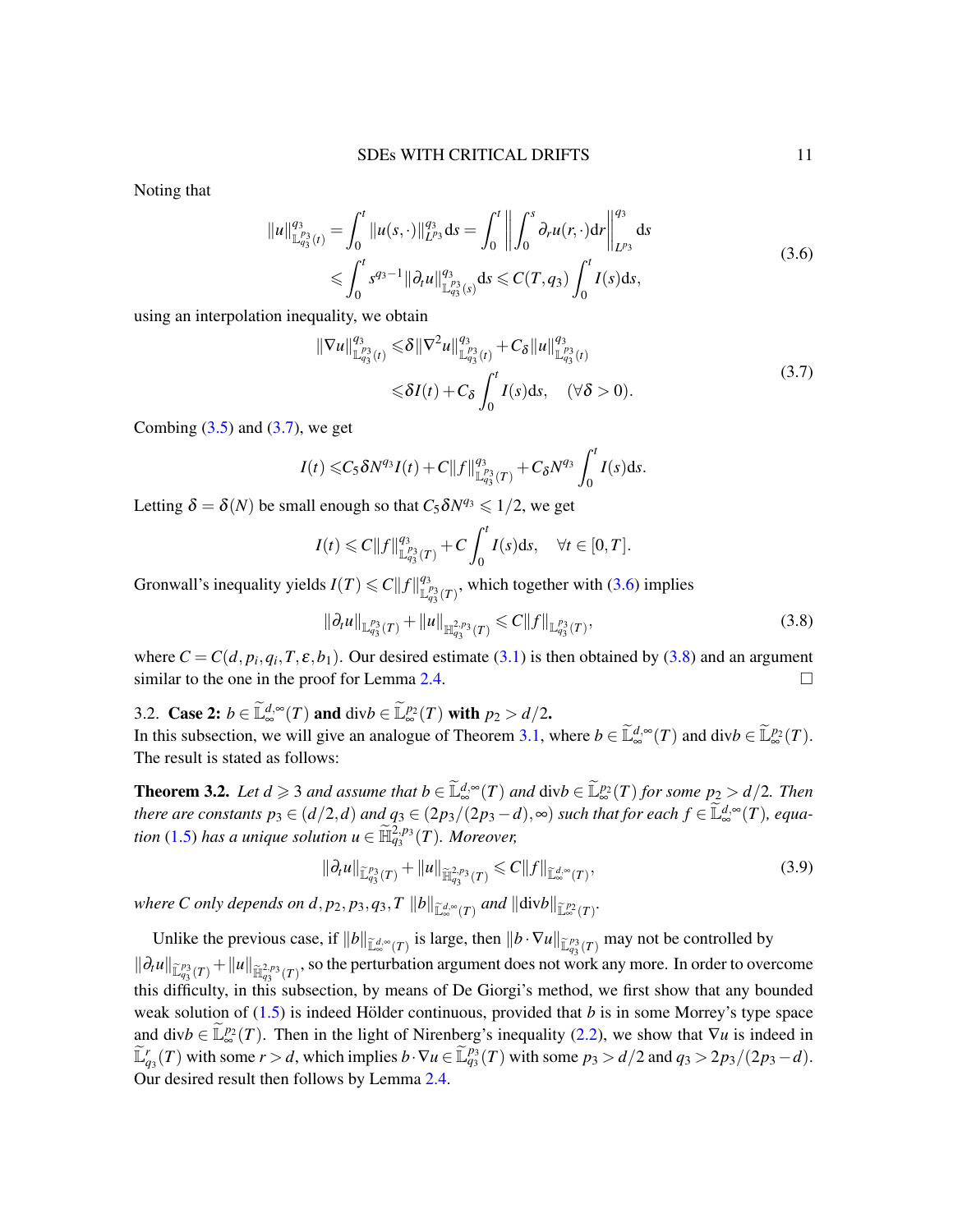#### 12 MICHAEL RÖCKNER AND GUOHUAN ZHAO

We first give the precise definition of weak solutions to the equation

<span id="page-11-0"></span>
$$
\partial_t u - \Delta u - b \cdot \nabla u = f \quad \text{in } Q = I \times D. \tag{3.10}
$$

<span id="page-11-3"></span>**Definition 3.3.** Assume  $b \in L^2_{loc}(Q)$ . We say  $u \in V_{loc}(Q)$  is a subsolution (supersolution) to [\(3.10\)](#page-11-0) if *for any*  $\varphi \in C_c^{\infty}(\mathcal{Q})$  *with*  $\varphi \geq 0$ *,* 

$$
\int_{Q} \left[ -u \partial_{t} \varphi + \nabla u \cdot \nabla \varphi - b \cdot \nabla u \varphi \right] \leqslant (\geqslant) \int_{Q} f \varphi. \tag{3.11}
$$

*u* ∈  $V<sub>loc</sub>(Q)$  *is a solution to* [\(3.10\)](#page-11-0) *if u and* −*u are subsolutions to* (3.10)*.* 

For any  $p, q \in (1, \infty]$ , here and below we define  $p^*, q^* \in [2, \infty)$  by the relations

<span id="page-11-6"></span><span id="page-11-1"></span>
$$
\frac{1}{p} + \frac{2}{p^*} = 1, \quad \frac{1}{q} + \frac{2}{q^*} = 1.
$$
\n(3.12)

The following two lemmas are crucial for proving Theorem [3.2,](#page-10-0) and their proofs are essentially contained in [\[ZZ20\]](#page-28-0) and [\[Zha19\]](#page-28-1). We provide sketches of their proofs in the Appendix for the reader's convenience.

<span id="page-11-4"></span>**Lemma 3.4** (Energy inequality). Assume  $0 < \rho < R \leq 1, k \geq 0, I \subseteq \mathbb{R}$  is an open interval,  $Q = I \times B_R$ *and*  $\eta$  *is a cut off function in x, compactly supported in B<sub>R</sub>,*  $\eta(x) \equiv 1$  *<i>in B<sub>p</sub>, and*  $|\nabla \eta| \leqslant 2(R-\rho)^{-1}$ *. Let*  $d \geq 2$ ,  $p_i, q_i \in (1, \infty)$  *satisfying*  $d/p_i + 2/q_i < 2$ *, i* = 2,3*. Suppose that b*, div $b \in \mathbb{L}_{q_2}^{p_2}(Q)$ ,  $f \in$  $\mathbb{L}_{q_3}^{p_3}(Q)$  and  $u \in V(Q)$  is a bounded weak subsolution to [\(3.10\)](#page-11-0), then

$$
\left(\int u_k^2 \eta^2\right)(t) - \left(\int u_k^2 \eta^2\right)(s) + \int_s^t \int |\nabla(u_k \eta)|^2
$$
\n
$$
\leq \frac{C_6}{(R-\rho)^2} \left(\|u_k\|_{\mathbb{L}^2(A_s^t(k))}^2 + \sum_{i=2}^3 \|u_k\|_{\mathbb{L}^{\frac{p_i^*}{q_i^*}}(A_s^t(k))}^2\right) + C_6 \|f\|_{\mathbb{L}^{\frac{p_3}{q_3}}(\mathcal{Q})}^2 \|u_{A_s^t(k)}\|_{\mathbb{L}^{\frac{p_i^*}{q_3^*}}}^2.
$$
\n(EI)

where  $u_k = (u-k)^+$ ,  $A_s^t(k) = {u > k} \cap ([s,t] \times B_R)$  and  $C_6$  only depends on  $d, p_i, q_i, ||b||_{\mathbb{L}_{q_2}^{p_2}(Q)}$  and  $\|\text{div}b\|_{\mathbb{L}^{p_2}_{q_2}(Q)}$ 

<span id="page-11-5"></span>**Lemma 3.5.** Let  $d \ge 2$   $p_i, q_i \in (1, ∞)$  satisfying  $d/p_i + 2/q_i < 2$ ,  $i = 2, 3$ . Suppose  $b$ , div $b \in \mathbb{L}_{q_2}^{p_2}(Q_1)$ *and*  $u \in V(Q_1)$  *is a bounded weak subsolution to* [\(3.10\)](#page-11-0) *in*  $Q_1$ *. Then for any*  $f \in \mathbb{L}_{q_3}^{p_3}(Q_1)$ *,* 

<span id="page-11-2"></span>
$$
||u^+||_{L^{\infty}(Q_{1/2})} \leq C_7 \left(||u^+||_{\mathbb{L}_2^2(Q_1)} + \sum_{i=2}^3 ||u^+||_{\mathbb{L}_{q_i^*}^{p_i^*}(Q_1)} + ||f||_{\mathbb{L}_{q_3^*}^{p_3}(Q_1)}\right).
$$
 (LM)

*Here C*<sub>7</sub> *only depends on d*,  $p_i$ ,  $q_i$ ,  $||b||_{\mathbb{L}_{q_2}^{p_2}(Q_1)}$  *and*  $||divb||_{\mathbb{L}_{q_2}^{p_2}(Q_1)}$ .

In order to prove the Hölder estimate for the bounded weak solutions to  $(1.5)$  $(1.5)$ , we also need some technical Lemmas. One of them is a parabolic version of De Giorgi's Lemma. Set  $Q'_1 := (-2,-1) \times$ *B*<sub>1</sub>. For any *u* :  $Q_1 \cup Q'_1 \rightarrow \mathbb{R}$ , define

$$
A_u := \{ f \geq 1/2 \} \cap Q_1, \quad B_u := \{ f \leq 0 \} \cap Q'_1, \quad D_u := \{ 0 < f < 1/2 \} \cap (Q_1 \cup Q'_1).
$$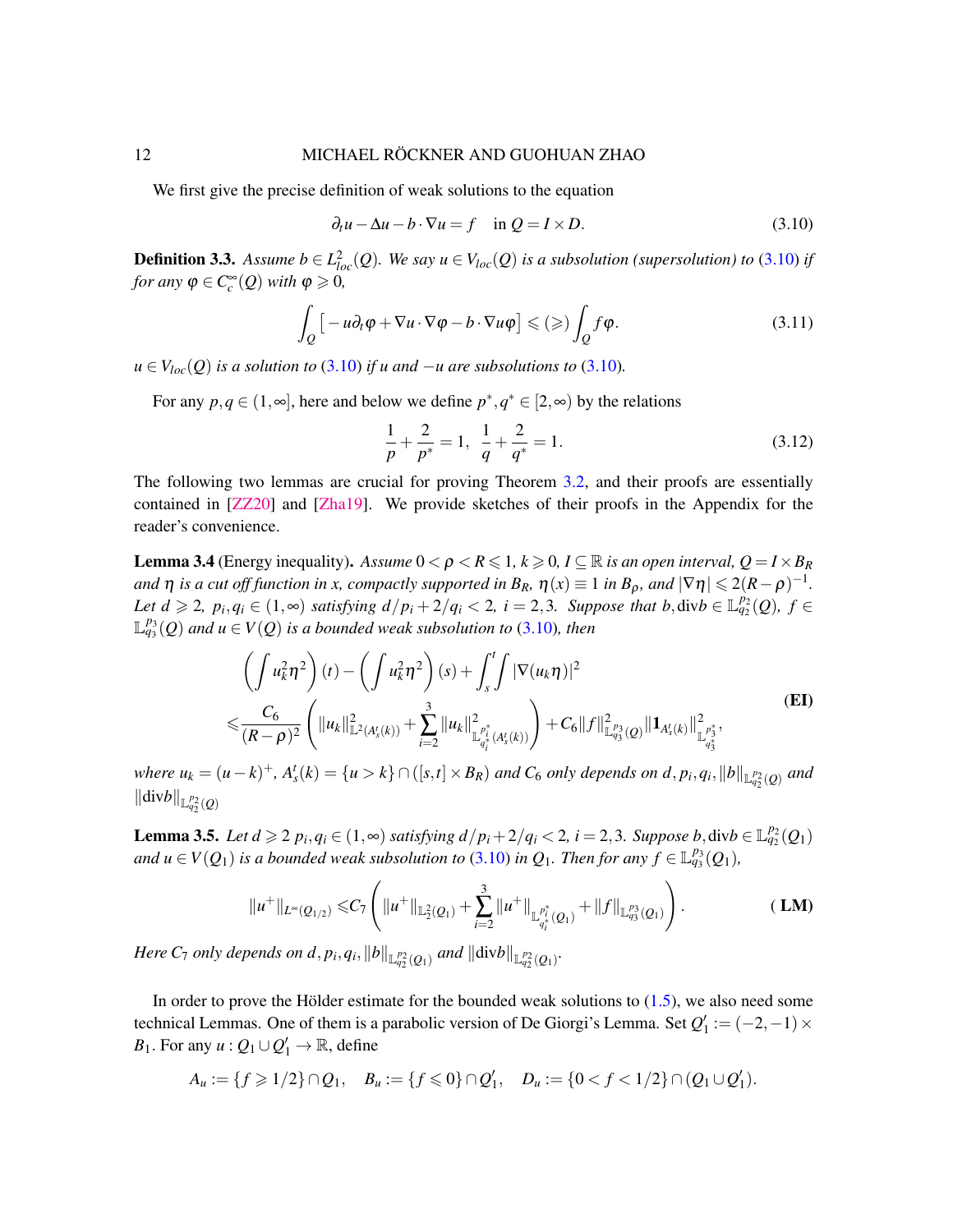<span id="page-12-1"></span>**Lemma 3.6.** *Let*  $p_i, q_i \in (1, ∞)$  *satisfying*  $d/p_i + 2/q_i < 2$ ,  $i = 2, 3$ . *Assume*  $b, \text{div}b \in \mathbb{L}_{q_2}^{p_2}(Q_2)$ *,*  $||f||_{\mathbb{L}_{q_3}^{p_3}(Q_2)} \leq 1$  *and that u is a weak subsolution to* [\(3.10\)](#page-11-0) *in Q*<sub>2</sub> *with u*  $\leq 1$ *. Suppose that*  $\delta \in (0,1)$ *and that*

<span id="page-12-0"></span>
$$
|A_u|\geq \delta \text{ and } |B_u|\geq \delta.
$$

*Then*

$$
|D_u| = |\{0 < u < 1/2\} \cap (Q_1 \cup Q'_1)| \geq \beta,
$$

 $\theta = \beta(d, p_i, q_i, \|b\|_{\mathbb{L}_{q_2}^{p_2}(Q_2)}, \|\text{div} b\|_{\mathbb{L}_{q_2}^{p_2}(Q_2)}, \delta)$  *is a universal constant that does not depend on u.* 

*Proof.* By ([EI](#page-11-1)), Hölder's inequality and our assumption  $u \le 1$ , we have

$$
\left(\int_{B_1} (u^+)^2(t) - \int_{B_1} (u^+)^2(s)\right) + \int_s^t \int_{B_1} |\nabla(u^+)|^2 dx dr
$$
  
\n
$$
\leq C \left(\|u^+\|_{\mathbb{L}_2^2([s,t] \times B_2)}^2 + \sum_{i=2}^3 \|u^+\|_{\mathbb{L}_{q_i^*}^{p_i^*}([s,t] \times B_2)}^2 + \|f\|_{\mathbb{L}_{q_3^*}^{p_3}(Q_2)}^2 \|1_{\{[s,t] \times B_2\}}\|_{\mathbb{L}_{q_3^*}^{p_3^*}}^2\right)
$$
\n
$$
\leq C|t-s|^\theta,
$$
\n(3.13)

where  $\theta = \frac{1}{2}$  $\frac{1}{2}$  ∧(1 –  $\frac{1}{q_2}$ ) ∧(1 –  $\frac{1}{q_3}$ ) > 0. Assume  $|D_u|$  <  $\beta$ , where  $\beta$  > 0 is a small number, which will be determined later. Let

$$
a(t) = |\{x \in B_1 : u^+(t, x) \ge 1/2\}|,
$$
  
\n
$$
b(t) = |\{x \in B_1 : u^+(t, x) = 0\}|,
$$
  
\n
$$
d(t) = |\{x \in B_1 : 0 < u^+(t, x) < 1/2\}|.
$$

Set

$$
I_1 := \{t \in (-2,0) : d(t) \leq \sqrt{\beta}\} \text{ and } I_2 := \left\{t \in I_1 : b(t) > |B_1| - \frac{\delta}{100d!} \text{ or } b(t) < \frac{\delta}{100d!}\right\}.
$$

By our assumption and Chebyshev's inequality,  $|I_1| \geq 2 - C\sqrt{\beta}$ . Using [\(3.13\)](#page-12-0) and Lemma [2.2,](#page-5-5) we have

$$
C \geq \int_{I_1} \int_{B_1} |\nabla u^+(t,x)|^2 dx \geq c_d \beta^{-\frac{1}{2}} \int_{I_1} a^2(t) b^{2-\frac{2}{d}}(t) dt.
$$

Thus,

$$
\int_{I_1} a^2(t) b^{2-\frac{2}{d}}(t) dt \leqslant C\sqrt{\beta} \to 0 \text{ as } \beta \to 0.
$$

This together with the facts that  $\inf_{t \in I_1} [a(t) + b(t)] \geq |B_1| - \sqrt{\beta} \geq 1/d!$  and  $|I_1| \to 2$  implies  $|I_2| \to 2$ as  $\beta \to 0$ . Since the zero set of  $u^+$  has mass  $\delta$  in  $Q'_1$ , for small  $\beta$ , there is some  $t_1 \in (-2, -1) \cap I_2$ such that  $b(t_1) > |B_1| - \frac{\delta}{100d!}$ . Using the first term in the energy estimate [\(3.13\)](#page-12-0), we see that for some universal small  $\tau > 0$ , there exists  $t_2 \in I_2$  with  $t_2 \geq t_1 + \tau$  such that for all  $t \in [t_1, t_2] \cap I_2$ ,  $b(t) > |B_1| - \frac{\delta}{100d!}$ . Iterating, we obtain that for all  $t \in [t_1, 0] \cap I_2$ ,  $a(t) < \frac{\delta}{100d!}$ . That is a contradiction to  $|A_u| \ge \delta$  and completes the proof.

The next diminish of oscillation lemma is crucial for the Hölder estimate for the solutions to  $(1.5)$  $(1.5)$ .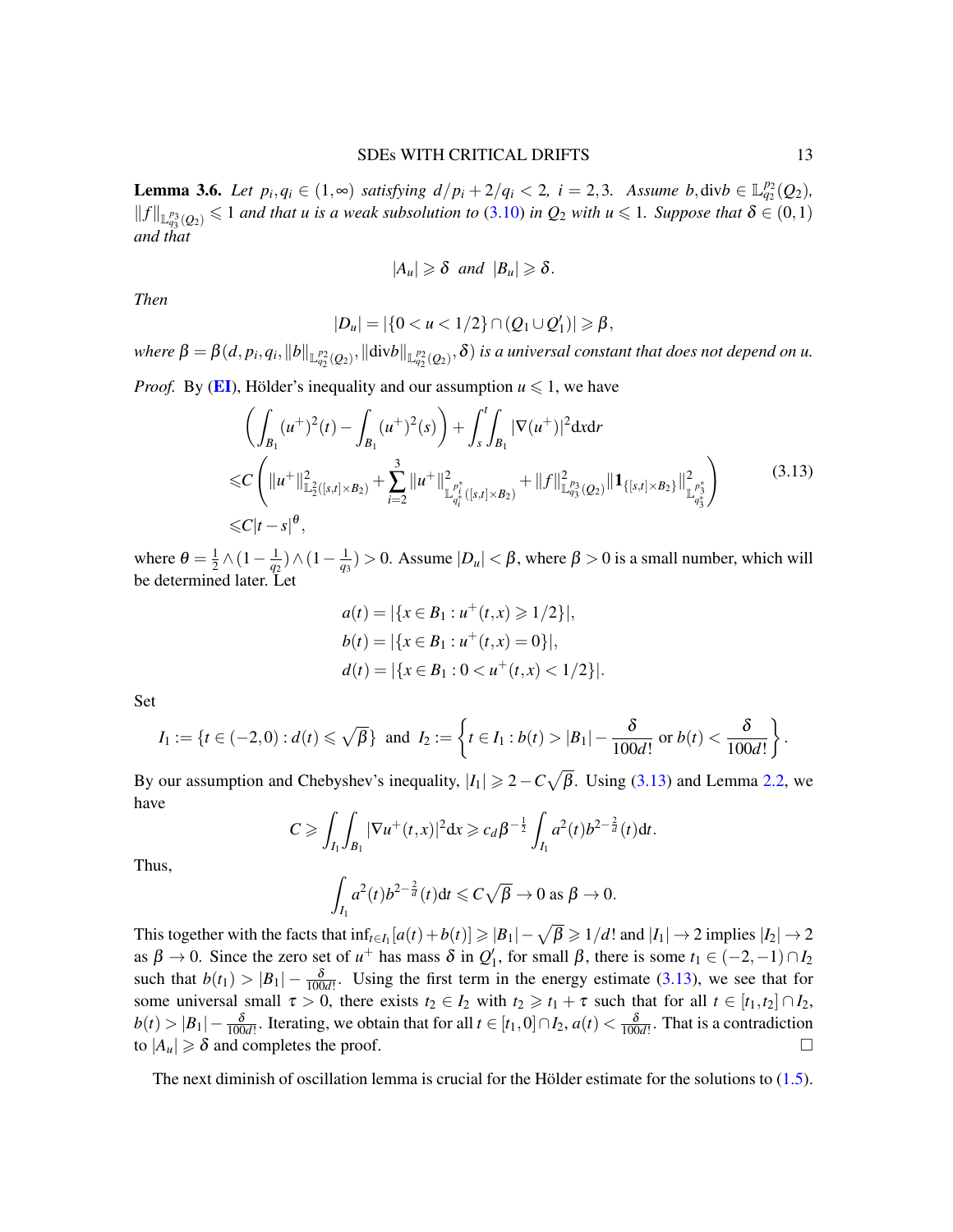<span id="page-13-2"></span>**Lemma 3.7.** Let  $p_i, q_i \in (1, \infty)$  satisfying  $d/p_i + 2/q_i < 2$ ,  $i = 2, 3$ . Assume  $b \in \mathbb{L}_{q_2}^{p_2}(Q_2)$  and  $\text{div}b \in \mathbb{L}_{q_2}^{p_2}(Q_2)$ . Then there exist universal positive constants  $\mu < 1$  and  $\varepsilon_0 > 0$  only depending on  $d, p_i, q_i, ||b||_{\mathbb{L}_{q_2}^{p_2}(Q_2)}$  and  $||\text{div}b||_{\mathbb{L}_{q_2}^{p_2}(Q_2)}$ , such that for any  $f \in \mathbb{L}_{q_3}^{p_3}(Q_2)$  with  $||f||_{\mathbb{L}_{q_3}^{p_3}(Q_2)} \leq \varepsilon_0$ , and *any weak subsolution u of* [\(3.10\)](#page-11-0) *in*  $Q_2$  *satisfying u*  $\leq$  1 *and*  $|\{u \leq 0\} \cap Q'_1| \geq |Q'_1|/2$ , the following *estimate is valid:*

$$
u\leqslant \mu \ \text{ in } Q_{1/2}
$$

.

*Proof.* We consider  $u_k = 2^k(u - (1 - 2^{-k}))$ , which fulfills for each  $k \ge 0$ ,

$$
u_k \le 1
$$
,  $B_{u_k} := |\{u_k \le 0\} \cap Q'_1| \ge |Q'_1|/2$ 

and

$$
\partial_t u_k - Lu_k = 2^k f =: f_k.
$$

Let  $\delta \in (0,1)$  be sufficiently small such that  $8C_7\delta \leq 1$ , where  $C_7$  is the constant in ([LM](#page-11-2)). Suppose  $\beta = \beta_{\delta} > 0$  is the same constant as in Lemma [3.6](#page-12-1) and set

 $K := [3|B_1|/\beta] + 1$  and  $\varepsilon_0 := 2^{-K}\delta$ .

By the definitions of *K* and  $\varepsilon_0$ , one can see that for each  $k \in \{1, 2, \dots, K\}$ ,

$$
||f_k||_{\mathbb{L}_{q_3}^{p_3}(Q_2)} = 2^k ||f||_{\mathbb{L}_{q_3}^{p_3}(Q_2)} \leq 2^k \varepsilon_0 = \delta < 1.
$$
 (3.14)

We claim that

<span id="page-13-0"></span>
$$
||u_K^+||_{\mathbb{L}_2^2(Q_1)}^2 + \sum_{i=2}^3 ||u_K^+||_{\mathbb{L}_{q_i^+}^{p_i^*}(Q_1)}^2 \leq 3\delta.
$$
 (3.15)

Assume  $(3.15)$  does not hold. Noting that  $u_k$  is decreasing, so

<span id="page-13-1"></span>
$$
||u_k^+||_{\mathbb{L}_2^2(Q_1)}^2 + \sum_{i=2}^3 ||u_k^+||_{\mathbb{L}_{q_i^*}^{p_i^*}(Q_1)}^2 > 3\delta,
$$
\n(3.16)

for all  $k \in \{1, 2, \dots, K\}$ . By [\(3.16\)](#page-13-1) and the fact that  $u_k \le 1$ , we get

$$
|\{u_k \geq 0\} \cap Q_1| \geq \frac{1}{3} \left( \|u_k^+\|_{\mathbb{L}_2^2(Q_1)}^2 + \sum_{i=2}^3 \|u_k^+\|_{\mathbb{L}_{q_i^*}^{p_i^*}(Q_1)}^2 \right) > \delta.
$$

Thus,

$$
|A_{u_{k-1}}|:=\{u_{k-1}\geqslant 1/2\}\cap Q_1|=|\{u_k\geqslant 0\}\cap Q_1|>\delta.
$$

Recalling that  $u_{k-1}$  ≤ 1,  $|B_{u_{k-1}}|$  ≥  $|Q'_1|/2$  and  $||f_{k-1}||_{L_{q_3}^{p_3}(Q_2)}$  ≤ 1, by virtue of Lemma [3.6,](#page-12-1) we have

$$
|\{1-2^{-k+1} < u < 1-2^{-k}\} \cap (Q_1 \cup Q'_1)| = |D_{u_{k-1}}| \geq \beta.
$$

Hence,

$$
2|B_1| \ge |\{0 < u < 1 - 2^{-K}\} \cap (Q_1 \cup Q'_1)|
$$
\n
$$
\ge \sum_{k=1}^K |\{1 - 2^{-k+1} < u < 1 - 2^{-k}\} \cap (Q_1 \cup Q'_1)|
$$
\n
$$
\ge K\beta = ([3|B_1|/\beta] + 1)\beta \ge 3|B_1|,
$$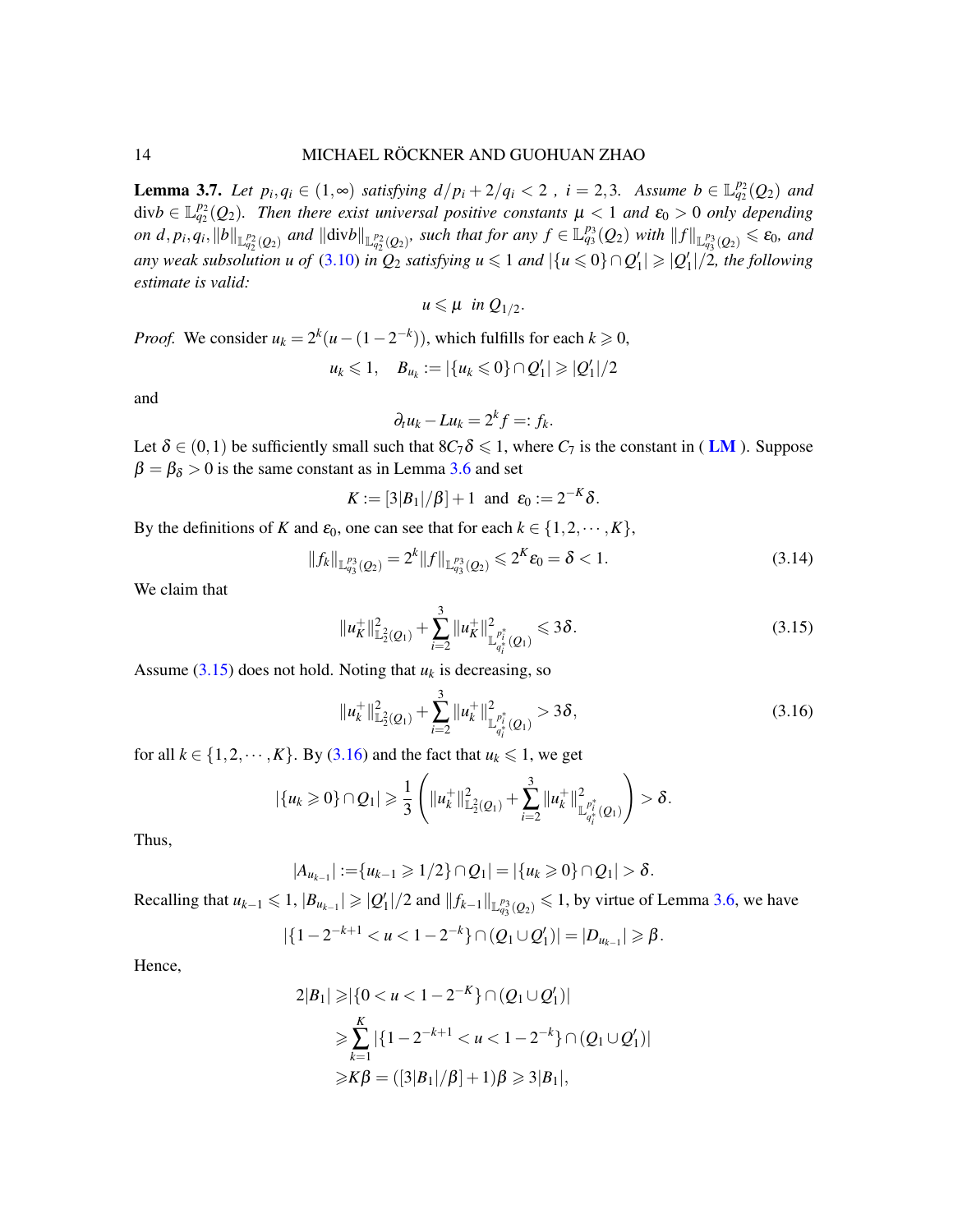which is a contradiction. So we complete the proof for  $(3.15)$ . This together with ( [LM](#page-11-2)) yields

$$
||u_K^+||_{L^\infty(Q_{1/2})} \leq C_7 \left( ||u_K^+||_{L_2(Q_1)}^2 + \sum_{i=2}^3 ||u_K^+||_{L_{q_i^*}^{p_i^*}(Q_1)}^2 + ||f_K||_{L_{q_3^*}^{p_3}(Q_1)} \right)
$$
  

$$
\leq 4C_7 \delta = 1/2,
$$

which implies

$$
\sup_{x \in Q_{1/2}} u \leqslant 1 - 2^{-K-1}
$$

Letting  $\mu = 1 - 2^{-K-1}$ , we complete our proof.  $□$ 

**Lemma 3.8.** Let  $p_i, q_i \in (1, ∞)$  satisfy  $d/p_i + 2/q_i < 2$ ,  $i = 2, 3$ . Assume  $b$ , div $b ∈ \mathbb{L}_{q_2}^{p_2}(Q_2)$ . Suppose *u* is a weak solution to [\(3.10\)](#page-11-0) in  $Q_2$  with  $f \in \mathbb{L}_{q_3}^{p_3}(Q_2)$ . Then

<span id="page-14-0"></span>
$$
\underset{Q_{1/2}}{\operatorname{osc}} u \leq \mu \underset{Q_1}{\operatorname{osc}} u + C ||f||_{\mathbb{L}_{q_3}^{p_3}(Q_2)},\tag{3.17}
$$

.

*where*  $\mu < 1$  *is the same constant as in Lemma [3.7](#page-13-2) and C only depends on*  $d, p_i, q_i, ||b||_{\mathbb{L}_{q_2}^{p_2}(Q_2)}$  *and*  $\|\text{div}b\|_{\mathbb{L}^{p_2}_{q_2}(Q_2)}$ .

*Proof.* Define

$$
u_\delta:=\frac{u}{\delta+\|u^+\|_{L^\infty(Q_2)}+\varepsilon_0^{-1}\|f\|_{\mathbb{L}^{p_3}_{q_3}(Q_2)}}\leq 1,\quad \delta>0,
$$

where  $\varepsilon_0$  is the same constant as in Lemma [3.7.](#page-13-2) Then  $u_{\delta}$  satisfies

$$
\partial_t u_{\delta} - Lu_{\delta} = f_{\delta} := f(\delta + ||u^+||_{L^{\infty}(Q_2)} + \varepsilon_0^{-1} ||f||_{\mathbb{L}^{p_3}_{q_3}(Q_2)})^{-1}
$$

in  $Q_2$  and  $||f_{\delta}||_{\mathbb{L}_{q_3}^{p_3}(Q_2)} \le \varepsilon_0$ . By Lemma [3.7,](#page-13-2) we have  $u_{\delta} \le \mu$  in  $Q_{1/2}$ , so

$$
||u^+||_{L^{\infty}(Q_{1/2})} \leq \mu \liminf_{\delta \downarrow 0} \left( \delta + ||u^+||_{L^{\infty}(Q_2)} + \varepsilon_0^{-1} ||f||_{\mathbb{L}^{p_3}_{q_3}(Q_2)} \right)
$$
  

$$
\leq \mu ||u^+||_{L^{\infty}(Q_2)} + \mu \varepsilon_0^{-1} ||f||_{\mathbb{L}^{p_3}_{q_3}(Q_2)}.
$$

Similarly,  $||u^-||_{L^{\infty}(Q_{1/2})} \le \mu ||u^-||_{L^{\infty}(Q_2)} + \mu \varepsilon_0^{-1} ||f||_{\mathbb{L}^{p_3}_{q_3}(Q_2)}$ . So, we complete our proof.

Now we are at the point to show the Hölder regularity of the solutions to  $(1.5)$  $(1.5)$ .

<span id="page-14-2"></span>**Lemma 3.9.** Let  $p_i, q_i \in (1, \infty)$  satisfying  $d/p_i + 2/q_i < 2$ ,  $i = 2, 3$ . Suppose that  $b, \text{div}b \in \mathbb{L}_{q_2}^{p_2}(T)$  $f \in \mathbb{L}_{q_3}^{p_3}(T)$ . If there is a constant  $K_b < \infty$  such that for all  $(t, x) \in [0, T] \times \mathbb{R}^d$  and  $r \in (0, 1)$ ,

$$
r^{1-\frac{d}{p_2}-\frac{2}{q_2}}\|b\|_{{\mathbb L}^{p_2}_{q_2}(Q_{2r}(t,x))}\leqslant \mathcal{K}_b,
$$

*then there are constants*  $\alpha \in (0,1)$  *and*  $C > 1$  *such that for any bounded weak solution*  $u \in \widetilde{V}^0(T)$  *to* [\(1.5\)](#page-2-1)*, it holds that*

<span id="page-14-1"></span>
$$
||u||_{C^{\alpha}([0,T]\times\mathbb{R}^d)} \leq C||f||_{\tilde{\mathbb{L}}_{q_3}^{p_3}(T)},
$$
\n(3.18)

*where*  $\alpha$ , *C* only depend on  $d$ ,  $p_i$ ,  $q_i$ ,  $T$ ,  $||b||_{\widetilde{\mathbb{L}}_{q_2}^{p_2}(T)}$  and  $\mathcal{K}_b$ .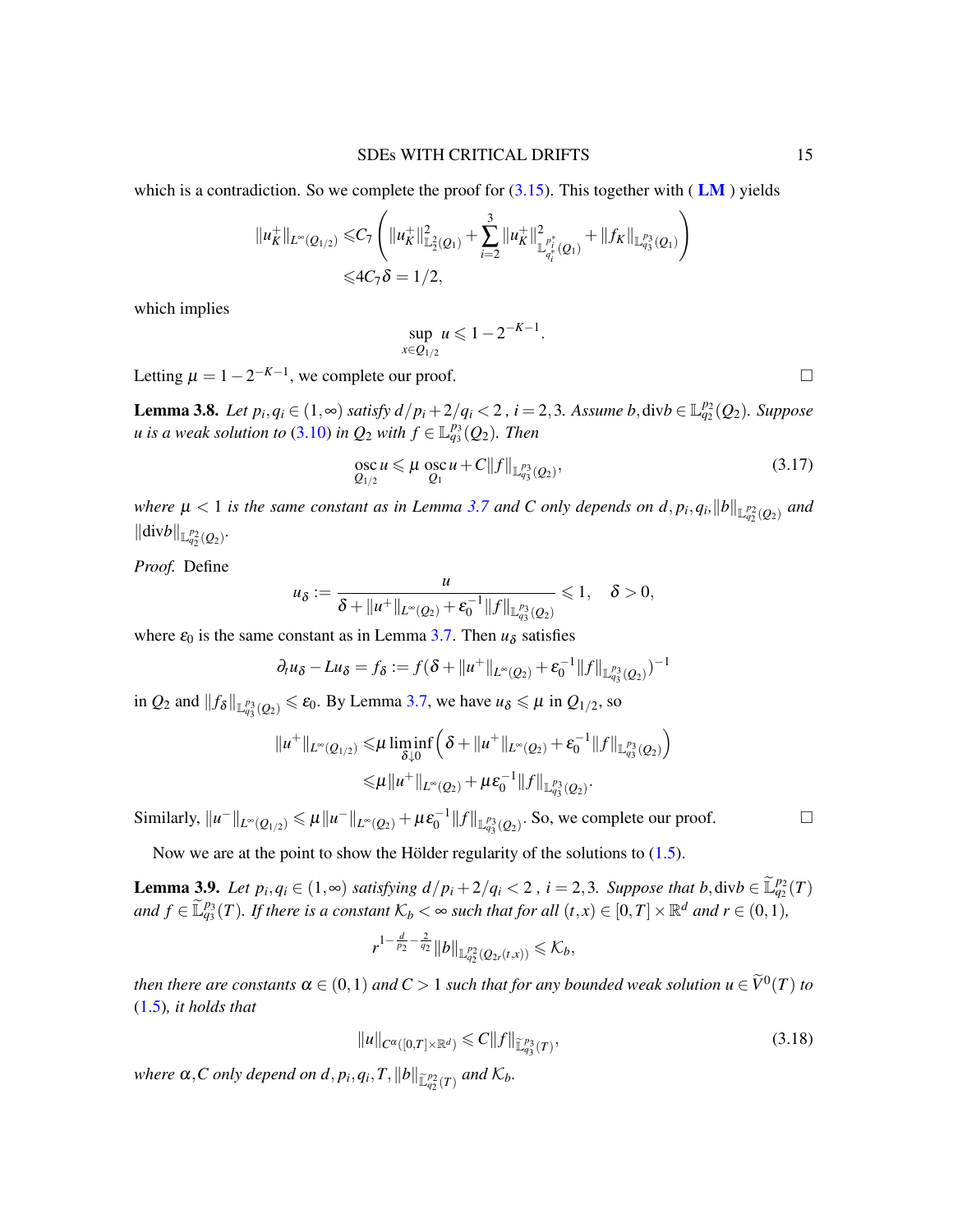### 16 MICHAEL RÖCKNER AND GUOHUAN ZHAO

*Proof.* For convenience, we extend *u*,*b*, *f* to be functions on  $(-\infty, T) \times \mathbb{R}^d$  by letting  $u(t, x) =$  $b(t, x) = f(t, x) = 0$ , for all  $t \le 0$  and  $x \in \mathbb{R}^d$ . By Definition [3.3,](#page-11-3) *u* is still a bounded weak solu-tion to [\(3.10\)](#page-11-0) on  $(-\infty, T) \times \mathbb{R}^d$ . For any  $r \in (0, 1)$ ,  $(t_0, x_0) \in (-\infty, T) \times \mathbb{R}^d$  and  $(t, x) \in Q_2$ , define  $u_r(t,x) := u(r^2t + t_0, rx + x_0), b_r(t,x) := rb(r^2t + t_0, rx + x_0), f_r(t,x) := r^2f(r^2t + t_0, rx + x_0).$  Then *u<sup>r</sup>* satisfies

$$
\partial_t u_r - \Delta u_r - b_r \cdot \nabla u_r = f_r \text{ in } Q_2.
$$

By our assumption, we have

$$
||b_r||_{\mathbb{L}_{q_2}^{p_2}(Q_2)} = r^{1 - \frac{d}{p_2} - \frac{2}{q_2}} ||b||_{\mathbb{L}_{q_2}^{p_2}(Q_{2r}(t_0, x_0))} \leq \mathcal{K}_b,
$$
  
\n
$$
||\text{div}b_r||_{\mathbb{L}_{q_2}^{p_2}(Q_2)} = r^{\kappa_2} ||\text{div}b||_{\mathbb{L}_{q_2}^{p_2}(Q_{2r}(t_0, x_0))} \leq ||\text{div}b||_{\mathbb{L}_{q_2}^{p_2}(T)},
$$
  
\n
$$
||f_r||_{\mathbb{L}_{q_3}^{p_3}(Q_2)} = r^{\kappa_3} ||f||_{\mathbb{L}_{q_3}^{p_3}(Q_{2r}(t_0, x_0))},
$$

where  $\kappa_i = 2 - d/p_i - 2/q_i > 0$ ,  $i = 2,3$ . Using [\(3.17\)](#page-14-0), we get

<span id="page-15-0"></span>
$$
\underset{\mathcal{Q}_{\frac{r}{2}}(t_0,x_0)}{\text{osc}} u \leqslant \mu \underset{\mathcal{Q}_{2r}(t_0,x_0)}{\text{osc}} u + Cr^{\kappa_3} \|f\|_{\mathbb{L}^{p_3}_{q_3}(\mathcal{Q}_{2r}(t_0,x_0))}, \ \mu \in (0,1). \tag{3.19}
$$

The desired estimate [\(3.18\)](#page-14-1) follows by [\(3.19\)](#page-15-0) and standard arguments (see [\[HL11,](#page-26-16) Lemma 3.4]).  $\square$ 

Remark 3.10. *We should also point out that the Harnack inequality for Lipschitz continuous solutions to* [\(3.10\)](#page-11-0) *with*  $f \equiv 0$  *was also obtained in* [\[NU12\]](#page-27-21) *by Moser iteration method.* 

To prove our desired result, we also need the following simple lemma.

<span id="page-15-2"></span>**Lemma 3.11.** Let  $1 < p < r < \infty$  and A be a Borel subset of  $\mathbb{R}^d$  with finite Lebesgue measure. Then, *there is a constant*  $C = C(d, p, r)$  *such that* 

<span id="page-15-1"></span>
$$
||f||_{\widetilde{L}^p} \leqslant C(d, p, r) ||f||_{\widetilde{L}^{r,\infty}}.
$$
\n(3.20)

*Proof.* Let *A* be any Borel subset of  $\mathbb{R}^d$ . Set

$$
\mu_f(t) = |\{x \in A : |f(x)| > t\}|.
$$

Then,

$$
\int_A |f|^p = p \int_0^\infty t^{p-1} \mu_f(t) dt = p \int_0^\lambda t^{p-1} |A| dt + p ||f||_{L^{r,\infty}(A)}^r \int_\lambda^\infty t^{p-r-1} dt
$$
  

$$
\leq \lambda^p |A| + p(r-p)^{-1} ||f||_{L^{r,\infty}(A)}^r \lambda^{p-r}.
$$

Letting  $\lambda = \left(\frac{p}{r-p}\right)^{1/r} \|f\|_{L^{r,\infty}(A)} |A|^{-1/r}$ , we obtain

$$
||f||_{L^p(A)} \leq 2^{1/p} \left(\frac{p}{r-p}\right)^{1/r} ||f||_{L^{r,\infty}(A)} |A|^{1/p-1/r}.
$$

Thus,

$$
||f||_{\widetilde{L}^p} \leqslant \sup_{y \in \mathbb{R}^d} ||f||_{L^p(B_2(y))} \leqslant C(d,p,r)||f||_{\widetilde{L}^{r,\infty}}.
$$

 $\Box$ 

Now we are in the position of proving Theorem [3.2.](#page-10-0)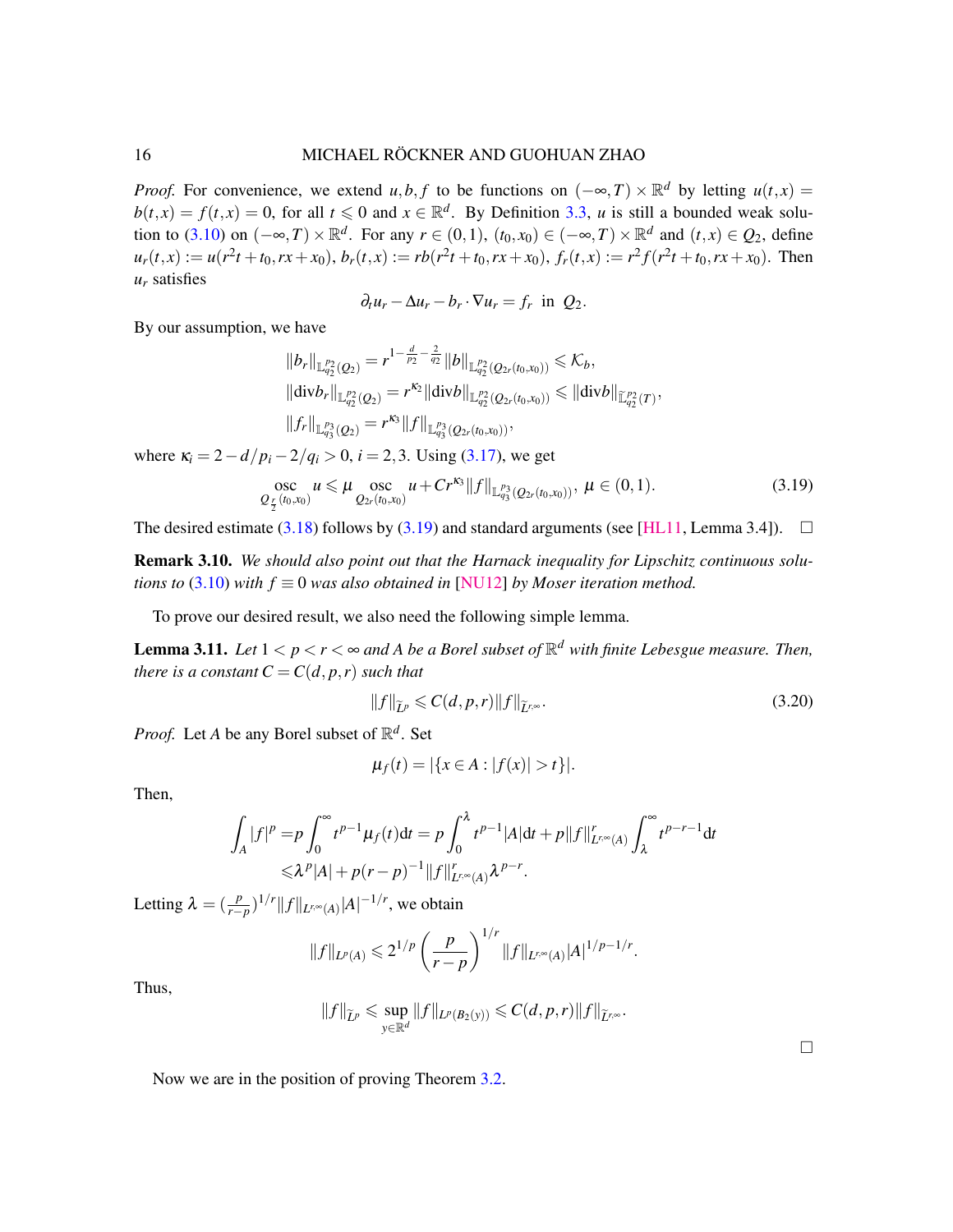*Proof of Theorem* [3.2.](#page-10-0) Since  $\tilde{L}^p \subseteq \tilde{L}^{p'}$   $(p > p')$ , we can assume  $p_2 \in (d/2,d)$ . Letting  $q_2 \in (1,\infty)$ such that  $d/p_2 + 2/q_2 < 2$ , by our assumptions on *b*, one sees that  $b, \text{div}b \in \mathbb{L}_{q_2}^{p_2}(T)$  and for any  $r \in (0, 1), t_0 \in [0, T]$  and  $x_0 \in \mathbb{R}^d$ ,

$$
r^{1-\frac{d}{p_2}-\frac{2}{q_2}}\left(\int_{t_0-r^2}^{t_0}\|b(t,\cdot)\|_{L^{p_2}(B_r(x_0))}^{q_2} dt\right)^{1/q_2} \leq C r^{-\frac{2}{q_2}}\left(\int_{t_0-r^2}^{t_0}\|b(t,\cdot)\|_{L^{d,\infty}(B_r(x_0))}^{q_2} dt\right)^{1/q_2} \leq C \|b\|_{\widetilde{\mathbb{L}}^{d,\infty}_{\infty}(T)}.
$$

Let  $p'_3 \in (d/2,d), q'_3 \in (1,\infty)$  be some constants satisfying  $d/p'_3 + 2/q'_3 < 2$ . Again by Lemma [3.11,](#page-15-2)  $f \in \tilde{\mathbb{L}}_{q_3'}^{p_3'}(T)$ . Thanks to Lemma [5.2](#page-24-0) and Theorem [3.9,](#page-14-2) [\(1.5\)](#page-2-1) admits a unique bounded weak solution *u*, and there is a constant  $\alpha \in (0,1)$  only depending on  $d$ ,  $p_2$ ,  $q_2$ ,  $p'_3$ ,  $q'_3$ ,  $T$ ,  $||b||_{\widetilde{\mathbb{L}}_{q_2}^{p_2}(T)}$  and  $||\text{div}b||_{\widetilde{\mathbb{L}}_{q_2}^{p_2}(T)}$ such that

<span id="page-16-0"></span>
$$
||u||_{C^{\alpha}([0,T]\times\mathbb{R}^d)} \leq C||f||_{\widetilde{\mathbb{L}}_{q_3'}^{p_3'}(T)} \leq C||f||_{\widetilde{\mathbb{L}}_{\infty}^{d,\infty}(T)}.
$$
\n(3.21)

 $(2.21)$ 

Next we fix

<span id="page-16-2"></span>
$$
s \in \left(2\vee \frac{d(4-3\alpha)}{4-2\alpha}, d\right), \quad q_3 > \frac{2s(2-\alpha)}{2s(2-\alpha)-d(4-3\alpha)}.\tag{3.22}
$$

Rewrite  $(1.5)$  as

$$
\partial_t u - \Delta u = f + \operatorname{div}(bu) - (\operatorname{div} b)u.
$$

It is easy to see that

$$
||f||_{\widetilde{\mathbb{H}}_{q_3}^{-1,s}(T)} \leq C||f||_{\widetilde{\mathbb{L}}_{\infty}^{d,\infty}(T)}, \quad ||\text{div}(bu)||_{\widetilde{\mathbb{H}}_{q_3}^{-1,s}(T)} \leq C||b||_{\widetilde{\mathbb{L}}_{q_3}^s(T)}||u||_{\mathbb{L}^{\infty}(T)} \leq C||f||_{\widetilde{\mathbb{L}}_{\infty}^{d,\infty}(T)}.
$$

Noting that  $sd/(d+s) < d/2 < p_2$  and using Sobolev embedding, we see that

$$
\begin{aligned} \|( \text{div} b) u \|_{\widetilde{\mathbb{H}}_{q_3}^{-1,s}(T)} \leqslant & C \| ( \text{div} b) u \|_{\widetilde{\mathbb{L}}_{q_3}^{sd/(s+d)}(T)} \\ \leqslant & C \| \text{div} b \|_{\widetilde{\mathbb{L}}_{\infty}^{p_2}(T)} \| u \|_{\mathbb{L}^{\infty}(T)} \stackrel{(3.21)}{\leqslant} C \| f \|_{\widetilde{\mathbb{L}}_{\infty}^{d, \infty}(T)} .\end{aligned}
$$

By Lemma [2.4,](#page-5-4)

$$
\|u\|_{\widetilde{\mathbb{H}}^{1,s}_{q_3}(T)}\leqslant C\|f+\mathord{{\rm div}} (b u)-(\mathord{{\rm div}} b) u\|_{\widetilde{\mathbb{H}}^{-1,s}_{q_3}(T)}\leqslant C\|f\|_{\widetilde{\mathbb{L}}^{d,\infty}_{\infty}(T)}.
$$

Using this and noting the fact that  $1 < s/2 < d/2$ , we get

$$
\|b\cdot\nabla u\|_{\widetilde {\mathbb L}^{s/2}_{q_3}(T)}\leqslant \|b\|_{\widetilde {\mathbb L}^{d,\infty}_{\infty}(T)}\|u\|_{\widetilde {\mathbb H}^{1,s}_{q_3}(T)}\leqslant C\|f\|_{\widetilde {\mathbb L}^{d,\infty}_{\infty}(T)}.
$$

Again by Lemma [2.4,](#page-5-4) we obtain

<span id="page-16-1"></span>
$$
||u||_{\widetilde{\mathbb{H}}_{q_3}^{2,s/2}(T)} \leq C||f+b\cdot \nabla u||_{\widetilde{\mathbb{L}}_{q_3}^{s/2}(T)} \leq C||f||_{\widetilde{\mathbb{L}}_{\infty}^{d,\infty}(T)}.
$$
\n(3.23)

In the light of Nirenberg's inequality  $(2.2)$ , we get

$$
\|\nabla u\|_{\widetilde{\mathbb{L}}_{q_3}(T)} \stackrel{(2.2)}{\leq} C \|\nabla^2 u\|_{\widetilde{\mathbb{L}}_{q_3}^{s/2}(T)}^{\theta} \cdot \|u\|_{C^{\alpha}([0,T]\times \mathbb{R}^d)}^{1-\theta} \stackrel{(3.21),(3.23)}{\leq} C \|f\|_{\widetilde{\mathbb{L}}_{\infty}^{d, \infty}(T)},
$$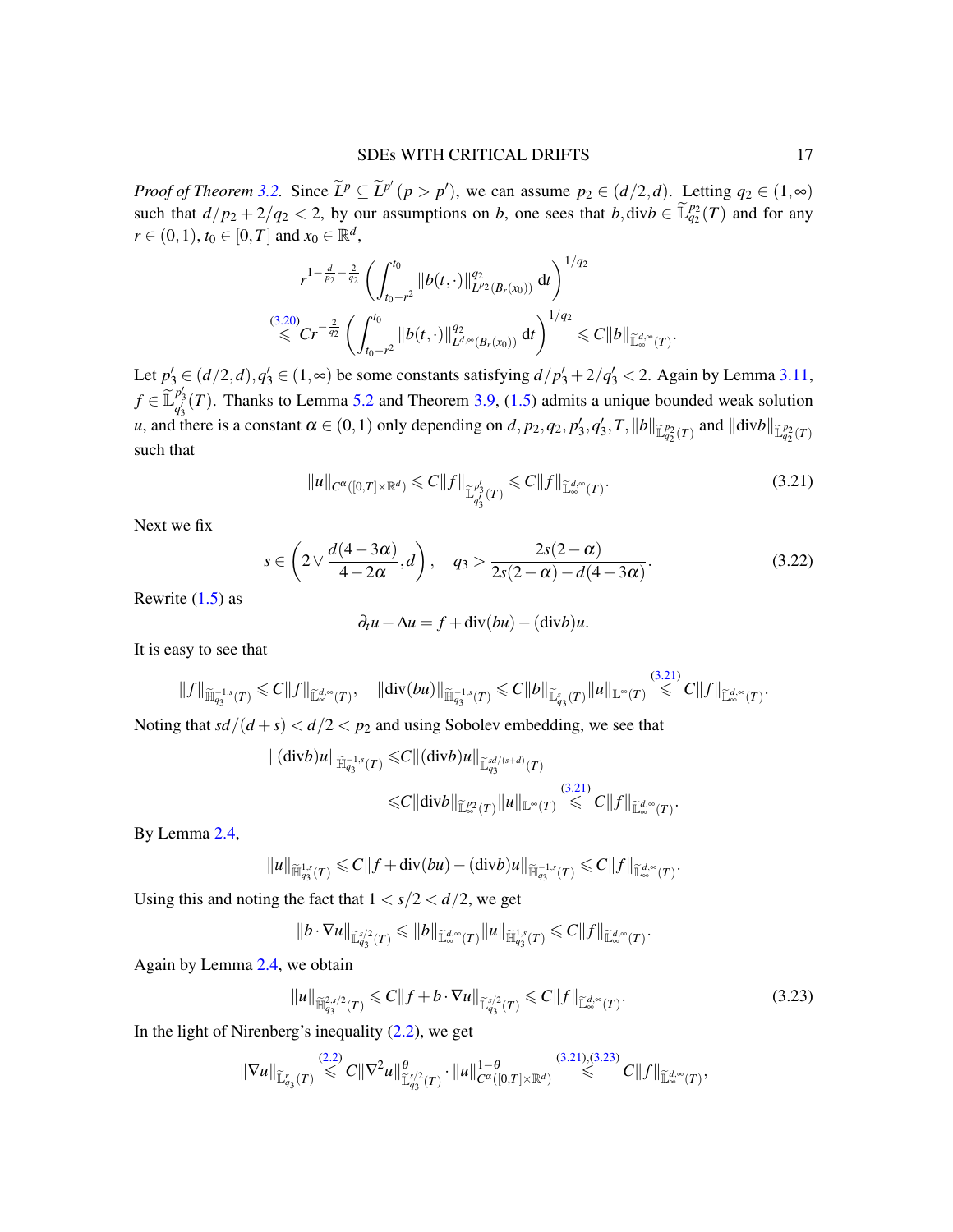where

<span id="page-17-0"></span>
$$
r = \frac{(2 - \alpha)s}{2 - 2\alpha}, \quad \theta = \frac{s}{2r} \in (0, 1).
$$
 (3.24)

Now letting

<span id="page-17-1"></span>
$$
\frac{1}{p_3} = \frac{1}{r} + \frac{1}{s} = \frac{4 - 3\alpha}{s(2 - \alpha)},
$$
\n(3.25)

by Hölder's inequality,

$$
\|b\cdot\nabla u\|_{\widetilde {\mathbb L}^{p_3}_{q_3}(T)}\leqslant C\|b\|_{\widetilde {\mathbb L}^{s}_{\infty}(T)}\|\nabla u\|_{\widetilde {\mathbb L}^{r}_{q_3}(T)}\leqslant C\|b\|_{\widetilde {\mathbb L}^{d, \infty}_{\infty}(T)}\|f\|_{\widetilde {\mathbb L}^{d, \infty}_{\infty}(T)}.
$$

Using Lemma [2.4](#page-5-4) again, we obtain

$$
\|\partial_t u\|_{\widetilde {\mathbb L}^{p_3}_{q_3}(T)}+\|u\|_{\widetilde {\mathbb H}^{2,p_3}_{q_3}(T)}\leq C\|f\|_{\widetilde {\mathbb L}^{d,\infty}_{\infty}(T)}.
$$

By  $(3.22)$ ,  $(3.24)$  and  $(3.25)$ , we have

$$
\frac{d}{p_3} + \frac{2}{q_3} = \frac{d(4-3\alpha)}{s(2-\alpha)} + \frac{2}{q_3} < 2.
$$

So we complete our poof.

# 4. PROOF OF THE MAIN RESULT

In this section, we present the proof of our main probabilistic result. Firstly, we give the precise definition of martingale solutions to  $(1.1)$ .

 $\bf{Definition 4.1.}$  For given  $x\in\mathbb{R}^d$ , we call a probability measure  $\mathbb{P}_x\in\mathscr{P}(C([0,T];\mathbb{R}^d))$  a martingale *solution of SDE* [\(1.1\)](#page-0-0) *with starting point x if*

*(i)*  $\mathbb{P}_x(\omega_0 = x) = 1$ *, and for each t*  $\in [0, T]$ *,* 

$$
\mathbb{E}_x\int_0^t|b(s,\omega_s)|\mathrm{d} s<\infty,
$$

*where*  $\{\boldsymbol{\omega}_t\}_{t\in[0,T]}$  *is the canonical processes.* (*ii*) *For all*  $f \in C_c^2(\mathbb{R}^d)$ *,* 

$$
M_t^f(\boldsymbol{\omega}) := f(\boldsymbol{\omega}_t) - f(x) - \int_0^t (\Delta f + b \cdot \nabla f)(\boldsymbol{\omega}_s) ds
$$

*is a*  $\mathcal{B}_t$ *-martingale under*  $\mathbb{P}_x$ *, where*  $\mathcal{B}_t := \sigma \{ \omega_s : 0 \leq s \leq t \}.$ 

Let  $\rho \in C_c^{\infty}(\mathbb{R}^d)$  and  $\int_{\mathbb{R}^d} \rho = 1$ . Set  $\rho_n(x) := n^d \rho(nx)$  and  $b_n(t, x) = b(t, \cdot) * \rho_n(x)$ . For each  $x \in \mathbb{R}^d$ , we then consider the following modified SDE:

$$
dX_t^n(x) = b_n(t, X_t^n(x))dt + \sqrt{2}dW_t, \ \ X_0^n = x,\tag{4.1}
$$

where *W* is a *d*-dimensional standard Brownian motion on some complete filtered probability space  $(\Omega, \mathscr{F}, (\mathscr{F}_t)_{t \in [0,T]}, \mathbf{P})$ . It is well known that there is a unique strong solution  $X_t^n(x)$  to the above SDE.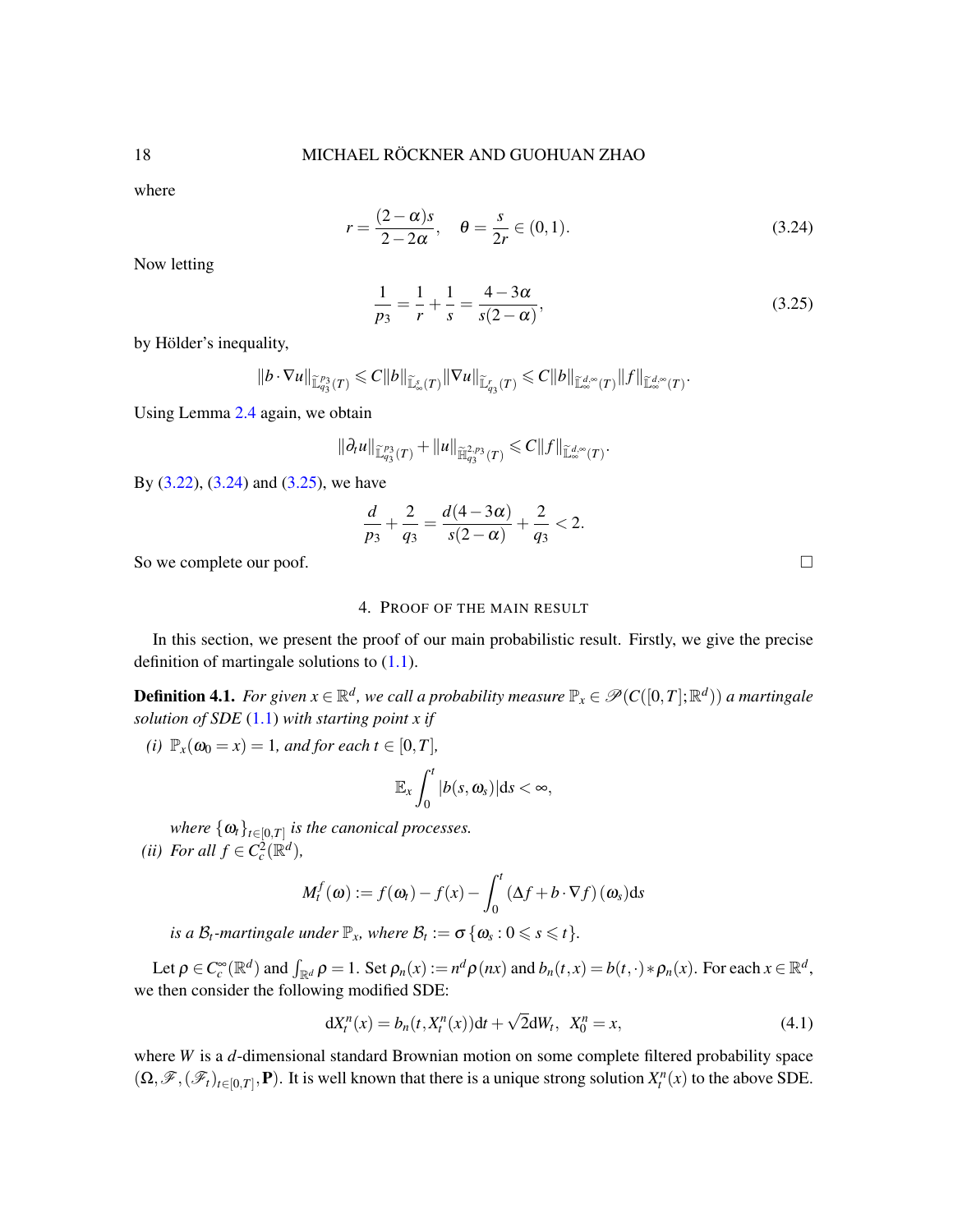*Proof of Theorem [1.1.](#page-2-0) Existence:* Assume *b* satisfies condition (a) or (b) in Theorem [1.1](#page-2-0) and  $p_3, q_3 \in$  $(1, \infty)$  such that  $d/p_3 + 2/q_3 < 2$ . We first prove that there are constants  $\theta > 0$  and  $C > 0$  such that for any  $f \in C_c^{\infty}(\mathbb{R}^{d+1})$  and  $0 \leq t_0 < t_1 \leq T$ ,

$$
\sup_n \sup_{x \in \mathbb{R}^d} \mathbf{E} \int_{t_0}^{t_1} f(t, X_t^n(x)) dt \leq C (t_1 - t_0)^{\theta} ||f \mathbf{1}_{[t_0, t_1]}||_{\widetilde{\mathbb{L}}_{q_3}^{p_3}}.
$$

Let  $u_n$  be the smooth solution of the following backward PDE:

<span id="page-18-0"></span>
$$
\partial_t u_n + \Delta u_n + b_n \cdot \nabla u_n + f = 0, \ u_n(t_1, \cdot) = 0. \tag{4.2}
$$

By Itô's formula we have

$$
u_n(t_1, X_{t_1}^n) = u_n(t_0, X_{t_0}^n) + \int_{t_0}^{t_1} (\partial_t u_n + \Delta u_n + b_n \cdot \nabla u_n)(t, X_t^n) dt + \sqrt{2} \int_{t_0}^{t_1} \nabla u_n(t, X_t^n) dW_t.
$$

Using [\(4.2\)](#page-18-0) and taking expectation, we obtain

$$
\mathbf{E}\int_{t_0}^{t_1}f(t,X_t^n)\mathrm{d}t=\mathbf{E}u_n(t_0,X_{t_0}^n)|\leqslant||u_n(t_0,\cdot)||_{L^{\infty}}.
$$

Since  $\frac{d}{p_3} + \frac{2}{q_3} < 2$ , we can choose  $q'_3 < q_3$  so that  $\frac{d}{p_3} + \frac{2}{q'_3}$  $\frac{2}{q_3}$  < 2. Thus, by Lemma [5.2,](#page-24-0) we obtain

<span id="page-18-1"></span>
$$
\mathbf{E} \int_{t_0}^{t_1} f(t, X_t^n) dt \leq \|u_n(t_0, \cdot)\|_{L^\infty} \leq C \|f \mathbf{1}_{[t_0, t_1]}\|_{\widetilde{\mathbb{L}}_{q_3'}^{p_3}} \leq C (t_1 - t_0)^{1 - \frac{q_3'}{q_3}} \|f \mathbf{1}_{[t_0, t_1]}\|_{\widetilde{\mathbb{L}}_{q_3}^{p_3}}.
$$
 (4.3)

Now let  $\tau \leq T$  be any bounded stopping time. Note that

$$
X_{(\tau+\delta)\wedge T}^n(x) - X_{\tau}^n(x) = \int_{\tau}^{(\tau+\delta)\wedge T} b_n(t, X_t^n(x)) \mathrm{d}t + \sqrt{2}(W_{(\tau+\delta)\wedge T} - W_{\tau}), \ \ \delta \in (0,1).
$$

By  $(4.3)$  and Remark 1.2 in [\[ZZ20\]](#page-28-0), we have

$$
\mathbf{E}\int_{\tau}^{(\tau+\delta)\wedge T}|b_n|(t,X_t^n(x))\mathrm{d}t\leqslant C\delta^{\theta}\|b_n\|_{\widetilde{\mathbb{L}}_{q_3}^{p_3}(T)}.
$$

Thus,

$$
\mathbf{E} \sup_{0 \le u \le \delta} |X_{\tau+u}^n(x) - X_{\tau}^n(x)| \le \mathbf{E} \int_{\tau}^{\tau+\delta} |b_n|(t, X_{t}^n(x)) \mathrm{d}t + \sqrt{2} \mathbf{E} \sup_{0 \le u \le \delta} |W_{\tau+\delta} - W_{\tau}|
$$
  

$$
\le C \delta^{\theta} ||b_n||_{\mathbb{L}_{q_3}^{p_3}} + C \delta^{1/2} \le C \delta^{\theta'},
$$

where  $\theta' > 0$  and *C* is independent of *n*. So by [\[ZZ18,](#page-28-3) Lemma 2.7], we obtain

$$
\sup_n \sup_{x \in \mathbb{R}^d} \mathbf{E} \left( \sup_{t \in [0,T]; u \in [0,\delta]} |X_{t+u}^n(x) - X_t^n(x)|^{1/2} \right) \leqslant C \delta^{\theta'}.
$$

From this, by Chebyshev's inequality, we derive that for any  $\varepsilon > 0$ ,

$$
\lim_{\delta \to 0} \sup_n \sup_{x \in \mathbb{R}^d} \mathbf{P} \left( \sup_{t \in [0,T]; u \in [0,\delta]} |X_{t+u}^n(x) - X_t^n(x)| > \varepsilon \right) = 0.
$$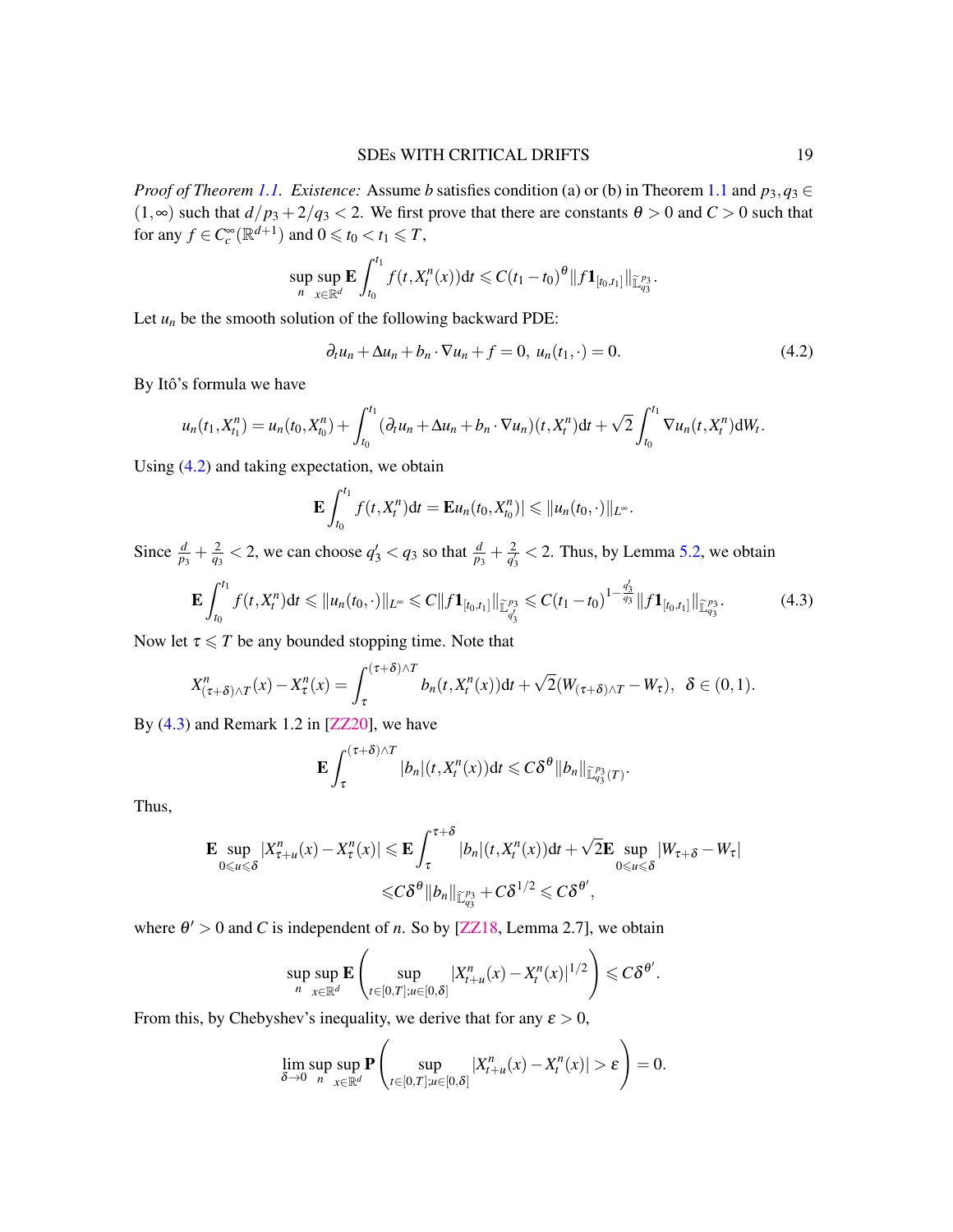Hence, by [\[SV07,](#page-27-22) Theorem 1.3.2],  $\mathbb{P}_x^n := \mathbf{P} \circ X^n(x)^{-1}$  is tight in  $\mathscr{P}(C([0,T]; \mathbb{R}^d))$ . Assume  $\mathbb{P}_x$  is an accumulation point of  $(\mathbb{P}_{x}^{n})_{n\in\mathbb{N}}$ , that is, for some subsequence  $n_k$ ,

 $\mathbb{P}_{x}^{n_k}$  weakly converges to  $\mathbb{P}_{x}$  as  $k \to \infty$ .

Since [\(4.3\)](#page-18-1) can be rewritten as

$$
\mathbb{E}_x^n\left(\int_{t_0}^{t_1}f(t, \omega_t)\,dt\right)\leq C(t_1-t_0)^{\theta}\|f\mathbf{1}_{[t_0,t_1]}\|_{\mathbb{L}^{p_3}_{q_3}}.
$$

By taking weak limits and a standard monotone class argument, we obtain

$$
\mathbb{E}_x \left( \int_{t_0}^{t_1} f(t, \omega_t) dt \right) \leq C (t_1 - t_0)^{\theta} \| f \mathbf{1}_{[t_0, t_1]} \|_{\widetilde{\mathbb{L}}_{q_3}^{p_3}}, \quad \text{for all } d/p_3 + 2/q_3 < 2. \tag{4.4}
$$

In order to prove that  $\mathbb{P}_x$  is a martingale solution to [\(1.1\)](#page-0-0), it suffices to prove that for any  $0 \le t_0 <$  $t_1 \leq T$  and  $f \in C_c^2(\mathbb{R}^d)$ ,

<span id="page-19-0"></span>
$$
\mathbb{E}_x(M_{t_1}^f|\mathcal{B}_{t_0})=M_{t_0}^f, \quad \mathbb{P}_x-a.s.,
$$

where

$$
M_t^f := f(\omega_t) - f(\omega_0) - \int_0^t (\Delta + b \cdot \nabla) f(s, \omega_s) \mathrm{d}s.
$$

By a standard monotone class argument, it is enough to show that for any  $G \in C_b(C([0, T]; \mathbb{R}^d))$  being  $\mathcal{B}_{t_0}$ -measurable,

$$
\mathbb{E}_x\Big(M^f_{t_1}\cdot G\Big)=\mathbb{E}_x\Big(M^f_{t_0}\cdot G\Big).
$$

Note that for each  $n \in \mathbb{N}$ ,

<span id="page-19-3"></span><span id="page-19-1"></span>
$$
\mathbb{E}^n_x\Big(M^{n,f}_{t_1}\cdot G\Big)=\mathbb{E}^n_x\Big(M^{n,f}_{t_0}\cdot G\Big),\,
$$

where

$$
M_t^{n,f} := f(\omega_t) - f(\omega_0) - \int_0^t (\Delta + b_n \cdot \nabla) f(s, \omega_s) \, ds, \quad t \in [0, T].
$$

We want to take weak limits, where the key point is to show

$$
\lim_{k \to \infty} \mathbb{E}_x^{n_k} \left( \int_0^t (b^{n_k} \cdot \nabla f)(s, \omega_s) \, ds \cdot G(\omega) \right) = \mathbb{E}_x \left( \int_0^t (b \cdot \nabla f)(s, \omega_s) \, ds \cdot G(\omega) \right). \tag{4.5}
$$

Assume that supp $(f) \subset B_R$ . By [\(4.3\)](#page-18-1), we have

<span id="page-19-2"></span>
$$
\sup_{n\geq m} \mathbb{E}_x^n \left| \int_0^t ((b_m - b_n) \cdot \nabla f)(s, \omega_s) ds \cdot G(\omega) \right|
$$
  
\n
$$
\leq ||G||_{\infty} ||\nabla f||_{\infty} \sup_{n\geq m} \mathbb{E}_x^n \left( \int_0^t |(b_m - b_n) \chi_R^0|(s, \omega_s) ds \right)
$$
  
\n
$$
\leq C ||G||_{\infty} ||\nabla f||_{\infty} \sup_{n\geq m} ||(b_m - b_n) \chi_R^0 \mathbf{1}_{[0,t]}||_{\mathbb{L}_{q_3}^{p_3}} \to 0, m \to \infty,
$$
\n(4.6)

where the cutoff function  $\chi$  is defined by [\(2.1\)](#page-4-0). Similarly, by [\(4.4\)](#page-19-0),

$$
\mathbb{E}_x \left| \int_0^t ((b_m - b) \cdot \nabla f)(r, \omega_r) dr \cdot G(\omega) \right| \lesssim \| (b_m - b) \chi_R^0 \mathbf{1}_{[0, t]} \|_{\mathbb{L}_{q_3}^{p_3}} \to 0, \ (m \to \infty). \tag{4.7}
$$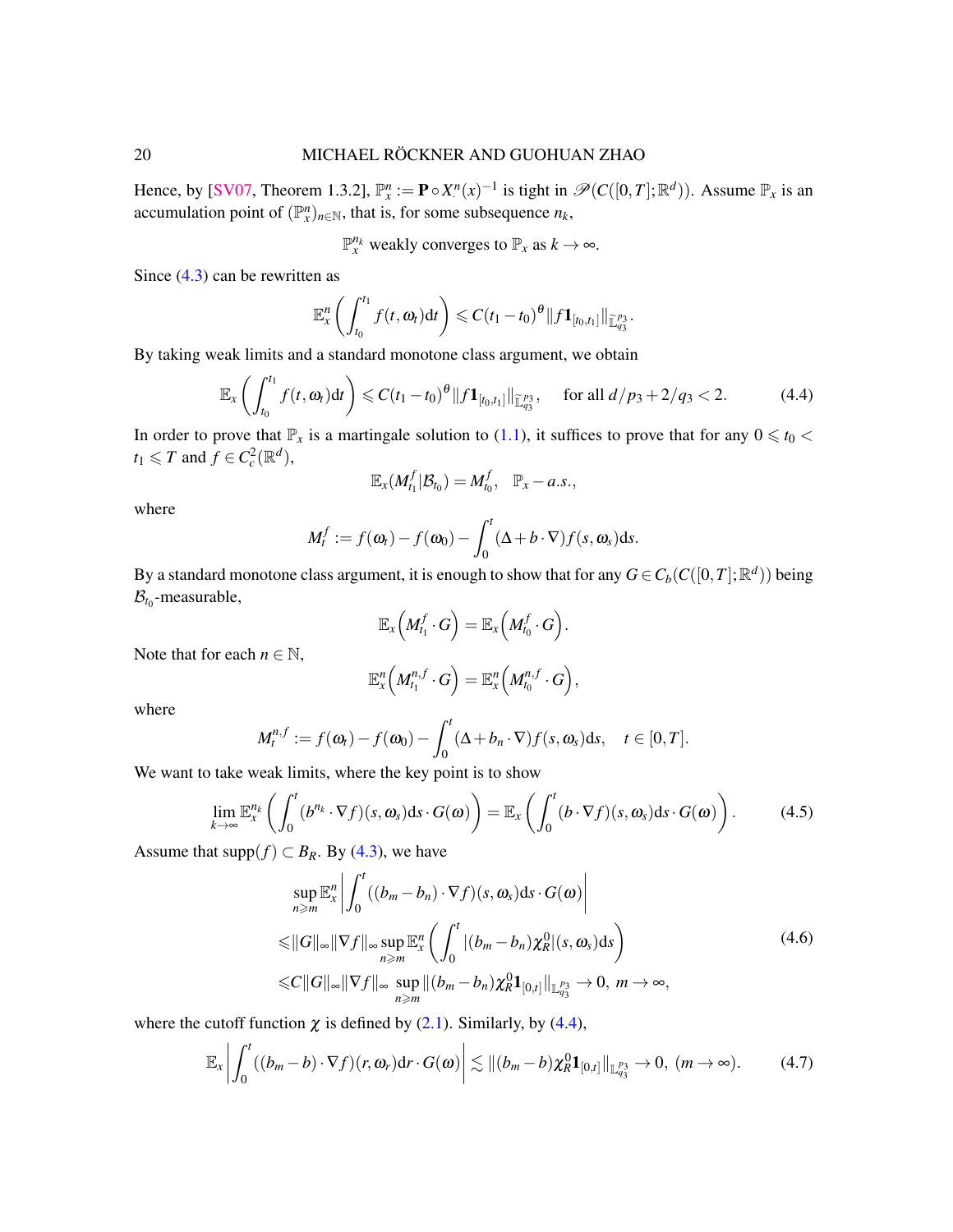On the other hand, for fixed  $m \in \mathbb{N}$ ,

$$
\boldsymbol{\omega} \mapsto \int_0^t (b_m \cdot \nabla f)(r, \boldsymbol{\omega}_r) dr \cdot G(\boldsymbol{\omega}) \in C_b(C([0, T]; \mathbb{R}^d)),
$$

so we also have

$$
\lim_{k\to\infty}\mathbb{E}^{n_k}_x\left(\int_0^t(b_m\cdot\nabla f)(s,\omega_s)\mathrm{d} s\cdot G(\omega)\right)=\mathbb{E}_x\left(\int_0^t(b_m\cdot\nabla f)(s,\omega_s)\mathrm{d} s\cdot G(\omega)\right),
$$

which together with  $(4.6)$  and  $(4.7)$  implies  $(4.5)$ .

*Uniqueness:* Let  $\mathbb{P}_{x}^{(i)}$ ,  $i = 1,2$  be two martingale solutions of SDE [\(1.1\)](#page-0-0) and there is a constant  $C > 0$  such that for all  $x \in \mathbb{R}^d$  and  $f \in \widetilde{\mathbb{L}}_q^p(T)$ ,

$$
\mathbb{E}_x^{(i)}\left(\int_0^T f(t,\omega_t)\mathrm{d}t\right) \leq C\|f\|_{\widetilde{\mathbb{L}}_{q_3}^{p_3}(T)}, \quad \forall p_3, q_3 \in (1,\infty) \text{ with } \frac{d}{p_3} + \frac{2}{q_3} < 2. \tag{4.8}
$$

Let  $(p_3, q_3)$  be the pair of constants in Theorems [3.1](#page-9-0) and [3.2](#page-10-0) with  $d/p_3 + 2/q_3 < 2$ , respectively. For any  $f \in C_c^{\infty}((0,T) \times \mathbb{R}^d)$ , by Theorems [3.1](#page-9-0) and [3.2,](#page-10-0) there is a unique solution  $u \in \widetilde{\mathbb{H}}_{q_3}^{2,p_3}(T)$  with  $d/p_3 + 2/q_3 < 2$  to the following backward equation:

<span id="page-20-0"></span>
$$
\partial_t u + Lu + f = 0, \ \ u(T) = 0,
$$

where  $L := \Delta + b \cdot \nabla$ . Let  $u_n(t, x) := u(t, \cdot) * \rho_n(x)$  be the mollifying approximation of *u*. Then we have

$$
\partial_t u_n + Lu_n + g_n = 0, \quad u_n(T) = 0,
$$

where

$$
g_n = f * \rho_n + (Lu) * \rho_n - L(u * \rho_n).
$$

For  $R > 0$ , define

<span id="page-20-1"></span>
$$
\tau_R:=\inf\{t\geqslant 0:|\omega_t|\geqslant R\}.
$$

By Itô's formula, we have

$$
\mathbb{E}^{(i)} u_n(T \wedge \tau_R, \omega_{T \wedge \tau_R}) = u_n(0, x) - \mathbb{E}^{(i)} \left( \int_0^{T \wedge \tau_R} g_n(s, \omega_s) ds \right), \quad i = 1, 2. \tag{4.9}
$$

From the proofs for Theorems [3.1](#page-9-0) and [3.2,](#page-10-0) one can see that

$$
||(b\cdot\nabla u)-(b\cdot\nabla u)*\rho_n||_{\widetilde{\mathbb{L}}_{q_3}^{p_3}(T)}\to 0, \quad ||b\cdot\nabla u-b\cdot\nabla u*\rho_n||_{\widetilde{\mathbb{L}}_{q_3}^{p_3}(T)}\to 0.
$$

Using estimate  $(4.8)$ , we have

$$
\lim_{n\to\infty} \mathbb{E}^{(i)}\left(\int_0^{T\wedge\tau_R} \Big((Lu)*\rho_n - L(u*\rho_n)\Big)(s,\omega_s)ds\right)
$$
  
\n
$$
\leq C \lim_{n\to\infty} \|\chi_R^0[(b\cdot \nabla u)*\rho_n - b\cdot (\nabla u*\rho_n)]\|_{\mathbb{L}^{p_3}_{q_3}(T)}
$$
  
\n
$$
\leq C \lim_{n\to\infty} \|\chi_R^0[(b\cdot \nabla u)*\rho_n - b\cdot \nabla u]\|_{\mathbb{L}^{p_3}_{q_3}(T)} + C \lim_{n\to\infty} \|\chi_R^0[b\cdot \nabla u - b\cdot (\nabla u*\rho_n)]\|_{\mathbb{L}^{p_3}_{q_3}(T)} = 0,
$$

where the cutoff function  $\chi$  is defined by [\(2.1\)](#page-4-0). Recalling that  $u \in \widetilde{\mathbb{H}}_{q_3}^{2,p_3}(T)$ ,  $\partial_t u \in \widetilde{\mathbb{L}}_{q_3}^{p_3}(T)$  and  $d/p_3 + 2/q_3 < 2$ , due to Lemma 10.2 of [\[KR05\]](#page-26-0) *u* is a bounded Hölder continuous function on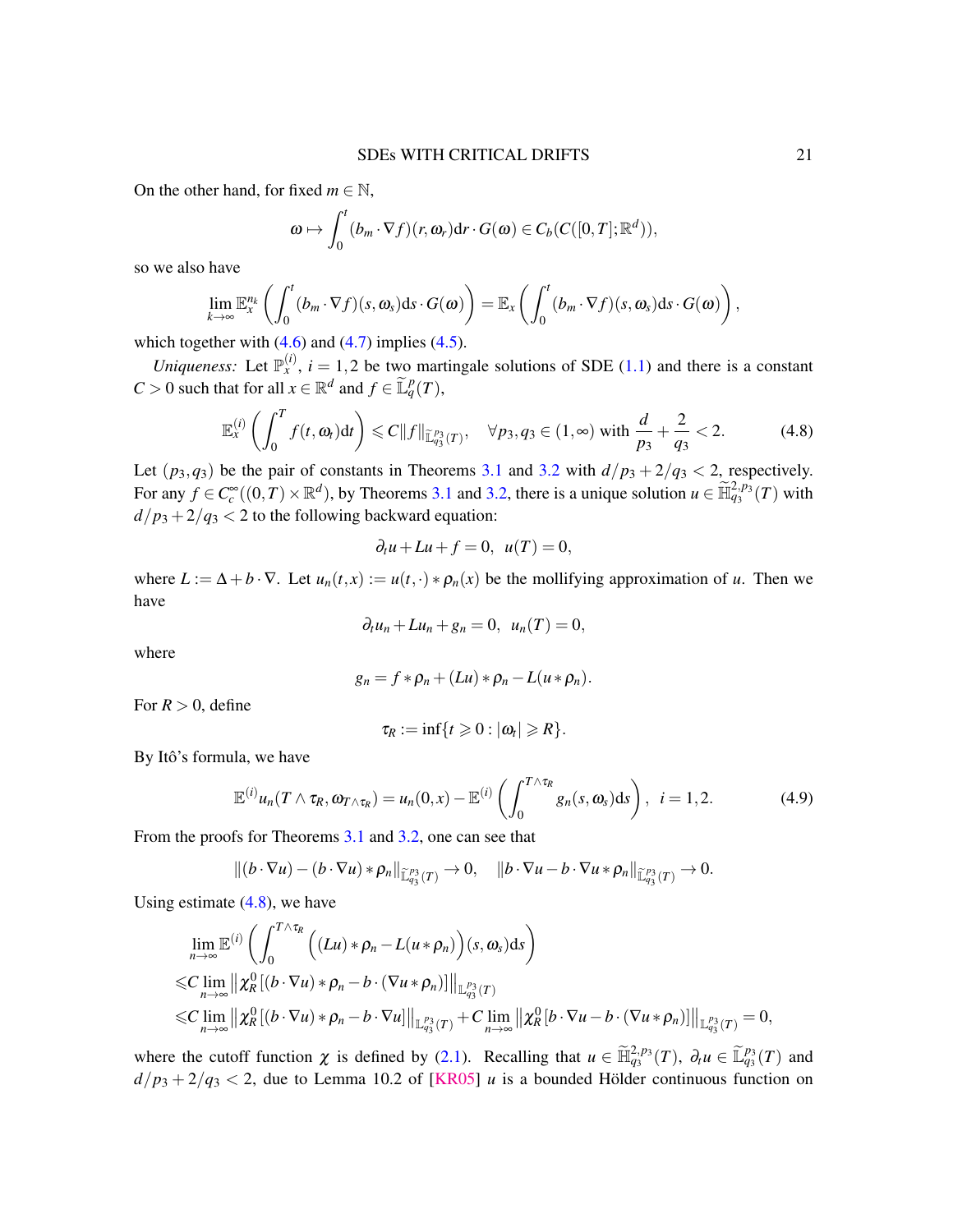$[0,T] \times \mathbb{R}^d$ . Letting  $n \to \infty$  for both sides of [\(4.9\)](#page-20-1) and by the dominated convergence theorem, we obtain

$$
\mathbb{E}^{(i)}u(T\wedge \tau_R,\omega_{T\wedge \tau_R})=u(0,x)-\mathbb{E}^{(i)}\left(\int_0^{T\wedge \tau_R}f(s,\omega_s)\mathrm{d} s\right),\ \ i=1,2,
$$

which, by letting  $R \to \infty$  and noting that  $u(T) = 0$ , yields

$$
u(0,x) = \mathbb{E}^{(i)}\left(\int_0^T f(s,\omega_s)ds\right), \ \ i=1,2.
$$

This in particular implies the uniqueness of martingale solutions (see [\[SV07,](#page-27-22) Corollary 6.2.6]).  $\square$ 

# <span id="page-21-0"></span>5. APPENDIX

In this section, we present sketches of proofs for Lemmas [3.4](#page-11-4) and [3.5.](#page-11-5)

*Proof of Lemma* [3.4.](#page-11-4) As presented in the proof of [\[Zha19,](#page-28-1) Lemma 3.2], for almost every  $s, t \in I$  with  $s < t$ ,

$$
\frac{1}{2}\left(\int u_k^2 \eta^2\right)(t) - \frac{1}{2}\left(\int u_k^2 \eta^2\right)(s) + \int_s^t \int \nabla u_k \cdot \nabla (u_k \eta^2) \n\leq - \int_s^t \int (u_k + k) b \cdot \nabla (u_k \eta^2) - \int_s^t \int \text{div} b (u_k + k) u_k \eta^2 + \int_s^t \int f u_k \eta^2.
$$
\n(5.1)

Hölder's inequality yields

<span id="page-21-1"></span>
$$
\int_{s}^{t} \int \nabla u_{k} \cdot \nabla (u_{k} \eta^{2}) = \int_{s}^{t} \int |\nabla u_{k} \eta|^{2} + 2 \int_{s}^{t} \int (\nabla u_{k} \eta) \cdot (u_{k} \nabla \eta)
$$
\n
$$
\geq \frac{1}{2} \int_{s}^{t} \int |\nabla u_{k} \eta|^{2} - \frac{C}{(R - \rho)^{2}} ||u_{k}||^{2}_{\mathbb{L}_{2}^{2}(A_{s}^{t}(k))}
$$
\n(5.2)

Integration by parts and Hölder's inequality yield

$$
-\int_{s}^{t} \int (u_{k} + k) b \cdot \nabla(u_{k}\eta^{2})
$$
  
=  $-\frac{1}{2} \int_{s}^{t} \int \eta^{2} b \cdot \nabla(u_{k}^{2}) - 2 \int_{s}^{t} \int u_{k}^{2} \eta b \cdot \nabla \eta - k \int_{s}^{t} \int \eta^{2} b \cdot \nabla u_{k} - 2k \int_{s}^{t} \int u_{k} \eta b \cdot \nabla \eta$   
=  $\left[ \int_{s}^{t} \int u_{k}^{2} \eta b \cdot \nabla \eta + \frac{1}{2} \int_{s}^{t} \int \text{div} b u_{k}^{2} \eta^{2} \right] - 2 \int_{s}^{t} \int u_{k}^{2} \eta b \cdot \nabla \eta$   
+  $\left[ 2k \int_{s}^{t} \int u_{k} \eta b \cdot \nabla \eta + k \int_{s}^{t} \int \text{div} b u_{k} \eta^{2} \right] - 2k \int_{s}^{t} \int u_{k} \eta b \cdot \nabla \eta$   
=  $-\int_{s}^{t} \int u_{k}^{2} \eta b \cdot \nabla \eta + \frac{1}{2} \int_{s}^{t} \int \text{div} b u_{k}^{2} \eta^{2} + k \int_{s}^{t} \int \text{div} b u_{k} \eta^{2}.$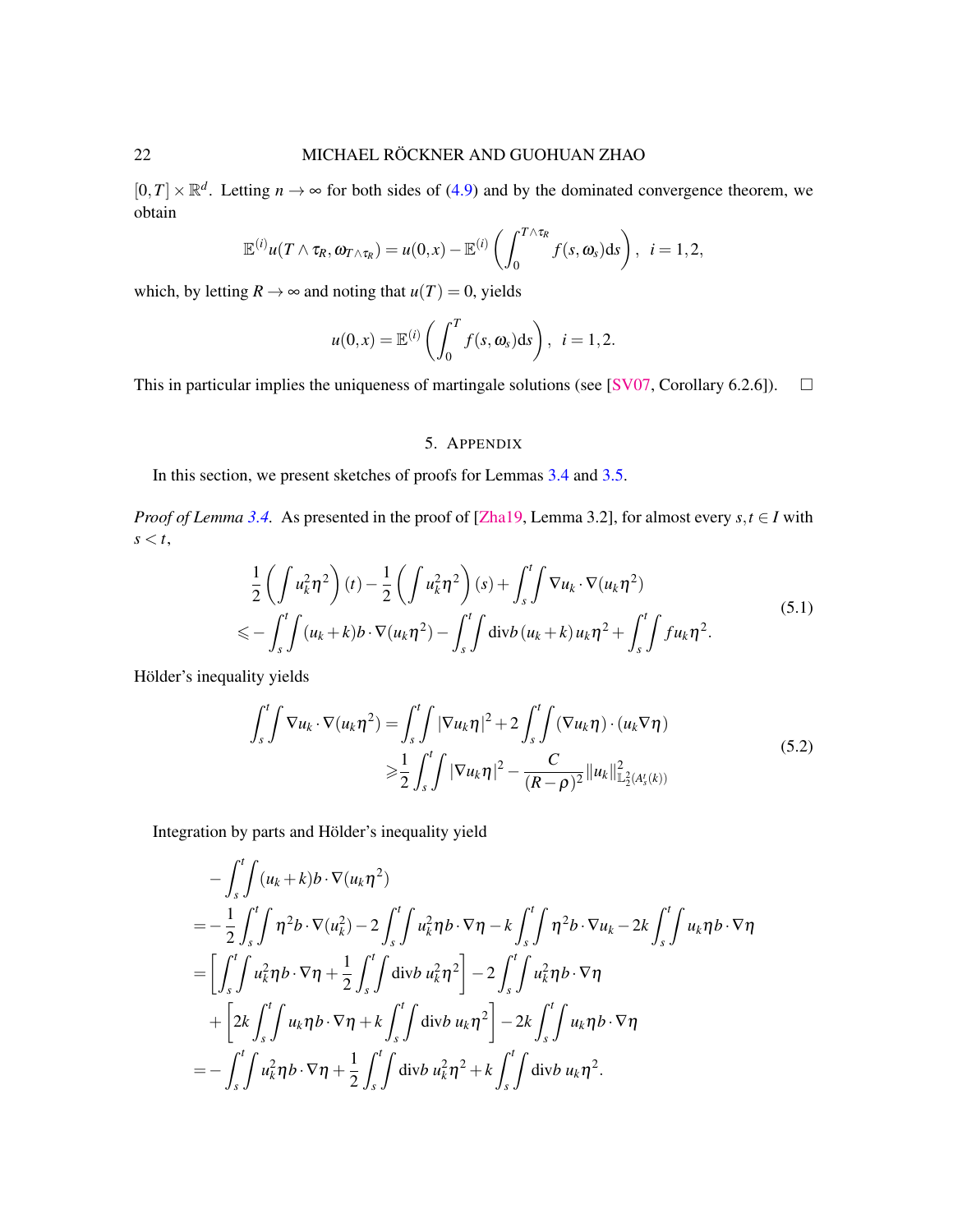Therefore,

$$
-\int_{s}^{t} \int (u_{k} + k) b \cdot \nabla(u_{k} \eta^{2}) - \int_{s}^{t} \int \operatorname{div} b (u_{k} + k) u_{k} \eta^{2}
$$
  
\n
$$
= -\int_{s}^{t} \int u_{k}^{2} \eta b \cdot \nabla \eta - \frac{1}{2} \int_{s}^{t} \int \operatorname{div} b u_{k}^{2} \eta^{2}
$$
  
\n
$$
\leq \frac{2}{R - \rho} \int_{s}^{t} \int |bu_{k}^{2} \eta| + \frac{1}{2} \int_{s}^{t} \int |\operatorname{div} b| u_{k}^{2} \eta^{2}
$$
  
\n
$$
\leq \frac{2}{(R - \rho)} \|b\|_{\mathbb{L}_{q_{2}}^{p_{2}}(Q)} \|u_{k}\|_{\mathbb{L}_{q_{2}}^{p_{2}}(A_{s}^{t}(k))}^{2} + \| \operatorname{div} b \|_{\mathbb{L}_{q_{2}}^{p_{2}}(Q)} \|u_{k}\|_{\mathbb{L}_{q_{2}}^{p_{2}}(A_{s}^{t}(k))}^{2}.
$$
\n(5.3)

By Hölder's inequality,

$$
\int_{s}^{t} \int f u_{k} \eta^{2} \leq \|f\|_{\mathbb{L}_{q_{3}}^{p_{3}}(Q)} \|\mathbf{1}_{A_{s}'(k)}\|_{\mathbb{L}_{q_{3}^{*}}^{p_{3}^{*}} \|u_{k}\|_{\mathbb{L}_{q_{3}^{*}}^{p_{3}^{*}}(A_{s}'(k))}\n\n\leq \frac{1}{2} \|f\|_{\mathbb{L}_{q_{3}}^{p_{3}}(Q)}^{2} \|\mathbf{1}_{A_{s}'(k)}\|_{\mathbb{L}_{q_{3}^{*}}^{p_{3}^{*}}}^{2} + \frac{1}{2} \|u_{k}\|_{\mathbb{L}_{q_{3}^{*}}^{p_{3}^{*}}(A_{s}'(k))}^{2}
$$
\n(5.4)

Combing [\(5.1\)](#page-21-0)-[\(5.4\)](#page-22-0) and using Hölder's inequality, we obtain ( $\mathbf{E}$ I).

<span id="page-22-1"></span>**Lemma 5.1.** *Suppose*  $\{y_j\}_{j \in \mathbb{N}}$  *is a nonnegative nondecreasing real sequence,* 

$$
y_{j+1} \leqslant NC^j y_j^{1+\varepsilon}
$$

*with*  $\varepsilon > 0$  *and*  $C > 1$ *. Assume* 

$$
y_0 \leqslant N^{-1/\varepsilon} C^{-1/\varepsilon^2}.
$$

*Then*  $y_j \rightarrow 0$  *as*  $j \rightarrow \infty$ *.* 

*Proof of Lemma* [3.5.](#page-11-5) (i) For any  $k \in \mathbb{N}$ , set

$$
t_k = -\frac{1}{2}(1+2^{-k}), \quad B'_k = B_{\frac{1}{2}(1+2^{-k})}, \quad Q'_k = (t_k, 0) \times B'_k.
$$

The cut off functions  $\eta_k$  is supported in  $B'_{k-1}$  and equals to 1 in  $B'_k$  such that  $|\nabla^i \eta_k| \leq C 2^{ik}$  (*i* = 0, 1, 2). Let  $M > 0$ , which will be determined later, and define

$$
M_k := M(2 - 2^{-k}), \quad u_k := (u - M_k)^+, \quad U_k := \|u_k\|_{\mathbb{L}_2^2(Q'_k)}^2 + \sum_{i=2}^3 \|u_k\|_{\mathbb{L}_{q_i^*}^{p_i^*}(Q'_k)}^2
$$

and

$$
E_k := \sup_{t \in [t_k,0]} \int (u_k \eta_k)^2(t) + \int_{t_k}^0 \int |\nabla(u_k \eta_k)|^2.
$$

For any *s*,*t* satisfying  $t_k \le s \le t_{k+1} \le t \le 0$ , by Lemma [3.4,](#page-11-4) we have

$$
\int (u_{k+1}\eta_{k+1})^2(t) + \int_s^t \int |\nabla(u_{k+1}\eta_{k+1})|^2
$$
  
\n
$$
\leqslant \int (u_{k+1}\eta_{k+1})^2(s) + C\|f\|_{\mathbb{L}_{q_3}^{p_3}(Q_1)}^2 \|\mathbf{1}_{\{u_{k+1}>0\}\cap Q_k'}\|_{\mathbb{L}_{q_3}^{p_3}}^2
$$

<span id="page-22-0"></span>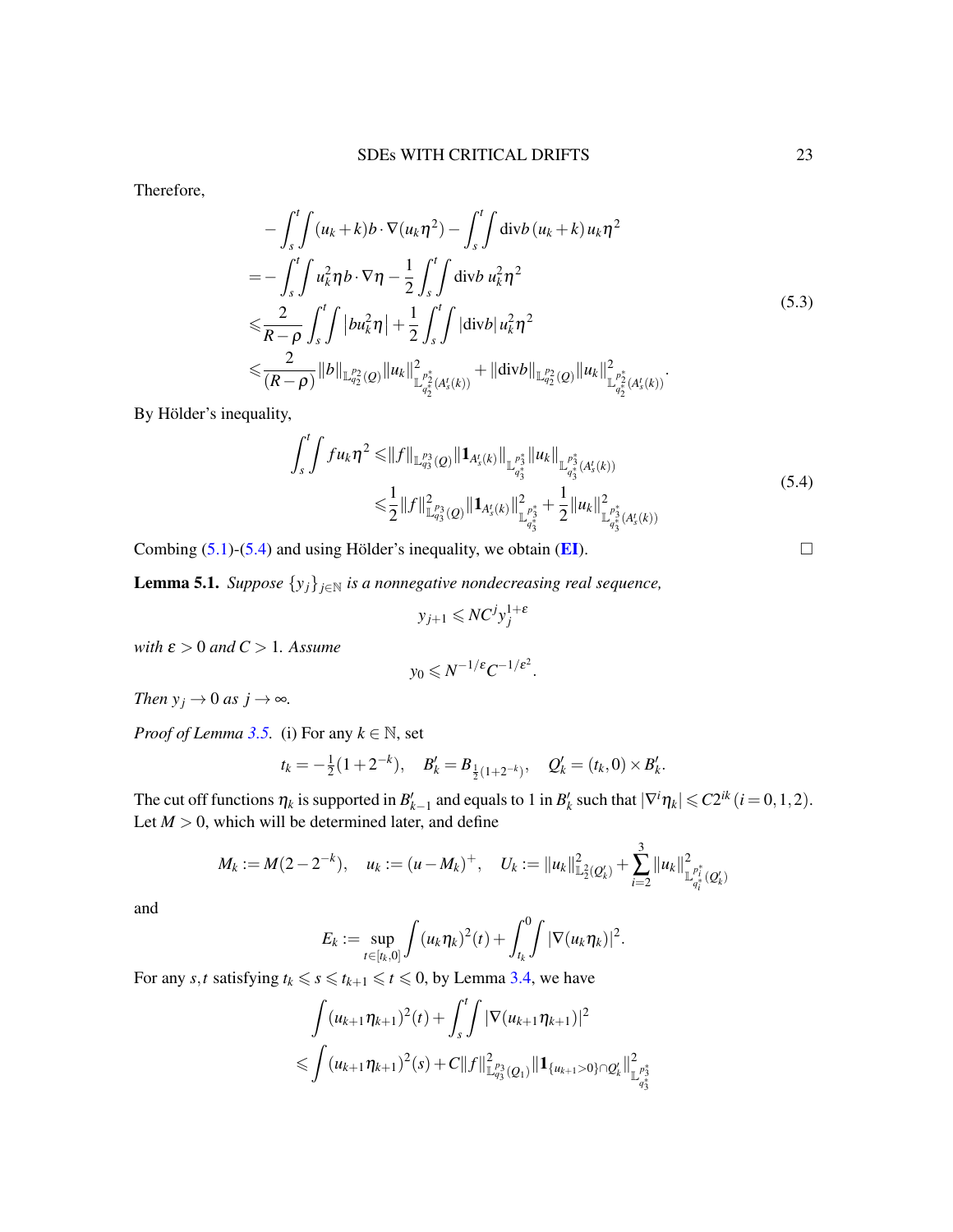$$
+ C^{k}\left(\|u_{k+1}\|_{\mathbb{L}_{2}^{2}(Q'_{k})}^{2}+\sum_{i=2}^{3}\|u_{k+1}\|_{\mathbb{L}_{q_{i}^{\ast}}^{p_{i}^{\ast}}(Q'_{k})}^{2}\right)
$$

Using the range of *s*,*t* and taking the mean value in *s* between  $t_{k+1}$  and  $t_k$ , we get

$$
\int (u_{k+1}\eta_{k+1})^2(t) + \int_{t_{k+1}}^t \int |\nabla(u_{k+1}\eta_{k+1})|^2
$$
  
\n
$$
\leq 4 \cdot 2^k \int_{t_k}^{t_{k+1}} \int (u_{k+1}\eta_{k+1})^2 + C \|f\|_{\mathbb{L}_{q_3}^{p_3}(Q_1)}^2 \|1_{\{u_{k+1}>0\}\cap Q_k'}\|_{\mathbb{L}_{q_3^*}^{p_3^*}}^2
$$
  
\n
$$
+ C^k \left( \|u_{k+1}\|_{\mathbb{L}_2^2(Q_k')}^2 + \sum_{i=2}^3 \|u_{k+1}\|_{\mathbb{L}_{q_i^*}^{p_i^*}(Q_k')}^2 \right)
$$
  
\n
$$
\leq C^k \left( \|u_{k+1}\|_{\mathbb{L}_2^2(Q_k')}^2 + \sum_{i=2}^3 \|u_{k+1}\|_{\mathbb{L}_{q_i^*}^{p_1^*}(Q_k')}^2 \right) + C \|f\|_{\mathbb{L}_{q_3}^{p_3}(Q_1)}^2 \|1_{\{u_{k+1}>0\}\cap Q_k'}\|_{\mathbb{L}_{q_3^*}^{p_3^*}}^2
$$

Choosing  $M > C ||f||_{\mathbb{L}_{q_3}^{p_3}(Q_1)}$ , the above inequalities yield,

<span id="page-23-0"></span>
$$
E_{k+1} \leq \sup_{t \in [t_{k+1},0]} \int (u_{k+1} \eta_{k+1})^2(t) + \int_{t_{k+1}}^0 \int |\nabla(u_{k+1} \eta_{k+1})|^2
$$
  
\n
$$
\leq C^k \left( \|u_{k+1}\|_{\mathbb{L}_2^2(Q'_k)}^2 + \sum_{i=2}^3 \|u_{k+1}\|_{\mathbb{L}_{q_i^*}^{p_i^*}(Q'_k)}^2 \right) + C \|f\|_{\mathbb{L}_{q_3}^{p_3}(Q_1)}^2 \|1_{\{u_{k+1}>0\} \cap Q'_k}\|_{\mathbb{L}_{q_3^*}^{p_3^*}}^2
$$
\n
$$
\leq C^k U_k + M^2 \|1_{\{u_{k+1}>0\} \cap Q'_k}\|_{\mathbb{L}_{q_3^*}^{p_3^*}}^2.
$$
\n(5.5)

The quantity  $E_{k+1}$  controls  $u_{k+1}\eta_{k+1}$  in  $\mathbb{L}_{\infty}^2(Q'_{k+1})$ , and thanks to Sobolev embedding, also in the space  $\mathbb{L}_2^{\gamma}$  $\int_{2}^{\gamma} (Q'_{k+1})$  for  $\gamma = 2d/(d-2)$  if  $d \geq 3$  and  $\mathbb{L}_2^{\gamma}$  $\gamma^{\gamma}_{2}(\mathcal{Q}'_{k+1})$  for any  $\gamma \in [2, \infty)$  if  $d = 2$ . So, by interpolation,  $E_{k+1}$  controls the  $\mathbb{L}_{s}^{r}(Q'_{k+1})$ -norm of  $u_{k+1}\eta_{k+1}$  for any

$$
r, s \geqslant 2 \quad \text{with} \quad \frac{d}{r} + \frac{2}{s} > \frac{d}{2}.\tag{5.6}
$$

.

Noting that  $d/p_i + 2/q_i < 2$  ( $i = 2,3$ ) and [\(3.12\)](#page-11-6), we have

$$
\frac{d}{p_i^*} + \frac{2}{q_i^*} > \frac{d}{2}, \ (i = 2, 3).
$$

By Hölder's inequality and ([5.5\)](#page-23-0), one can see that there exists a constant  $\varepsilon > 0$  such that

$$
U_{k+1} = ||u_{k+1}||_{\mathbb{L}_2^2(Q_{k+1}')}^2 + \sum_{i=2}^3 ||u_{k+1}||_{\mathbb{L}_{q_i^*}^{p_i^*}(Q_{k+1}')}^2
$$
  
\n
$$
\leq C E_{k+1} |\{u_{k+1} > 0\} \cap Q_{k+1}'|^{2\epsilon}
$$
  
\n
$$
\leq C^k U_k |\{u_{k+1} > 0\} \cap Q_k'|^{2\epsilon} + M^2 ||1_{\{u_{k+1} > 0\} \cap Q_k'} ||_{\mathbb{L}_{q_3^*}^{p_3^*}}^2 |\{u_{k+1} > 0\} \cap Q_k'|^{2\epsilon}.
$$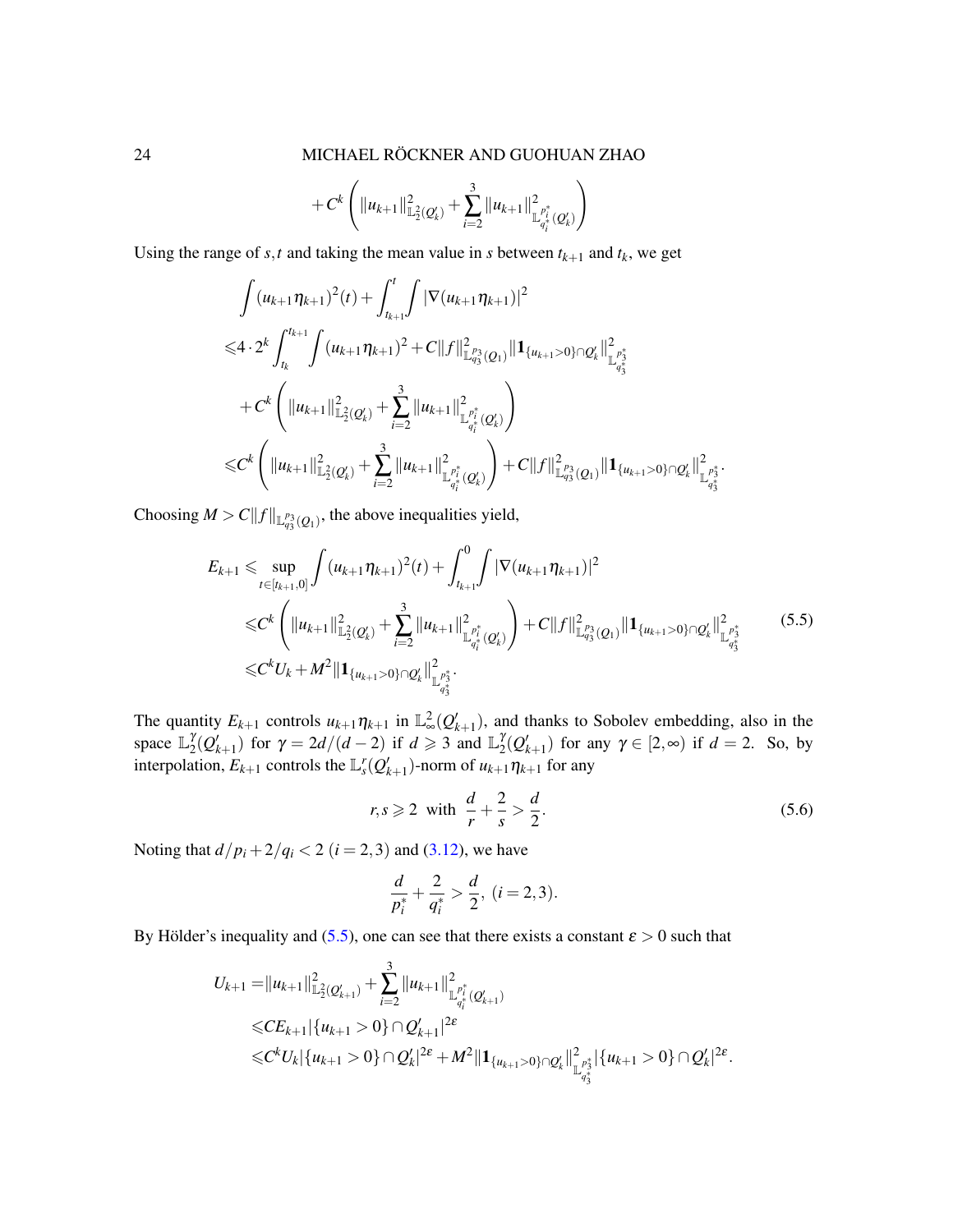On the other hand,

$$
M^{2} \|1_{\{u_{k+1}>0\}\cap Q'_{k}}\|_{\mathbb{L}^{p_{3/2}^{*}}_{q_{3/2}^{*}}} \leqslant M^{2} (M 2^{-k-1})^{-1} \|u_{k} 1_{\{u_{k}>2^{-k-1}M\}\cap Q'_{k}}\|_{\mathbb{L}^{p_{3}^{*}}_{q_{3}^{*}}}^{2}
$$
  

$$
\leqslant 2^{k+1} M \|u_{k}\|_{\mathbb{L}^{p_{3}^{*}}_{q_{3}^{*}}(Q'_{k})}\|1_{\{u_{k}>2^{-k-1}M\}\cap Q'_{k}}\|_{\mathbb{L}^{p_{3}^{*}}_{q_{3}^{*}}}^{2}
$$
  

$$
\leqslant 4 \cdot 4^{k} \|u_{k}\|_{\mathbb{L}^{p_{3}^{*}}_{q_{3}^{*}}(Q'_{k})}^{2} \leqslant C^{k} U_{k},
$$

hence,

$$
U_{k+1} \leq C^k U_k |\{u_{k+1} > 0\} \cap Q'_k|^{2\epsilon} \leq C^k U_k \left[ 2^{k+1} M^{-1} ||u_k||_{L_2^2(Q'_k)} \right]^{2\epsilon}
$$
  
 
$$
\leq M^{-2\epsilon} C_8^k U_k^{1+\epsilon}.
$$

Choosing

$$
M := C_8 ||f||_{\mathbb{L}_{q_3}^{p_3}(Q_1)} + C_8^{1/(2\varepsilon^2)} (||u^+||_{\mathbb{L}_2^2(Q_1)} + \sum_{i=2}^3 ||u^+||_{\mathbb{L}_{q_i^*}^{p_i^*}(Q_1)}),
$$

we have

$$
U_0 \leqslant \left( \|u^+\|_{\mathbb{L}_2^2(Q_1)} + \sum_{i=2}^3 \|u^+\|_{\mathbb{L}_{q_i^*}^{p_i^*}(Q_1)} \right)^2 \leqslant M^2 C_8^{-1/\varepsilon^2}.
$$

By Lemma [5.1,](#page-22-1)

$$
||(u-2M)^+||_{\mathbb{L}_2^2(Q_{1/2})}\leq \lim_{k\to\infty}U_k=0.
$$

By the definition of *M*, we obtain

$$
||u^+||_{L^{\infty}(Q_{1/2})} \le 2M \le C \left( ||u^+||_{\mathbb{L}_2^2(Q_1)} + \sum_{i=2}^3 ||u^+||_{\mathbb{L}_{q_i^*}^{p_i^*}(Q_1)} + ||f||_{\mathbb{L}_{q_3^*}^{p_3}(Q_1)} \right).
$$

<span id="page-24-0"></span>**Lemma 5.2.** *Let d* ≥ 3*,*  $p_i, q_i$  ∈ (1,∞)*, i* = 1,2,3 *and*  $f$  ∈  $\tilde{\mathbb{L}}_{q_3}^{p_3}(T)$  *with*  $d/p_3 + 2/q_3$  < 2*.* Assume *b satisfies one of the following two conditions:*

- (a)  $b = b_0 + b_1$ ,  $||b_0||_{\tilde{L}^{d,\infty}} \le \varepsilon(d)$ , for some  $\varepsilon(d) > 0$  only depending on d, and  $b_1 \in \mathbb{L}^{p_1}_{q_1}$  with  $d/p_1 +$  $2/q_1 = 1$  *and*  $p_1 \in (d, \infty)$ ,
- *(b) b*, div $b \in \mathbb{L}_{q_2}^{p_2}$  *with*  $p_2, q_2 \in [2, ∞)$  *and*  $d/p_2 + 2/q_2 < 2$ *.*

*Then equation* [\(1.5\)](#page-2-1) *admits a unique weak solution*  $u \in \widetilde{V}^0(T) \cap \mathbb{L}^{\infty}(T)$ *. Moreover, the following estimate is valid:*

$$
||u||_{\widetilde{V}(T)} + ||u||_{\mathbb{L}^{\infty}(T)} \leq C_9 ||f||_{\widetilde{\mathbb{L}}_{q_3}^{p_3}(T)},
$$
\n(GM)

*where the constant*  $C_9$  *only depends on d,*  $p_1$ *,*  $q_1$ *,*  $p_3$ *,*  $q_3$ *,*  $\varepsilon$ *,*  $T$  *<i>and*  $b_1$  *for the first case and d,*  $p_2$ *,*  $q_2$ *,*  $p_3, q_3, T, \|b\|_{\widetilde{\mathbb{L}}^{p_2}_{q_2}}$  and  $\|{\rm div}b\|_{\widetilde{\mathbb{L}}^{p_2}_{q_2}}$  for the second case.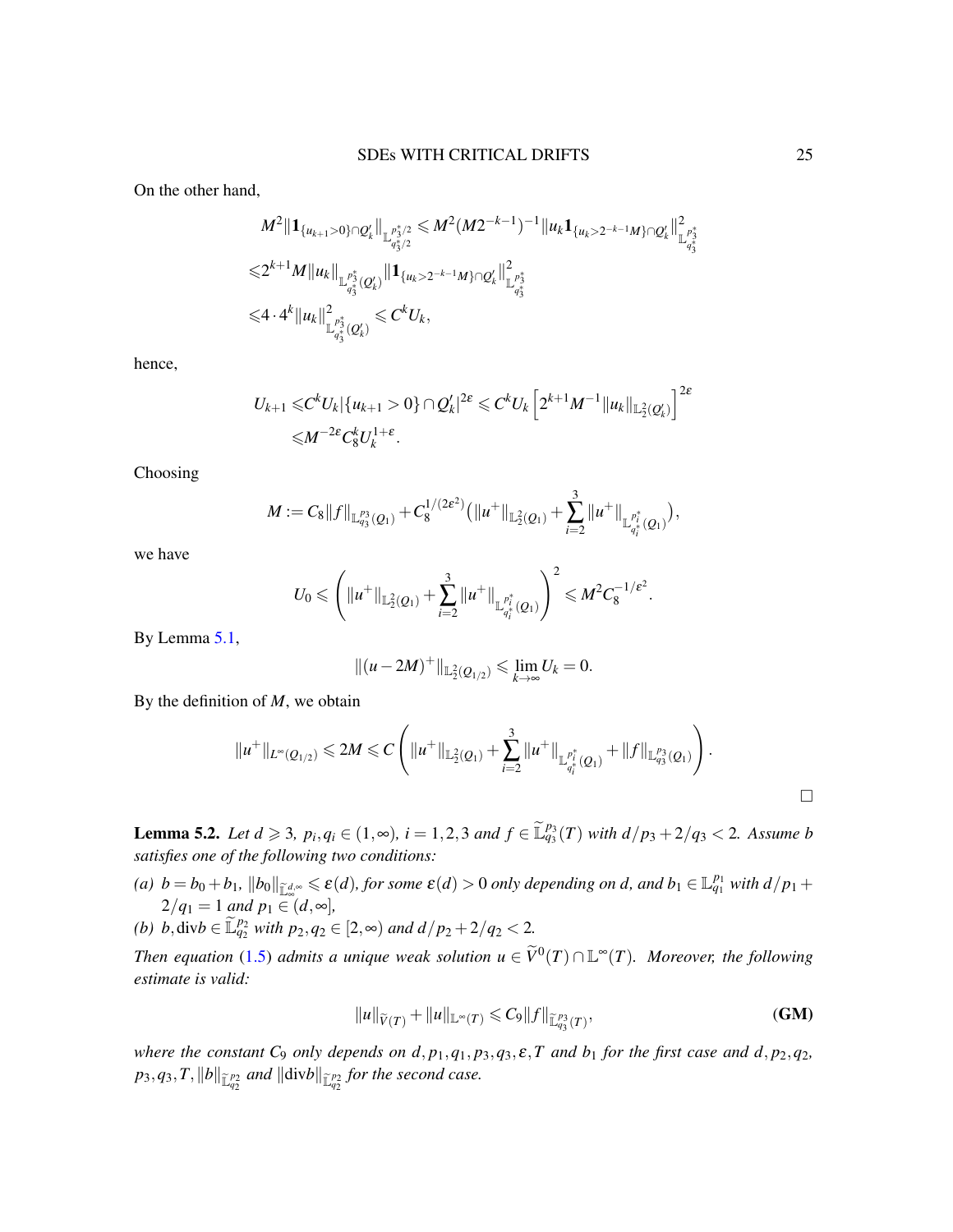*Proof.* Here we only give the proof for the first case, since the second case was essentially proved in [\[ZZ20\]](#page-28-0) and [\[Zha19\]](#page-28-1).

For any  $x \in \mathbb{R}^d$ , let  $\eta \in C_c^{\infty}(B_1)$  such that  $\eta \equiv 1$  on  $B_1$  and  $\eta_x := \eta(\cdot - x)$ . As presented in the proof of [\[Zha19,](#page-28-1) Lemma 3.2], for almost every  $t \in [0, T]$ ,

$$
\frac{1}{2}\left(\int u_k^2 \eta_x^2\right)(t) + \int_0^t \int \nabla u_k \cdot \nabla (u_k \eta_x^2) \leq \int_0^t \int b \cdot \nabla u \left(u_k \eta_x^2\right) + \int_0^t \int f u_k \eta_x^2. \tag{5.7}
$$

As showed in  $(5.2)$  and  $(5.4)$ , we have

<span id="page-25-0"></span>
$$
\int_0^t \int \nabla u_k \cdot \nabla (u_k \eta_x^2) \geq \frac{1}{2} \|\nabla u_k \eta_x\|_{\mathbb{L}_2^2(t)}^2 - C \|u_k\|_{\mathbb{L}_2^2(Q(t,x))}^2,
$$
\n(5.8)

and

$$
\int_{0}^{t} \int f u_{k} \eta_{x}^{2} \leq ||f||_{\widetilde{\mathbb{L}}_{q_{3}}^{p_{3}}(T)} ||\mathbf{1}_{A(t,x;k)}||_{\mathbb{L}_{q_{3}}^{p_{3}^{*}}} ||u_{k} \eta_{x}||_{\mathbb{L}_{q_{3}^{*}}^{p_{3}^{*}}(Q(t,x))}
$$
\n
$$
\leq \frac{1}{15} ||u_{k} \eta_{x}||_{V(t)}^{2} + C ||f||_{\widetilde{\mathbb{L}}_{q_{3}^{*}}^{p_{3}}(T)}^{2} ||\mathbf{1}_{A(t,x;k)}||_{\mathbb{L}_{q_{3}^{*}}^{p_{3}^{*}}}^{2},
$$
\n(5.9)

where  $Q(t, x) = (0, t) \times B_1(x)$  and  $A(t, x; k) = \{u > k\} \cap Q(t, x)$ . Let  $b_1^N = (-N \vee b_1) \wedge N$ . Then  $\delta_N := ||b - b_1^N||_{\mathbb{L}_{q_1}^{p_1}(T)} \to 0$ ,  $(N \to \infty)$ . Furthermore,

$$
\int_0^t \int b \cdot \nabla u \left( u_k \eta_x^2 \right) = \int_0^t \int b_0 \cdot (\nabla u_k \eta_x) \left( u_k \eta_x \right) + \int_0^t \int \left( b - b_1^N \right) \cdot (\nabla u_k \eta_x) \left( u_k \eta_x \right) + \int_0^t \int b_1^N \cdot (\nabla u_k \eta_x) \left( u_k \eta_x \right) =: I_1 + I_2 + I_3.
$$
\n
$$
(5.10)
$$

For  $I_1$ , by [\[Gra08,](#page-26-15) Exercise 1.4.19] and [\[Tar98,](#page-27-20) Remark 5], we have

$$
I_1 \leq ||b_0||_{\mathbb{L}^{d,\infty}_{\infty}(T)} ||\nabla u_k \eta_x||_{\mathbb{L}^2_2(t)} ||u_k \eta_x||_{L^2([0,t];L^{\frac{2d}{d-2},2})}
$$
  

$$
\leq C_{11} \varepsilon \left( ||\nabla u_k \eta_x||_{\mathbb{L}^2_2(t)}^2 + ||u_k \nabla \eta_x||_{\mathbb{L}^2_2(t)}^2 \right).
$$

Here  $L^{p,q}$  is the Lorentz space and  $C_{11} = C_{11}(d)$ . Choosing  $\varepsilon = \varepsilon(d) > 0$  small, then

$$
I_1 \leq \frac{1}{15} \|\nabla u_k \eta_x\|_{\mathbb{L}_2^2(t)}^2 + C \|u_k\|_{\mathbb{L}_2^2(Q(t,x))}^2.
$$
 (5.11)

For  $I_2$ , we have

 $I_2 \leqslant \|b-b_1^N\|_{{\mathbb L}^{p_1}_{q_1}(T)}\|\nabla u_k\eta_x\|_{{\mathbb L}^2_2(t)}\|u_k\eta_x\|_{{\mathbb L}^{p'_1}_{q'_1}(t)},$ 1

where  $\frac{1}{p'_1} = \frac{1}{2} - \frac{1}{p_1}$  and  $\frac{1}{q'_1} = \frac{1}{2} - \frac{1}{q_1}$ . Noting that  $d/p'_1 + 2/q'_1 = d/2$ , by choosing *N* sufficiently large, we get

$$
I_2 \leqslant C \delta_N \left( \|\nabla u_k \eta_x\|_{\mathbb{L}_2^2(t)} \|u_k \eta_x\|_{V(t)} \right) \leqslant \frac{1}{15} \|\nabla u_k \eta_x\|_{\mathbb{L}_2^2(t)}^2 + \frac{1}{15} \|u_k \eta_x\|_{V(t)}^2. \tag{5.12}
$$

For  $I_3$ , by Hölder's inequality, we also have

<span id="page-25-1"></span>
$$
I_3 \leq N \|\nabla u_k \eta_x\|_{\mathbb{L}^2_2(t)} \|u_k \eta_x\|_{\mathbb{L}^2_2(t)} \leq \frac{1}{15} \|\nabla u_k \eta_x\|_{\mathbb{L}^2_2(t)}^2 + C_N \|u_k\|_{\mathbb{L}^2_2(Q(t,x))}^2
$$
\n(5.13)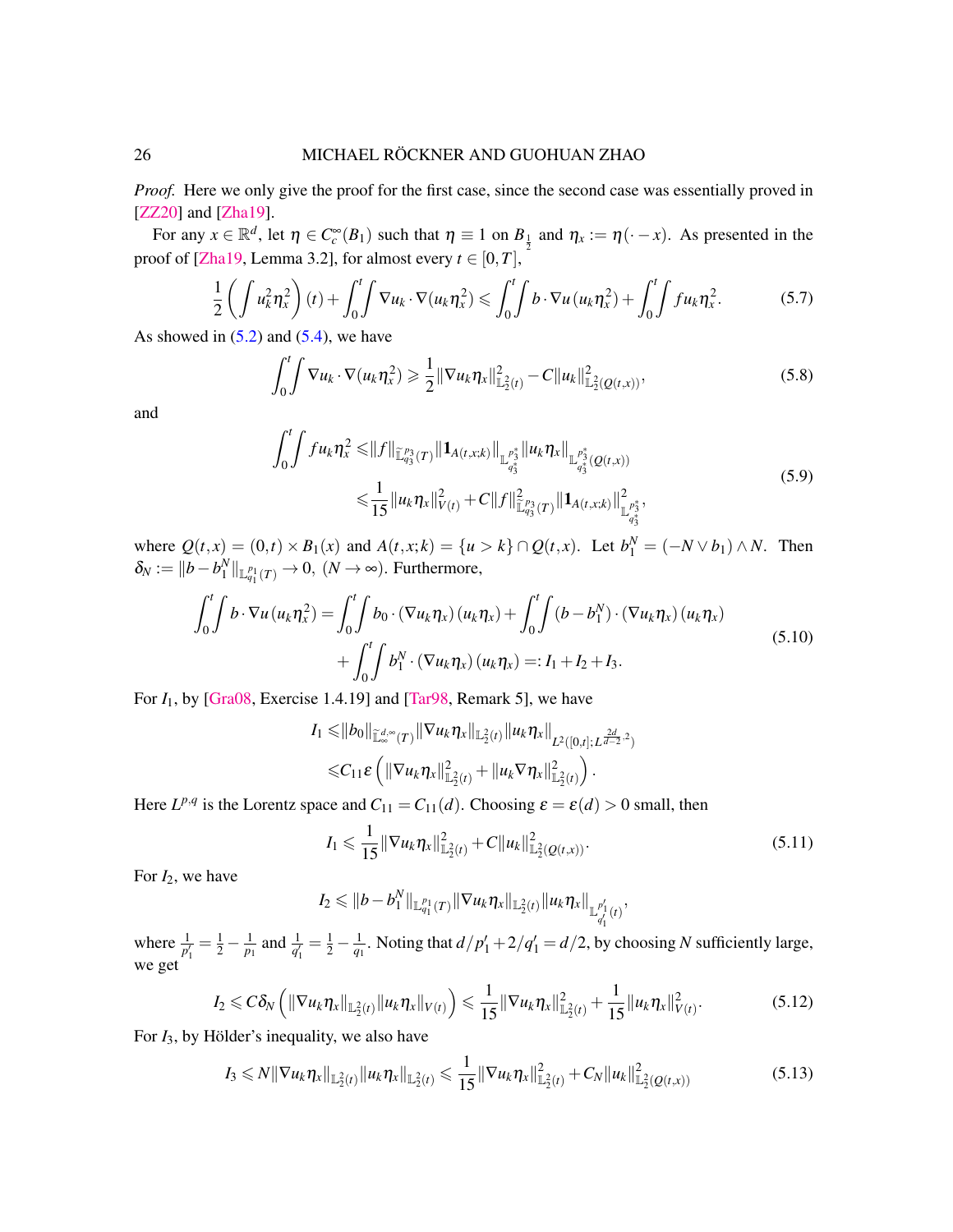Combing  $(5.7)$ - $(5.13)$ , we obtain

$$
||u_{k}\eta_{x}||_{V(t)} \leq C\left(||u_{k}||_{\mathbb{L}_{2}^{2}(Q(t,x))}+||f||_{\widetilde{\mathbb{L}}_{q_{3}}^{p_{3}}(T)}||\mathbf{1}_{A(t,x,k)}||_{\mathbb{L}_{q_{3}}^{p_{3}^*}}\right),\tag{5.14}
$$

where *C* only depends on  $d$ ,  $p_i$ ,  $q_i$ ,  $\varepsilon$  and  $b_1$ . Now our desired results can be obtained in the same way as in the proofs for Theorem 3.4 and Theorem 3.6 in [\[Zha19\]](#page-28-1).  $\Box$ 

#### ACKNOWLEDGE

The second named author is very grateful to Professor Nicolai Krylov and Xicheng Zhang who encouraged him persist in studying this problem, and also Professor Kassmann for providing him an excellent environment to work in the Bielefeld University.

#### **REFERENCES**

- <span id="page-26-14"></span>[BCD11] Hajer Bahouri, Jean-Yves Chemin, and Raphaël Danchin. *Fourier analysis and nonlinear partial differential equations*, volume 343. Springer Science & Business Media, 2011.
- <span id="page-26-2"></span>[BFGM19] Lisa Beck, Franco Flandoli, Massimiliano Gubinelli, and Mario Maurelli. Stochastic odes and stochastic linear pdes with critical drift: regularity, duality and uniqueness. *Electronic Journal of Probability*, 24, 2019.
- <span id="page-26-11"></span>[Che02] Aleksander Semenovich Cherny. On the uniqueness in law and the pathwise uniqueness for stochastic differential equations. *Theory of Probability & Its Applications*, 46(3):406–419, 2002.
- <span id="page-26-10"></span>[CI08] Peter Constantin and Gautam Iyer. A stochastic Lagrangian representation of the three-dimensional incompressible Navier-Stokes equations. *Communications on Pure and Applied Mathematics: A Journal Issued by the Courant Institute of Mathematical Sciences*, 61(3):330–345, 2008.
- <span id="page-26-12"></span>[CV10] Luis A Caffarelli and Alexis F Vasseur. The De Giorgi method for regularity of solutions of elliptic equations and its applications to fluid dynamics. *Discrete & Continuous Dynamical Systems-S*, 3(3):409, 2010.
- <span id="page-26-8"></span>[DD09] Hongjie Dong and Dapeng Du. The Navier-Stokes equations in the critical Lebesgue space. *Communications in Mathematical Physics*, 292(3):811, 2009.
- <span id="page-26-7"></span>[ESŠ03] Luis Escauriaza, Gregory Seregin, and Vladimir Šverák. Backward uniqueness for parabolic equations. *Archive for rational mechanics and analysis*, 169(2):147–157, 2003.
- <span id="page-26-1"></span>[FF11] Ennio Fedrizzi and Franco Flandoli. Pathwise uniqueness and continuous dependence for SDEs with nonregular drift. *Stochastics: An International Journal of Probability and Stochastic Processes*, 83(03):241– 257, 2011.
- <span id="page-26-9"></span>[GKP13] Isabelle Gallagher, Gabriel S Koch, and Fabrice Planchon. A profile decomposition approach to the  $L_t^{\infty}$   $(L_x^3)$ Navier–Stokes regularity criterion. *Mathematische Annalen*, 355(4):1527–1559, 2013.
- <span id="page-26-15"></span>[Gra08] Loukas Grafakos. *Classical fourier analysis*, volume 2. Springer, 2008.
- <span id="page-26-16"></span>[HL11] Qing Han and Fanghua Lin. *Elliptic partial differential equations*, volume 1. American Mathematical Soc., 2011.
- <span id="page-26-0"></span>[KR05] Nicolai V Krylov and Michael Roeckner. Strong solutions of stochastic equations with singular time dependent drift. *Probability Theory and Related Fields*, 131(2):154–196, 2005.
- <span id="page-26-13"></span>[Kry01] Nicolai V Krylov. The heat equation in *Lq*((0,*T*),*Lp*)-spaces with weights. *Siam Journal on Mathematical Analysis*, 32(5):1117–1141, 2001.
- <span id="page-26-6"></span>[Kry20a] Nicolai V Krylov. On diffusion processes with drift in *Ld*. *arXiv preprint arXiv:2001.04950*, 2020.
- <span id="page-26-4"></span>[Kry20b] Nicolai V Krylov. On stochastic equations with drift in *Ld*. *arXiv preprint arXiv:2001.04008*, 2020.
- <span id="page-26-5"></span>[Kry20c] Nicolai V Krylov. On stochastic Itô processes with drift in *L<sub>d</sub>. arXiv preprint arXiv:2001.03660*, 2020.
- <span id="page-26-3"></span>[Kry20d] Nicolai V Krylov. On strong solutions of Itô's equations with  $A \in W_d^1$  and  $b \in L_d$ . *arXiv preprint arXiv:2007.06040v1*, 2020.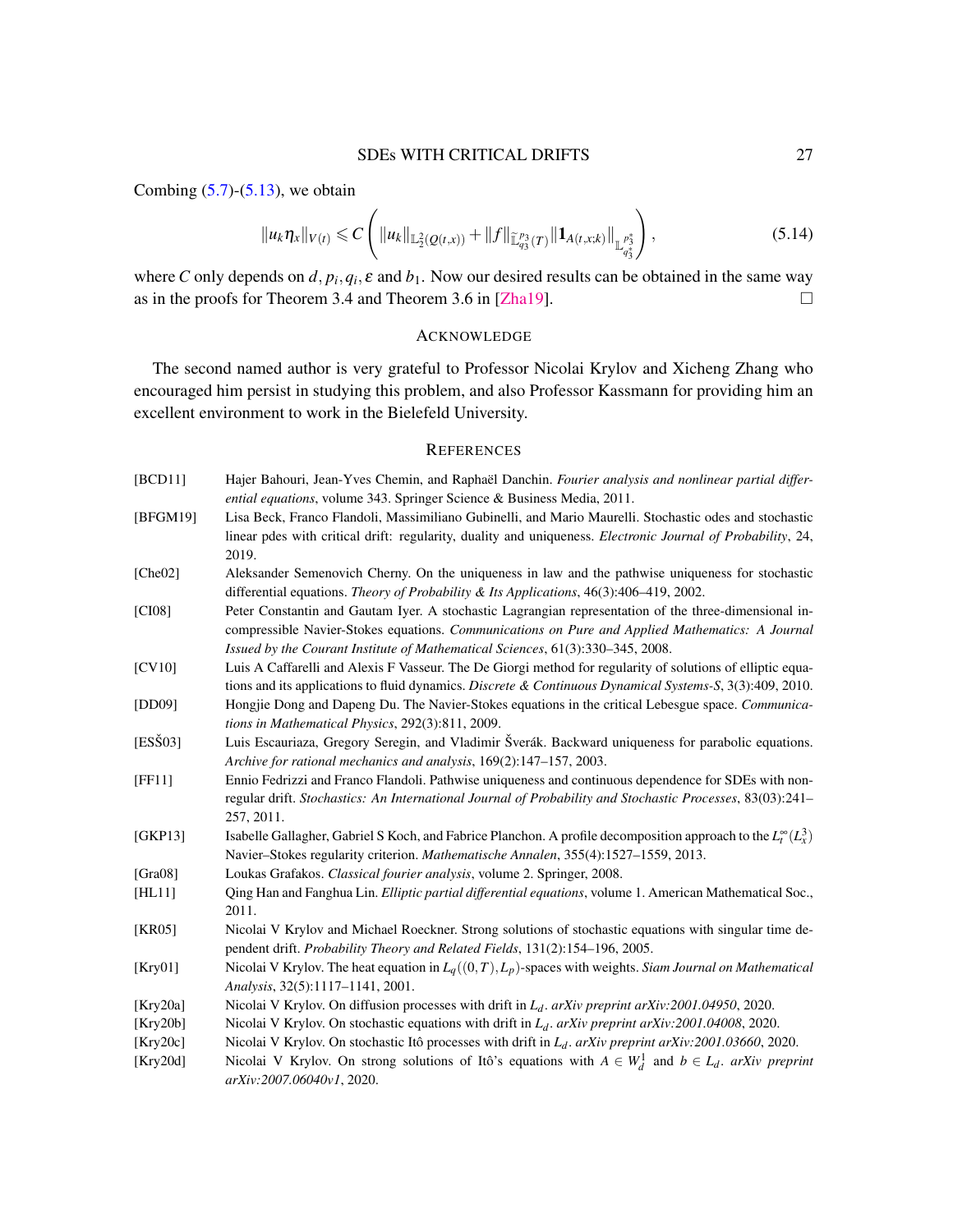#### 28 MICHAEL RÖCKNER AND GUOHUAN ZHAO

- <span id="page-27-12"></span>[Kry20e] Nicolai V Krylov. On time inhomogeneous stochastic Ito equations with drift in ˆ *Ld*+1. *arXiv preprint arXiv:2005.08831*, 2020.
- <span id="page-27-13"></span>[Kry20f] Nicolai V Krylov. On time inhomogeneous stochastic Ito equations with drift in ˆ *Ld*+1,*II*. *arXiv preprint arXiv:2011.04589*, 2020.
- <span id="page-27-10"></span>[KS19] Damir Kinzebulatov and Yu A Semenov. Brownian motion with general drift. Stochastic Processes and *their Applications*, 2019.
- <span id="page-27-11"></span>[KS20] Damir Kinzebulatov and Yu. A Semenov. Feller generators and stochastic differential equations with singular (form-bounded) drift. *Osaka Journal of mathematics*, 2020.
- <span id="page-27-18"></span>[KW95] Alois Kufner and Andreas Wannebo. An interpolation inequality involving Hölder norms. Georgian Math*ematical Journal*, 2(6):603–612, 1995.
- <span id="page-27-1"></span>[LT17] Haesung Lee and Gerald Trutnau. Existence, uniqueness and ergodic properties for time-homogeneous Itô-SDEs with locally integrable drifts and Sobolev diffusion coefficients.  $arXiv$ , pages arXiv–1708, 2017.
- <span id="page-27-3"></span>[MNP15] Salah-Eldin A Mohammed, Torstein K Nilssen, and Frank N Proske. Sobolev differentiable stochastic flows for SDEs with singular coefficients: Applications to the transport equation. *The Annals of Probability*, 43(3):1535–1576, 2015.
- <span id="page-27-2"></span>[MPMBN+13] Olivier Menoukeu-Pamen, Thilo Meyer-Brandis, Torstein Nilssen, Frank Proske, and Tusheng Zhang. A variational approach to the construction and Malliavin differentiability of strong solutions of SDEs. *Mathematische Annalen*, 357(2):761–799, 2013.
- <span id="page-27-7"></span>[Nam20] Kyeongsik Nam. Stochastic differential equations with critical drifts. *Stochastic Processes and their Applications*, 2020.
- <span id="page-27-17"></span>[Nir59] Louis Nirenberg. On elliptic partial differential equations. *Annali Della Scuola Normale Superiore di Pisa-Classe di Scienze*, 13(2):115–162, 1959.
- <span id="page-27-21"></span>[NU12] A. I. Nazarov and N. N Ural'tseva. The Harnack inequality and related properties for solutions of elliptic and parabolic equations with divergence-free lower-order coefficients. *St. Petersburg Mathematical Journal*, 23(1):93–115, 2012.
- <span id="page-27-16"></span>[RZ21] Michael Röckner and Guohuan Zhao. Sdes with critical time dependent drifts: strong solutions. *preprint*, 2021.
- <span id="page-27-19"></span>[Sob77] Pavel Evseyevich Sobolevskii. Fractional powers of coercive-positive sums of operators. *Siberian Mathematical Journal*, 18(3):454–469, 1977.
- <span id="page-27-22"></span>[SV07] Daniel W Stroock and SR Srinivasa Varadhan. *Multidimensional diffusion processes*. Springer, 2007.
- <span id="page-27-20"></span>[Tar98] Luc Tartar. Imbedding theorems of Sobolev spaces into Lorentz spaces. *Bollettino della Unione Matematica Italiana-B*, 1-B(3):479–500, 1998.
- <span id="page-27-0"></span>[Ver80] Alexander Yur'evich Veretennikov. On strong solutions and explicit formulas for solutions of stochastic integral equations. *Matematicheskii Sbornik*, 153(3):434–452, 1980.
- <span id="page-27-8"></span>[VK76] A Ju Veretennikov and Nicolai V Krylov. On explicit formulas for solutions of stochastic equations. *Mathematics of the USSR-Sbornik*, 29(2):239, 1976.
- <span id="page-27-9"></span>[WLW17] Jinlong Wei, Guangying Lv, and Jiang-Lun Wu. On weak solutions of stochastic differential equations with sharp drift coefficients. *arXiv preprint arXiv:1711.05058*, 2017.
- <span id="page-27-4"></span>[XXZZ20] Pengcheng Xia, Longjie Xie, Xicheng Zhang, and Guohuan Zhao.  $L^q(L^p)$ -theory of stochastic differential equations. *Stochastic Processes and their Applications*, 2020.
- <span id="page-27-5"></span>[Zha05] Xicheng Zhang. Strong solutions of SDEs with singular drift and Sobolev diffusion coefficients. *Stochastic Processes and their Applications*, 115(11):1805–1818, 2005.
- <span id="page-27-15"></span>[Zha10] Xicheng Zhang. A stochastic representation for backward incompressible Navier-Stokes equations. *Probability Theory and Related Fields*, 148(1-2):305–332, 2010.
- <span id="page-27-6"></span>[Zha11] Xicheng Zhang. Stochastic homeomorphism flows of SDEs with singular drifts and Sobolev diffusion coefficients. *Electronic Journal of Probability*, 16:1096–1116, 2011.
- <span id="page-27-14"></span>[Zha16] Xicheng Zhang. Stochastic differential equations with Sobolev diffusion and singular drift and applications. *The Annals of Applied Probability*, 26(5):2697–2732, 2016.